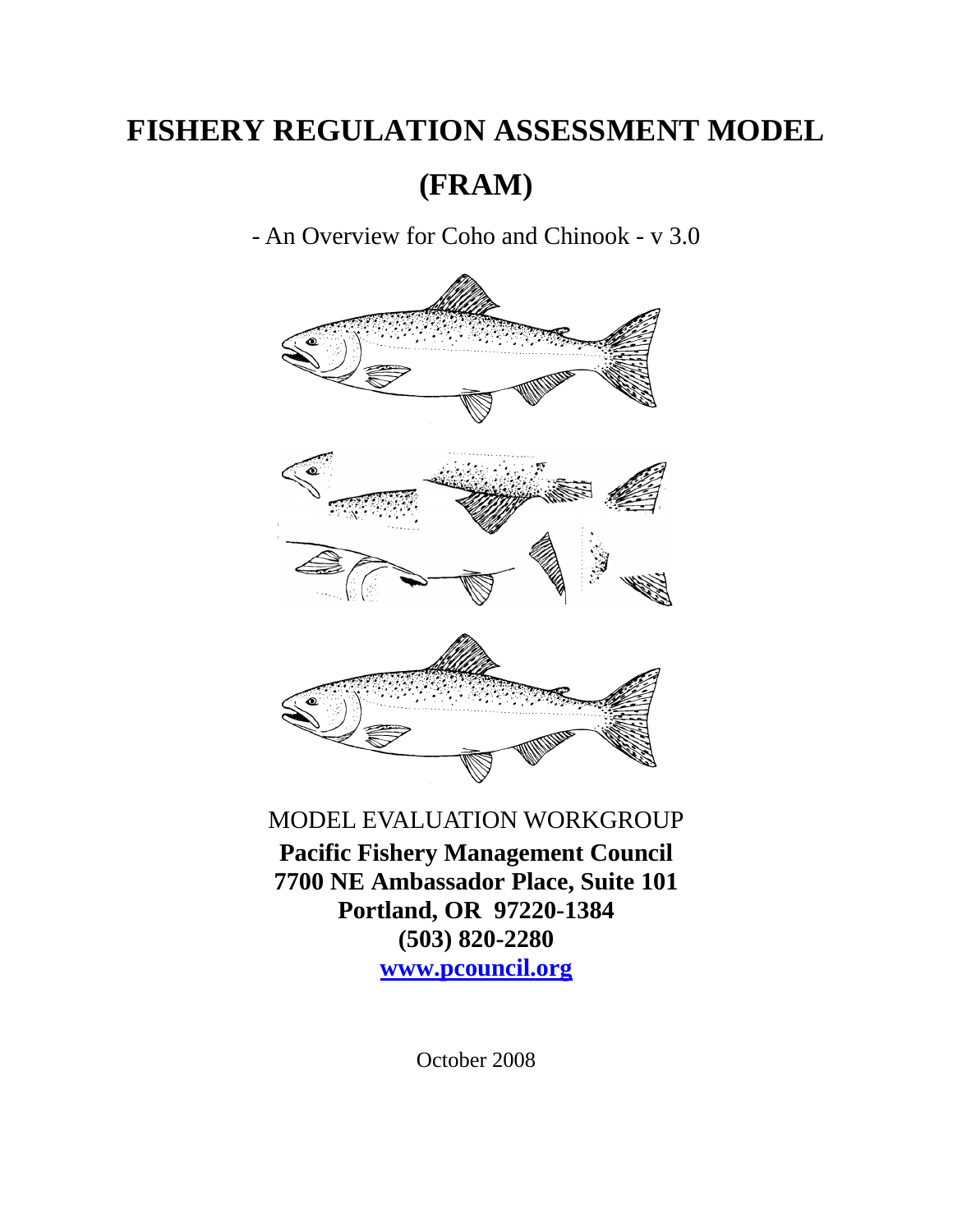# **ACKNOWLEDGMENTS**

# **MODEL EVALUATION WORKGROUP**

**MR. ANDY RANKIS, CHAIR** 

Northwest Indian Fisheries Commission, Olympia, Washington

**MR. LARRIE LAVOY, VICE CHAIR** 

Washington Department of Fish and Wildlife, Olympia, Washington

**MR. ETHAN CLEMMONS**  Oregon Department of Fish and Wildlife, Newport, Oregon

**MR. ROBERT CONRAD**  Northwest Indian Fisheries Commission, Olympia, Washington

**MR. ALLEN GROVER**  California Department of Fish and Game, Santa Rosa, California

**MR. JIM PACKER**  Washington Department of Fish and Wildlife, Olympia, Washington

**MR. RISHI SHARMA**  Columbia River Intertribal Fish Commission, Portland, Oregon

**MR. DELL SIMMONS**  National Marine Fisheries Service, Lacey, Washington

**MR. HENRY YUEN**  U.S. Fish and Wildlife Service, Vancouver, Washington

# **PACIFIC FISHERY MANAGEMENT COUNCIL STAFF**

#### **MR. CHUCK TRACY MS. RENEE DORVAL MS. CARRIE MONTGOMERY MS. KIM MERYDITH**

The MEW and the Council staff express their thanks for the expert assistance provided by Ms. Angelika Hagen-Breaux and Mr. Jeff Haymes, Washington Department of Fish and Wildlife, and Ms. Carrie Tabor-Cook, U.S. Fish and Wildlife Service in completing the FRAM documentation.

This document may be cited in the following manner:

Pacific Fishery Management Council. 2008. *Fisheries Regulation Assessment Model (FRAM) An Overview for Coho and Chinook v 3.0 .* (Document prepared for the Council and its advisory entities.) Pacific Fishery Management Council, 7700 NE Ambassador Place, Suite 101, Portland, Oregon 97220-1384.



A report of the Pacific Fishery Management Council pursuant to National Oceanic and Atmospheric Administration Award Number NA05NMF4410008.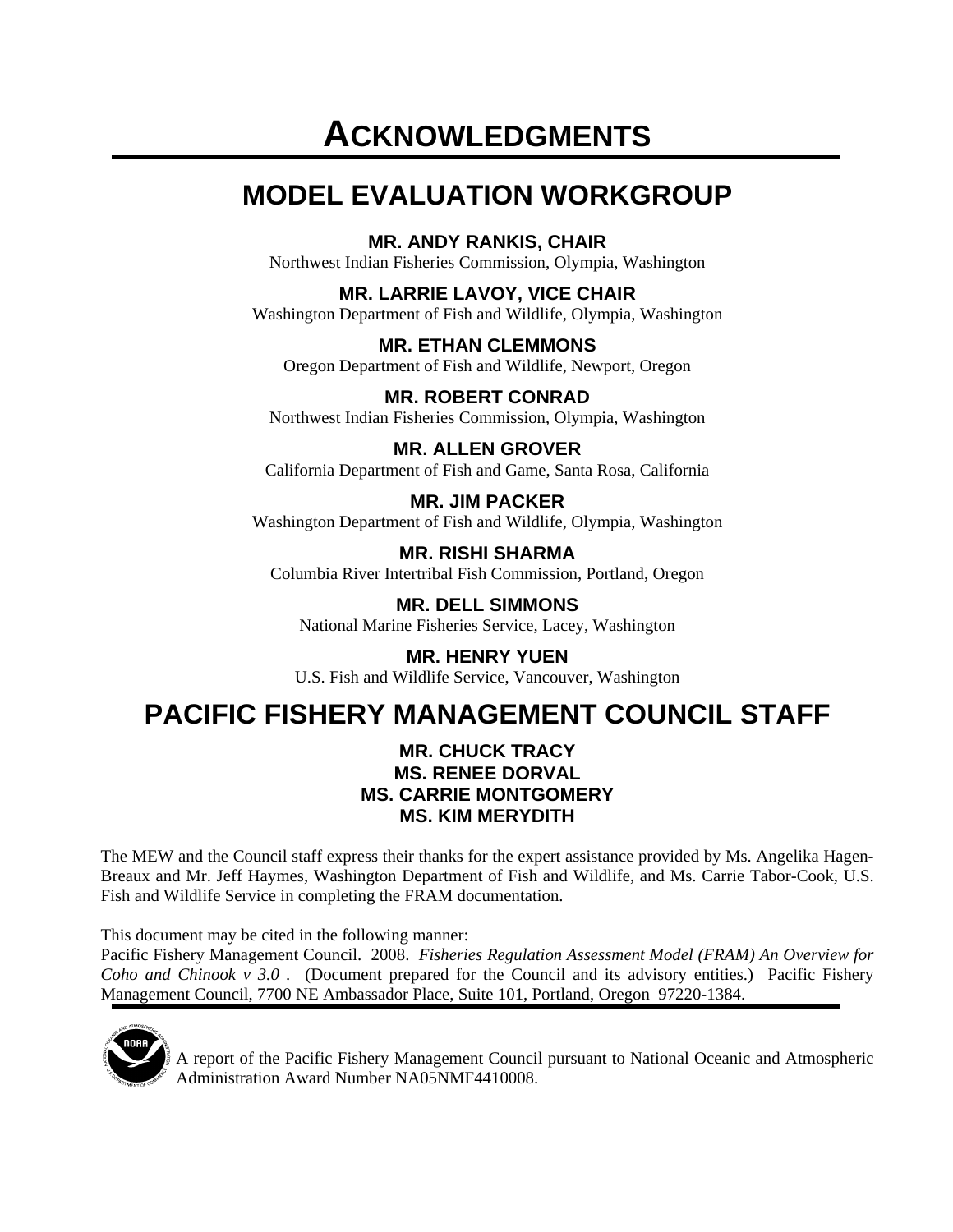## **TABLE OF CONTENTS**

|                | Page                                                                        |  |  |  |
|----------------|-----------------------------------------------------------------------------|--|--|--|
|                |                                                                             |  |  |  |
|                |                                                                             |  |  |  |
|                |                                                                             |  |  |  |
|                |                                                                             |  |  |  |
|                |                                                                             |  |  |  |
| 2.1            |                                                                             |  |  |  |
| 2.2.           |                                                                             |  |  |  |
| 2.3            |                                                                             |  |  |  |
| 2.4            |                                                                             |  |  |  |
| 3.             |                                                                             |  |  |  |
| $\overline{4}$ |                                                                             |  |  |  |
| 5.             |                                                                             |  |  |  |
| 6.             |                                                                             |  |  |  |
|                |                                                                             |  |  |  |
| 7.             |                                                                             |  |  |  |
|                |                                                                             |  |  |  |
| 8.1            |                                                                             |  |  |  |
| 8.1.1          |                                                                             |  |  |  |
| 8.1.2          |                                                                             |  |  |  |
|                |                                                                             |  |  |  |
| 8.2.1          |                                                                             |  |  |  |
| 8.2.2          |                                                                             |  |  |  |
| 9.             |                                                                             |  |  |  |
|                |                                                                             |  |  |  |
|                |                                                                             |  |  |  |
|                |                                                                             |  |  |  |
|                |                                                                             |  |  |  |
| Appendix 1.    |                                                                             |  |  |  |
| Appendix 2.    | Chinook FRAM stocks and CWT brood years used for base period data sets. .24 |  |  |  |
| Appendix 3.    | . 25                                                                        |  |  |  |
| Appendix 4.    | Chinook FRAM fisheries and the proportion of catch attributed to FRAM       |  |  |  |
|                |                                                                             |  |  |  |
| Appendix 5.    | Tables of model inputs and methods used to develop model inputs for coho    |  |  |  |
|                |                                                                             |  |  |  |
|                |                                                                             |  |  |  |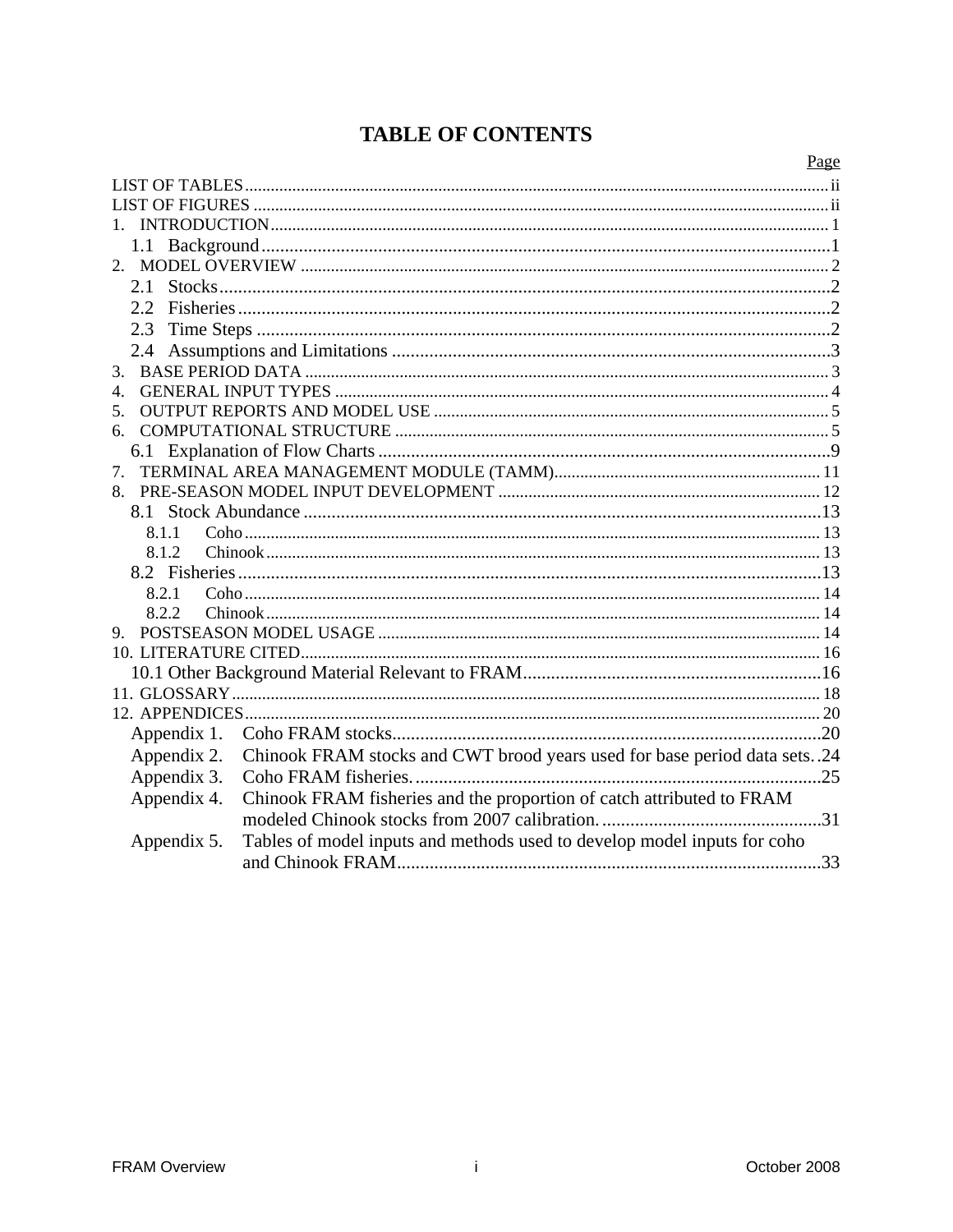### **LIST OF TABLES**

|  | <u>Page</u> |
|--|-------------|
|  |             |

## **LIST OF FIGURES**

|  | Page |
|--|------|
|  |      |
|  |      |
|  |      |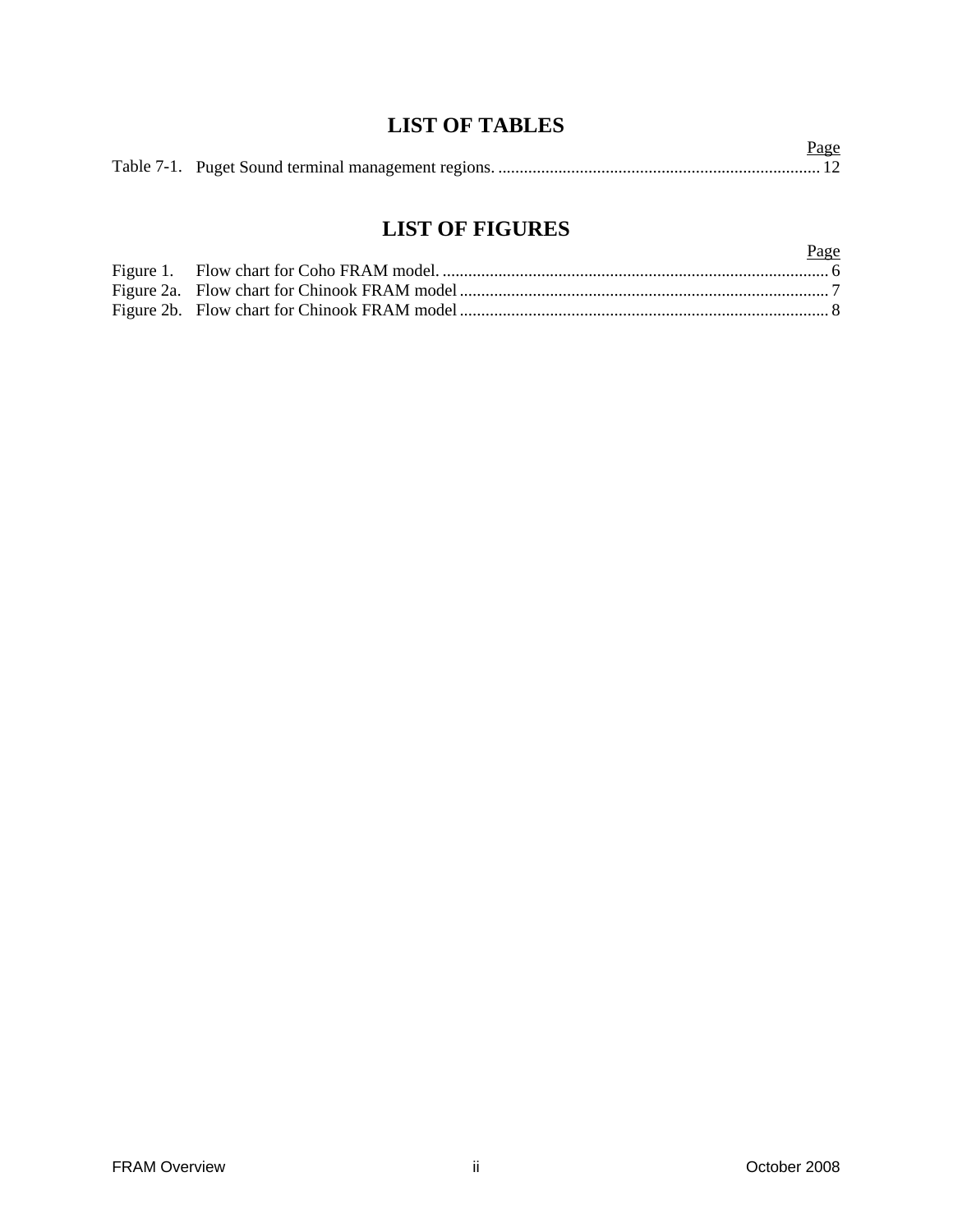## **1. INTRODUCTION**

The Fishery Regulation Assessment Model (FRAM) is currently used by the Pacific Fishery Management Council (PFMC) to annually estimate impacts of proposed ocean and terminal fisheries on Chinook and coho salmon stocks. FRAM is a single-season modeling tool with separate processing code for Chinook and coho salmon. The Chinook version evaluates impacts on most stock groups originating from the California Central Valley (Sacramento River), north-central Oregon coast, Columbia River, Willapa Bay, north Washington coast, Puget Sound, and Southern British Columbia. The coho version evaluates impacts on a comprehensive set of stocks originating from Central California to Southeast Alaska and is considered to represent total West Coast production. The FRAM produces a variety of output reports that are used to examine the impacts of proposed fisheries for compliance with management objectives, allocation arrangements, Endangered Species Act (ESA) compliance, and domestic and international legal obligations. Until recently FRAM was not used for assessing compliance with Chinook or coho agreements in international fisheries management forums. However, the U.S. and Canada have developed a common coho base period data set of fisheries and stocks allowing FRAM to be used as the first version of a bilateral regional planning tool for coho salmon management. The intent is to have a single common tool that can support both domestic and international fishery planning processes using a common set of data and assumptions.

## *1.1 Background*

The need for a tool to project the impact of proposed salmon fisheries at the stock-specific level became apparent in the mid-1970s with treaty fishery rights litigation and the associated legal obligation for the states of Washington and Oregon to provide treaty tribes with the opportunity to harvest specific shares of individual runs. Other legal issues such as the Magnuson-Stevens Fishery Conservation and Management Act and the Law of the Seas convention contributed to the need for developing better assessment tools. These legal issues in conjunction with the information available from the coast wide coded-wire-tag (CWT) program provided the impetus for developing the early salmon fishery assessment models.

In the late 1970s, the Washington Department of Fisheries (WDF) and U.S. National Bureau of Standards (NBS) developed a model for evaluating alternative fishery regulatory packages. The WDF/NBS Model could be configured for either Chinook or coho by using different input data files. This model was coded in FORTRAN and ran on a mainframe computer at the University of Washington. Model runs were usually processed over night and results were painstakingly extracted from large volumes of printed output reports. The WDF/NBS model was not extensively used by the PFMC because it proved costly to operate and its results were difficult to obtain in a timely manner. Morishima and Henry (2000) provide a more in-depth history of Pacific Northwest salmon management and fishery modeling.

In the early 1980s, the development of personal computers permitted the WDF/NBS model to be converted into simple spreadsheet models. This transformation improved accessibility to the model during the PFMC pre-season planning processes. The first spreadsheet model for Chinook used by the PFMC was developed in the mid-1980s to model Columbia River "tule" fall Chinook. The Coho Assessment Model (CAM) was the corresponding spreadsheet model for coho and covered stocks from the Columbia River, Puget Sound, and Washington and Oregon coastal areas. The CAM was revised over time, principally to improve report generation capabilities and provide more detailed information on management of terminal area fisheries in Puget Sound through the use of Terminal Area Management Modules (TAMMs). The CAM was used as the primary model for evaluating coho impacts for proposed PFMC fisheries until the mid-1990s.

The increased complexity of proposed fishery regulation regimes and the need for increased time and area resolution for the impact projections soon surpassed the capability of the spreadsheet models. In the mid-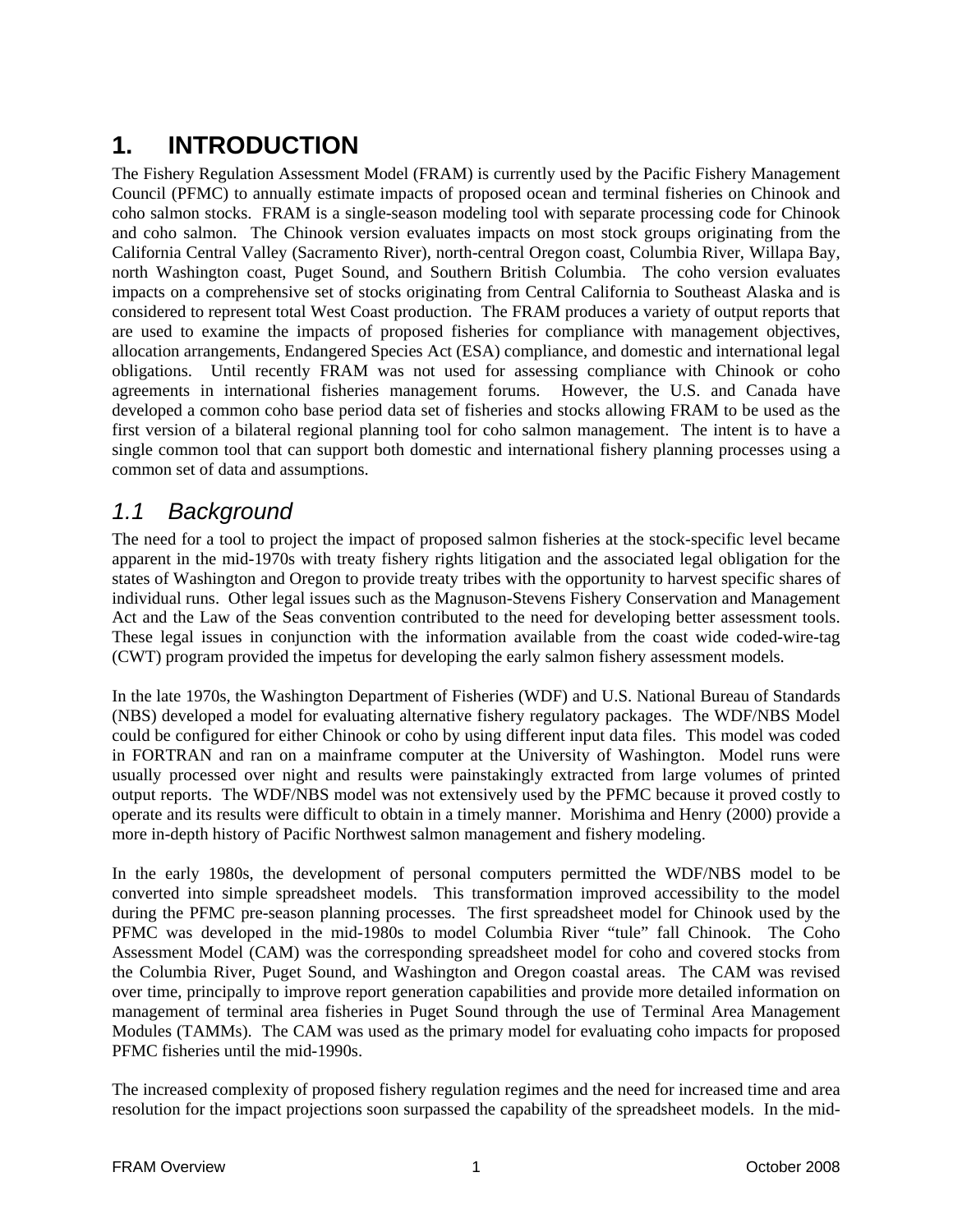1990s, CAM was programmed in QUICK BASIC and was renamed FRAM. The recognition that common algorithms underlie both the coho and Chinook spreadsheet models led to the effort to develop the QUICK BASIC version of FRAM for both species. The FRAM code could be used to evaluate proposed fishery regulation regimes for either Chinook or coho by using different input file configurations. In 1998, FRAM was converted to VISUAL BASIC to take advantage of the improved user interface available through the MS-WINDOWS operating system. A multi-agency Model Evaluation Subgroup periodically reviewed model performance and parameter estimation methods and coordinated revisions to the model during this period (1998-2000).

## **2. MODEL OVERVIEW**

The FRAM is a discrete, time-step, age-structured, deterministic computer model used to predict the impacts from a variety of proposed fishery regulation mechanisms for a single management year. It produces point estimates of fishery impacts by stock for specific time periods and age classes. The FRAM performs bookkeeping functions to track the progress of individual stock groups as the fisheries in each time step exploit them. Individual stock-age groups are exploited as a single pool, that is, in each time step all pre-terminal fisheries operate on the entire cohort simultaneously and all terminal fisheries operate on the mature run.

### *2.1 Stocks*

Currently, 123 stock groups are represented in Coho FRAM and 3833 stock groups are represented in Chinook FRAM (see Appendices 1 and 2 for lists of the stocks). Each of these groups have both marked and unmarked components to permit assessment of mark-selective fishery regulations. For most wild stocks and hatchery stocks without marking or tagging programs, the cohort size of the marked component is zero; therefore, the current version of FRAM has a virtual total of 246 stock groups for coho and 76 for Chinook. Stocks or stock-aggregates represented in the FRAM were chosen based on the level of management interest, their contribution rate to PFMC fisheries, and the availability of representative CWT recoveries in the historical CWT database.

## *2.2 Fisheries*

The FRAM includes pre-terminal and terminal fisheries in southeast Alaska, Canada, Puget Sound, and off the coasts of Washington, Oregon, and California. There are 73 fisheries in Chinook FRAM and 198 fisheries in Coho FRAM. The intent is to encompass all fishery impacts to modeled Chinook and coho stocks in order to account for all fishing-related impacts and thereby improve model accuracy. Terminal fisheries in Chinook FRAM are aggregations of gears and management areas. Terminal fisheries in Coho FRAM are modeled with finer resolution, most notably by including individual freshwater fisheries. Fishery number and fishery name for each of the FRAM fisheries are listed in Appendix 3 for Chinook and Appendix 4 for coho.

## *2.3 Time Steps*

The time step structure used in FRAM represents a compromise level of resolution that corresponds to management planning fishery seasons and species-specific migration and maturation schedules. The FRAM consists of five time periods for coho and four periods for Chinook (Appendix Table 5-1). At each time step a cohort is subjected to natural mortality, pre-terminal fisheries, and also potentially to maturation (Chinook only), and terminal fisheries.

The recovery data available in the CWT database limit the time-step resolution of the model. Increasing the time-step resolution of the model usually decreases the number of CWT recoveries for a stock within a time period. Since estimation of fishery impacts, like exploitation rates, is dependent on CWT recovery information, decreasing the number of CWT recoveries in time/area strata increases the variance of the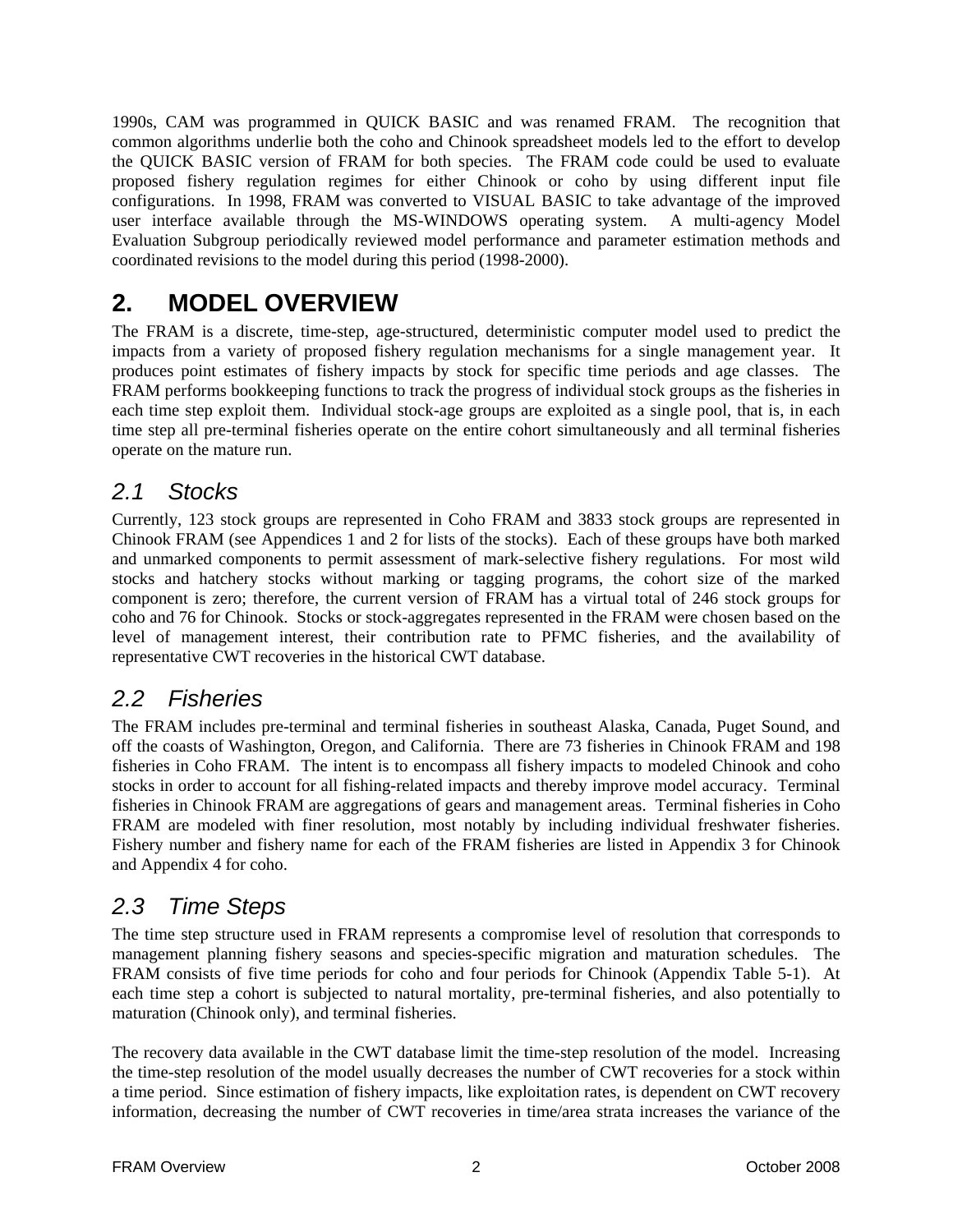estimated exploitation rates in those strata. In recognition of these data limitations, efforts were made to restrict the level of time-step resolution to that necessary for fishery management purposes.

### *2.4 Assumptions and Limitations*

Major assumptions and limitations of the model are briefly described below.

- 1. CWT fish accurately represent the modeled stock. Many "model" stocks are aggregates of stocks that are represented by CWTs from only one production type, usually hatchery origin. For example, in nearly all cases wild stocks are aggregated with hatchery stocks and both are represented by the hatchery stock's CWT data. Therefore, for each modeled stock aggregate, it is assumed that the CWT data accurately represent the exploitation rate and distribution pattern of all the untagged fish in the modeled stock.
- 2. Length at age of Chinook is stock specific and is constant from year to year. Von Bertalanffy growth functions are used for Chinook in determining the proportion of the age class that is of legal size in size-limit fisheries. Parameters for the growth curves were estimated from data collected over a number of years. It is assumed that growth in the year to be modeled is similar to that in the years used to estimate the parameters.
- 3. Natural mortality is constant from year to year. Natural mortality is assumed to be constant across months--but not necessarily time steps--for all stocks. Rates for Chinook are age specific and yield the same annual rate as used in the Pacific Salmon Commission (PSC) Chinook model.
- 4. Stock distribution and migration is constant from year to year and is represented by the average distribution of CWT recoveries during the base period. We currently lack data on the annual variability in distribution and migration patterns of Chinook and coho salmon stocks. In the absence of such estimates, fishery-specific exploitation rates are computed relative to the entire cohort. Differences between the distribution and migration pattern of stocks during the base period and the year being modeled will decrease the accuracy of the estimates of stock composition and stockspecific exploitation rates for a modeled fishery.
- 5. There are not multiple encounters with the gear by the fish in a specific time/area/fishery stratum. Within each time/area/fishery stratum, fish are assumed to be vulnerable to the gear only once. The catch equations used in the model are discrete and not instantaneous. Potential bias in the estimates may increase with large selective fisheries or longer time intervals, both of which increase the likelihood that fish will encounter a gear more than once.

While it is difficult to directly test the validity of these assumptions, results of validation exercises provide one assessment of how well these assumptions are met and the sensitivity of the model to the assumptions.

## **3. BASE PERIOD DATA**

The Chinook FRAM is calibrated using escapement, catch, and CWT recovery data from 1974-1979 brood year CWT releases. During the late 1970s and early 1980s fisheries were conducted across an extensive geographic area and were typically of longer duration than current fisheries. The CWT recovery data from this period provides a very good representation of the distribution and migration timing of many stocks. Not all stocks currently represented in the Chinook FRAM have CWT recovery data available from the 1974-1979 brood years in the base period (e.g., Snake River fall Chinook); these stocks are categorized as "Out-of-Base" stocks. Available CWT data for the "Out-of-Base" stocks are translated to equivalent base period recovery and escapement data using known fishing effort and harvest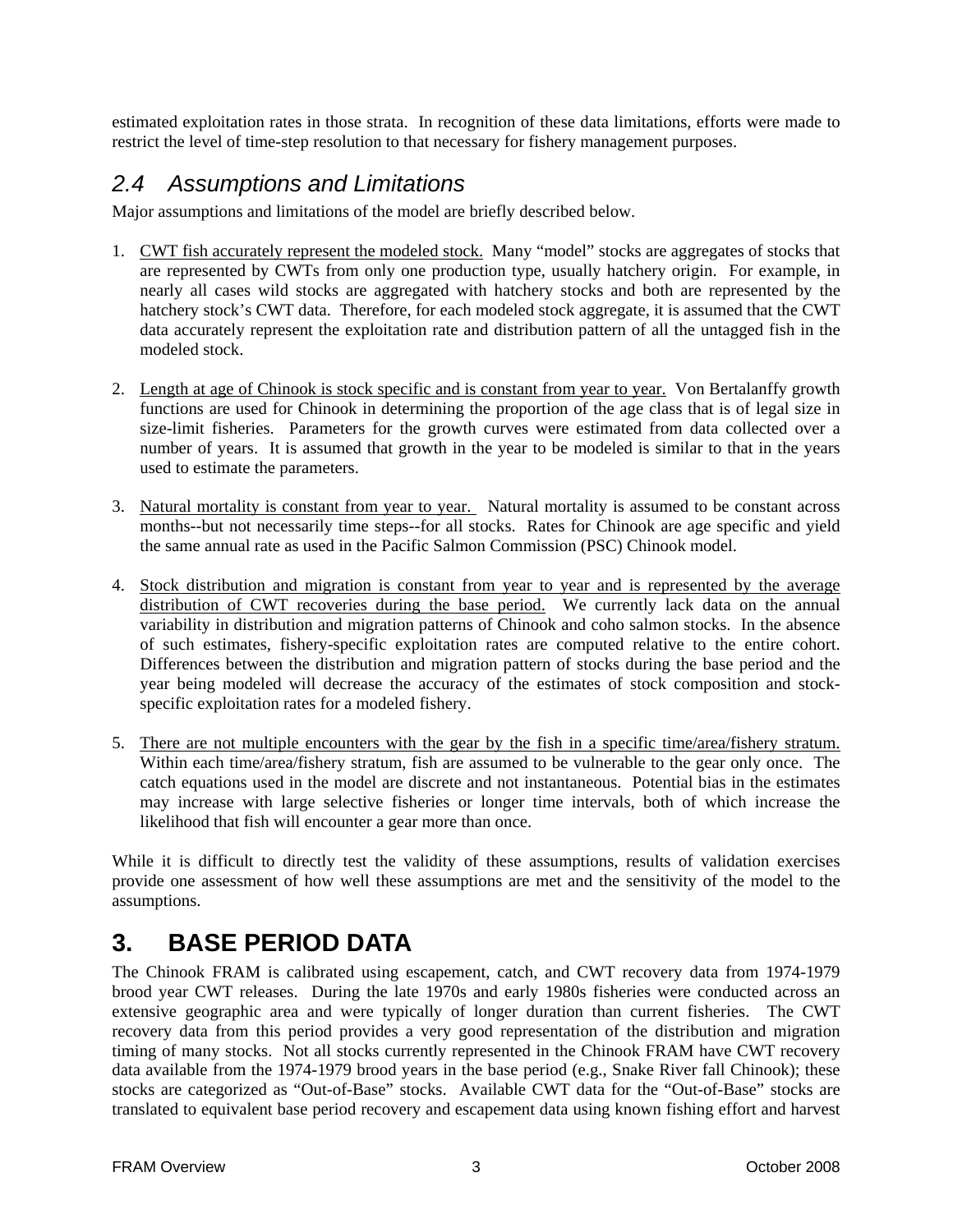relationships between recovery years. See MEW (2006b) for a more detailed description of the development of the Chinook base period data. Appendix 1 lists the brood years used to develop each Chinook stock's base period.

Model base period data for the Coho FRAM is derived from fishery and escapement recoveries of CWTs and terminal area run size estimates for the return years 1986-1992. See MEW (2006c) for a more detailed description of the development of the coho base period data.

Chinook and coho base period data are used to estimate base period stock abundances and age-specific, time/area fishery exploitation rates, and maturation rates for modeled stocks. These estimates are derived through species-specific cohort analysis procedures. Cohort analysis is a series of procedures that use CWT recoveries and base period catch and escapement data to "back-calculate" or reconstruct a prefishing cohort size for each stock and age group using assumed natural mortality and incidental mortality rates (see Glossary). See MEW (2006b, 2006c) for a more detailed description of the cohort analysis procedures for Chinook and coho.

## **4. GENERAL INPUT TYPES**

There are five general types of input that are used by FRAM. The first three types are defined annually to reflect projected stock abundances and proposed fishery regulations for the current model year. The last two types of input are specifications for different sources of fishery-related mortalities. While these values can change as more information becomes available from additional data collection and new studies, they typically do not change on an annual basis.

- 1. **Cohort Abundance:** For each stock or stock aggregate, an annual forecast of abundance is obtained from a source that is independent of the model. For pre-season modeling, these forecasts of stock abundance are used to estimate initial cohort size. For Chinook, initial stock abundance estimates are needed by age class, from age-2 to age-5 year old fish. For coho, only one age class (age-3) is assumed vulnerable to fisheries and abundances are input to the model as January age-3 abundance. Chinook and coho abundance estimates are further segregated by mark status ("marked" or "unmarked").
- 2. **Size Limits:** For Chinook, minimum size limits are specified by fishery where appropriate. For coho, age-3 fish are assumed fully vulnerable and age-2 fish are assumed fully invulnerable to modeled fisheries.
- 3. **Fishery Landed Catch:** The model provides four options for setting the catch in a fishery: a quota, an exploitation rate scalar, a ceiling, and harvest rate (for Puget Sound terminal fisheries only).
	- a) Quota. Catch in the fishery is set equal to a value input by the user.
	- b) Exploitation rate scalar. The exploitation rate in the fishery is scaled, relative to the effort observed during the base period, using a scalar input by the user.
	- c) Ceiling. Catch is first calculated based on an exploitation rate scalar and then compared to a ceiling; if the estimated catch exceeds the ceiling, then the catch is truncated at the ceiling value.
	- d) Harvest rate. Using the Puget Sound TAMMs, a terminal area harvest rate can be applied to either all fish present in the terminal area (coho or Chinook) or to the number of local-origin stock only (coho only).

The FRAM inputs for quota, exploitation rate scalar, or ceiling can be flagged as a mark-selective fishery and modeled accordingly. This initiates additional calculations to estimate catches, encounters, and mortalities for marked and unmarked groups.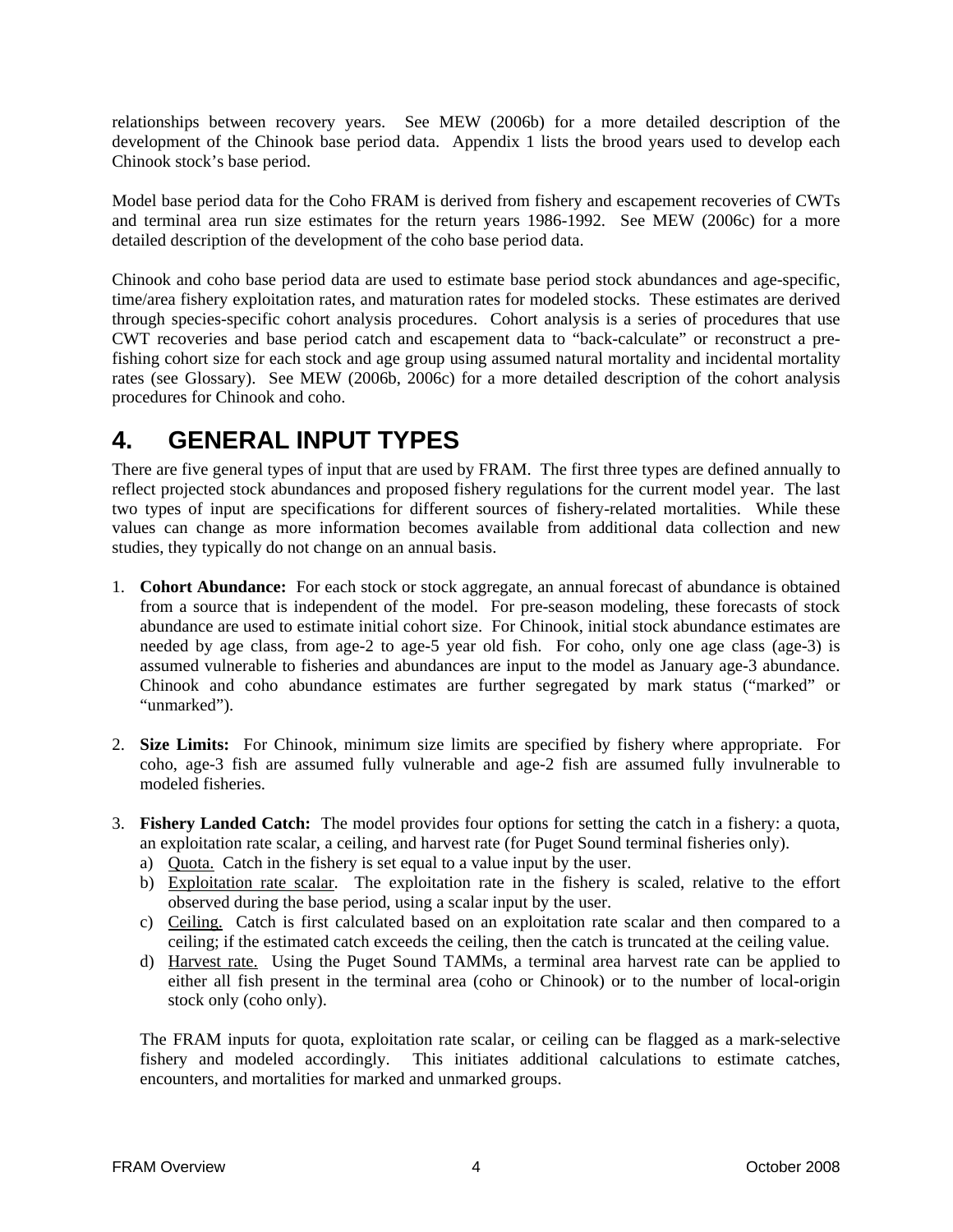4. **Release Mortality:** This is the mortality associated with the release of landed fish from hook-andline and other gears. Release mortality rates assumed for coho are shown in Appendix Table 5-2 and for Chinook in Appendix Table 5-3. Hook-and-release mortality is assessed when coho or Chinook are not allowed to be retained (so-called "Chinook/coho non-retention" or CNR fisheries), when size limits apply, or in mark-selective fisheries. Release mortality has been estimated by a number of studies of hook-and-line fisheries, and release mortality rates for troll and recreational fisheries in the ocean have been formally adopted by the PFMC. Release mortality in net fisheries with coho or Chinook non-retention is estimated externally to FRAM and input into the model as either "landed catch" or as CNR mortality.

Mark-selective fisheries have two additional variations of "release" mortality that are described as either the inappropriate retention of an unmarked fish or the release of a marked fish which consequently endures some release mortality. The failure to release an unmarked fish is a user input to the model called "Unmarked Retention Error" (or Retention Error Rate) and is the proportion of the unmarked fish encountered that are retained. The release of marked fish that subsequently die due to release is a user input to the model called "Marked Recognition Error" and is the proportion of the marked fish encountered that are released. These rates are identified in Appendix Table 5-4.

5. **Other Non-landed Mortality:** This includes fishing-induced mortality not associated with direct handling (or landing) of the fish (see Appendix Tables 5-2 and 5-3 for coho and Chinook, respectively). "Drop-off" mortality refers to sport and troll hook-and-line fisheries (fish that drop off the hook before they are brought to the vessel but die from hook injuries) and "drop-out" mortality refers to commercial net fisheries (fish which are not brought on board but die from injury as a result of being netted). Net drop-out mortality rates vary depending on species, net type, or terminal versus pre-terminal nature of the fishery. In general, a 5% drop-off mortality rate is applied to the landed catch to account for "other non-landed mortalities" in hook-and-line fisheries.

## **5. OUTPUT REPORTS AND MODEL USE**

Model results are available as either standard FRAM output reports or in Excel spreadsheets that have a summary of FRAM results/reports. The TAMM spreadsheets (coho and Chinook versions) provide comprehensive summaries of fishery mortalities, exploitation rates, run sizes, and escapements for key Puget Sound stocks in the PFMC and North of Falcon annual salmon season setting processes. The coho TAMM spreadsheet reports fishery impacts for all coho stocks of management interest while Chinook TAMM spreadsheet reports are limited to Puget Sound stocks. Other model results not shown in the spreadsheets can be generated directly from FRAM. These reports include summaries of projected catch by fishery, catch by stock, catch by age, and escapement/run size reports. A new report has been created for FRAM to provide more detailed information relative to mark-selective fisheries for coho and Chinook. For a full scope of FRAM report generating functions, refer to "User Manual - Fishery Regulation Assessment Model for Chinook and Coho" (MEW 2006d). Appendix Tables 5-10 and 5-11 summarize the reports commonly used in negotiations during PFMC and North of Falcon meetings to define fishery regulations, seasons, and other management options for salmon management in a year.

## **6. COMPUTATIONAL STRUCTURE**

For each time step and fishery, FRAM simulates fishery regulations following the sequence of computations depicted for coho (Figure 1) and Chinook (Figure 2). The first step for both coho and Chinook is to scale the predicted cohort size for the current year to the base period: this is done by stock for the January age-3 cohort for coho and for the age-2 through age-5 cohorts for Chinook. Each stock's cohort is then processed through a time step loop defined for the species (five time steps for coho and four time steps for Chinook).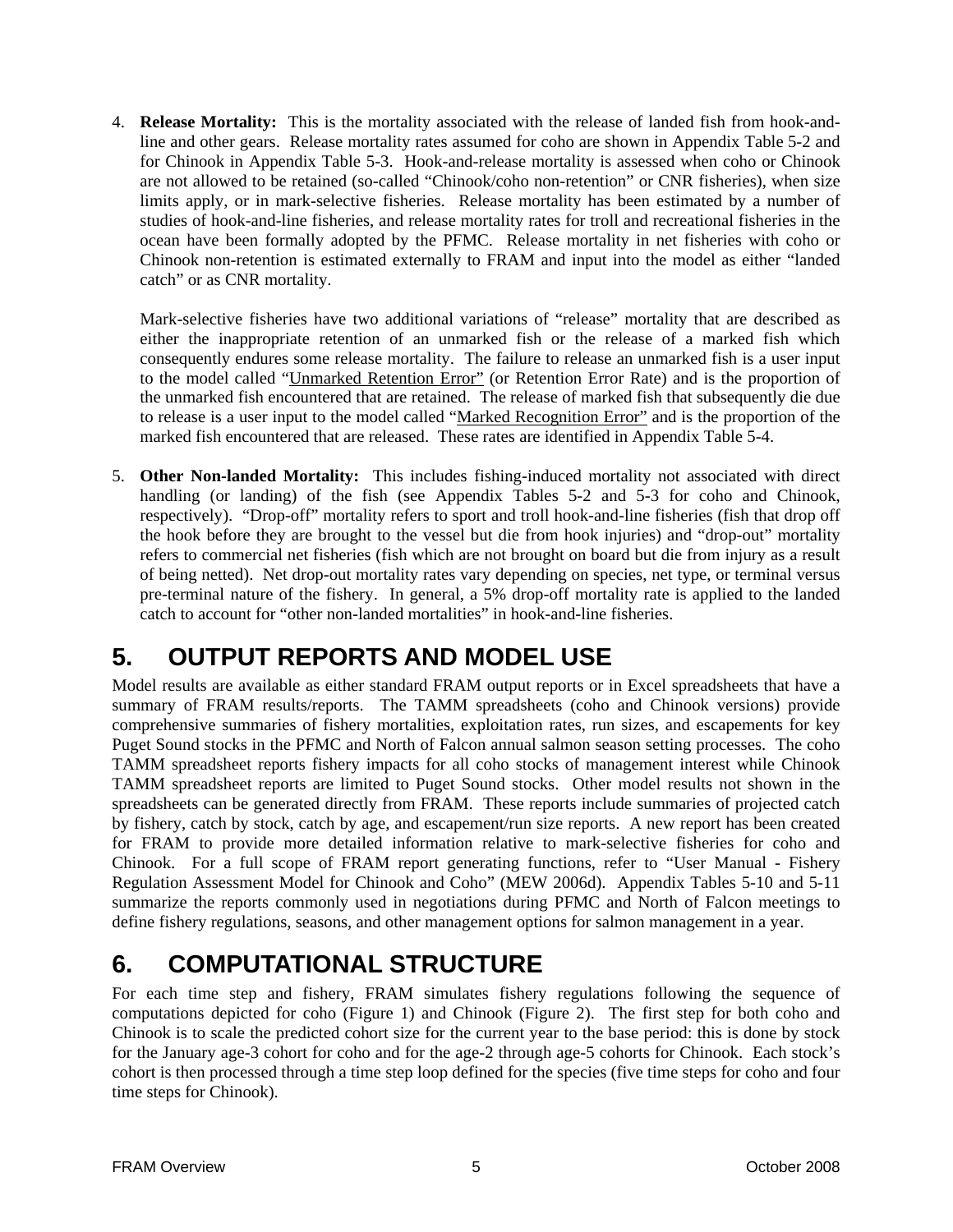

Figure 1. Flow chart for Coho FRAM model.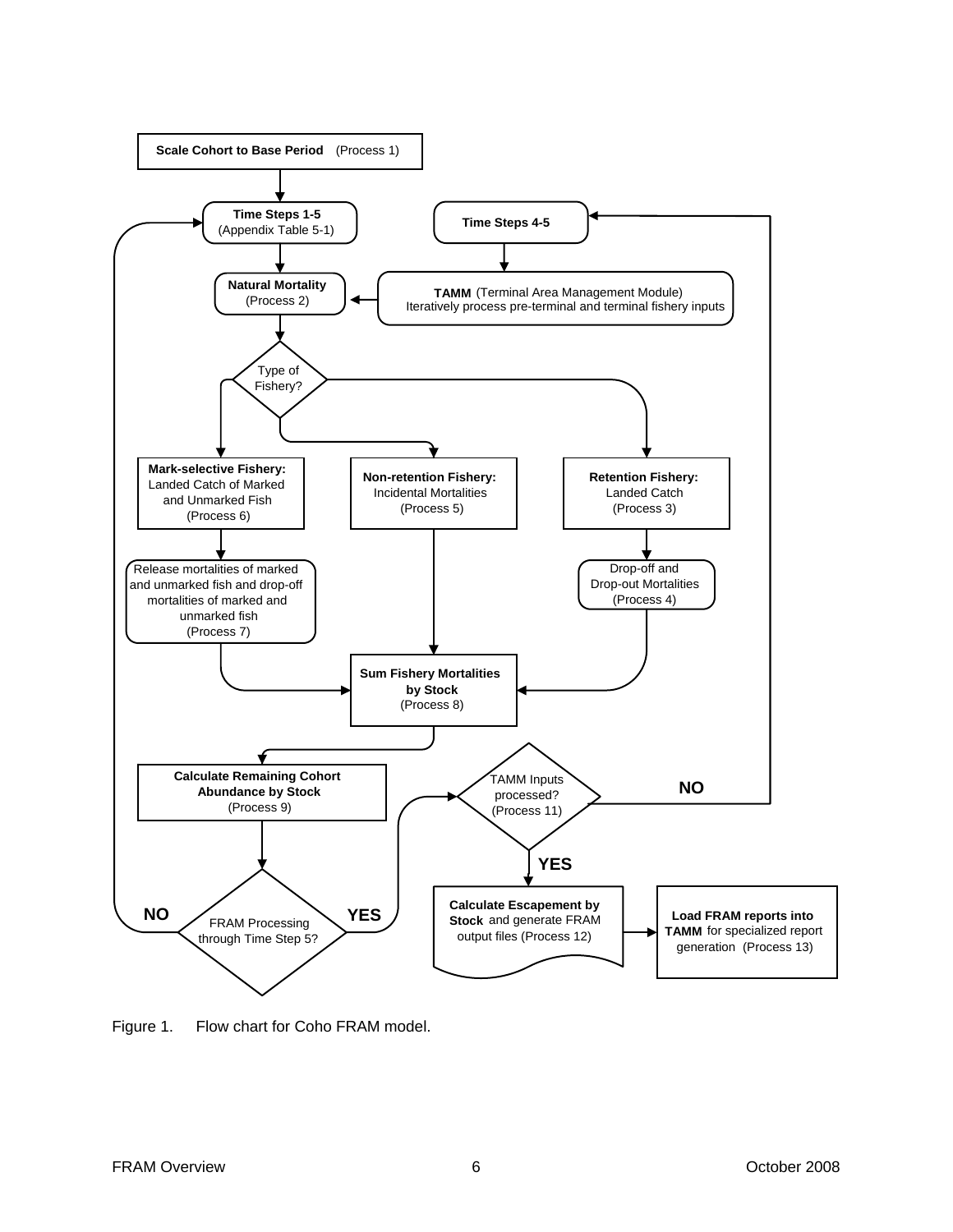

**Figure 2a. Flow chart for Chinook FRAM model** (continued on next page).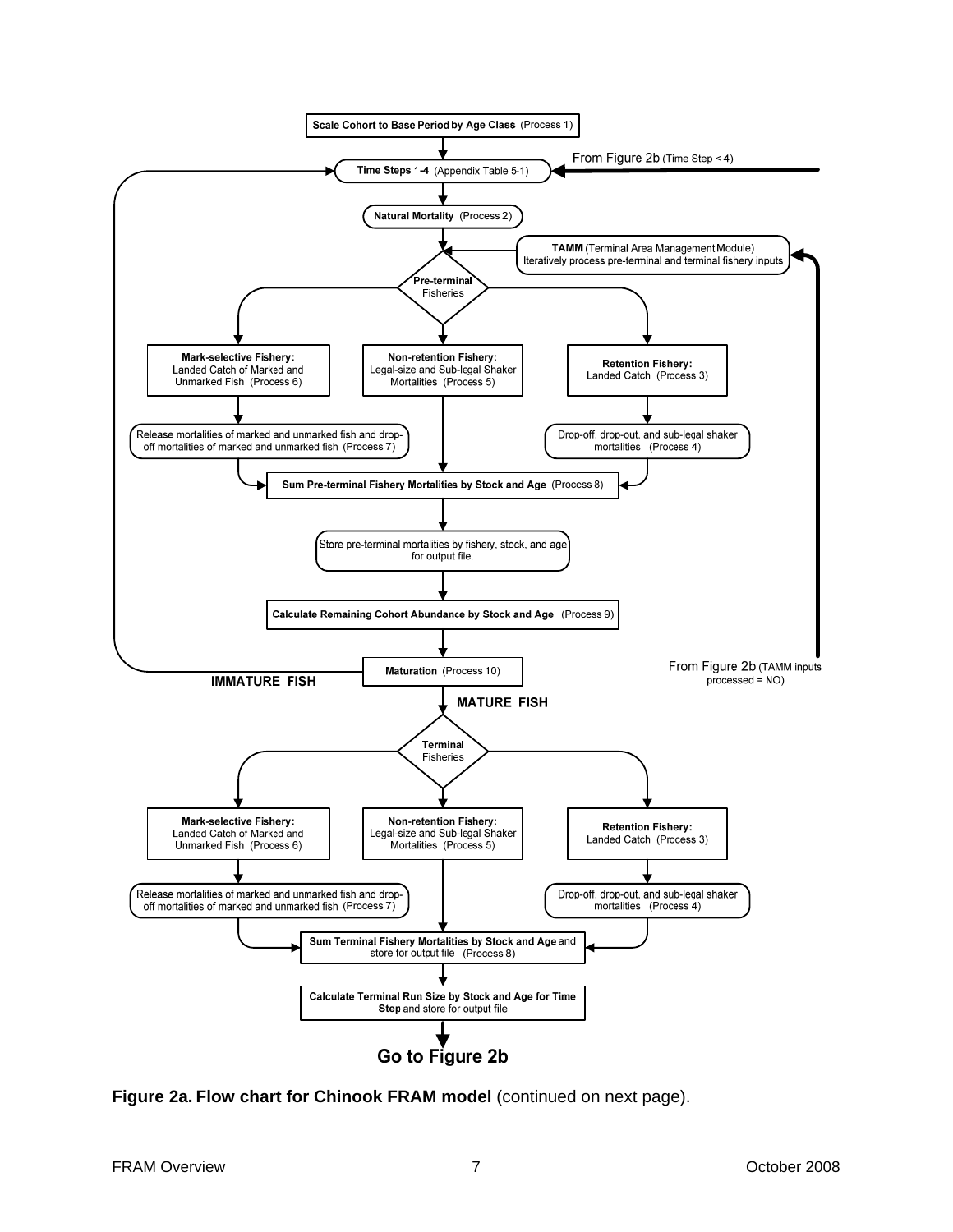

**Figure 2b. Flow chart for Chinook FRAM model** (continued from previous page).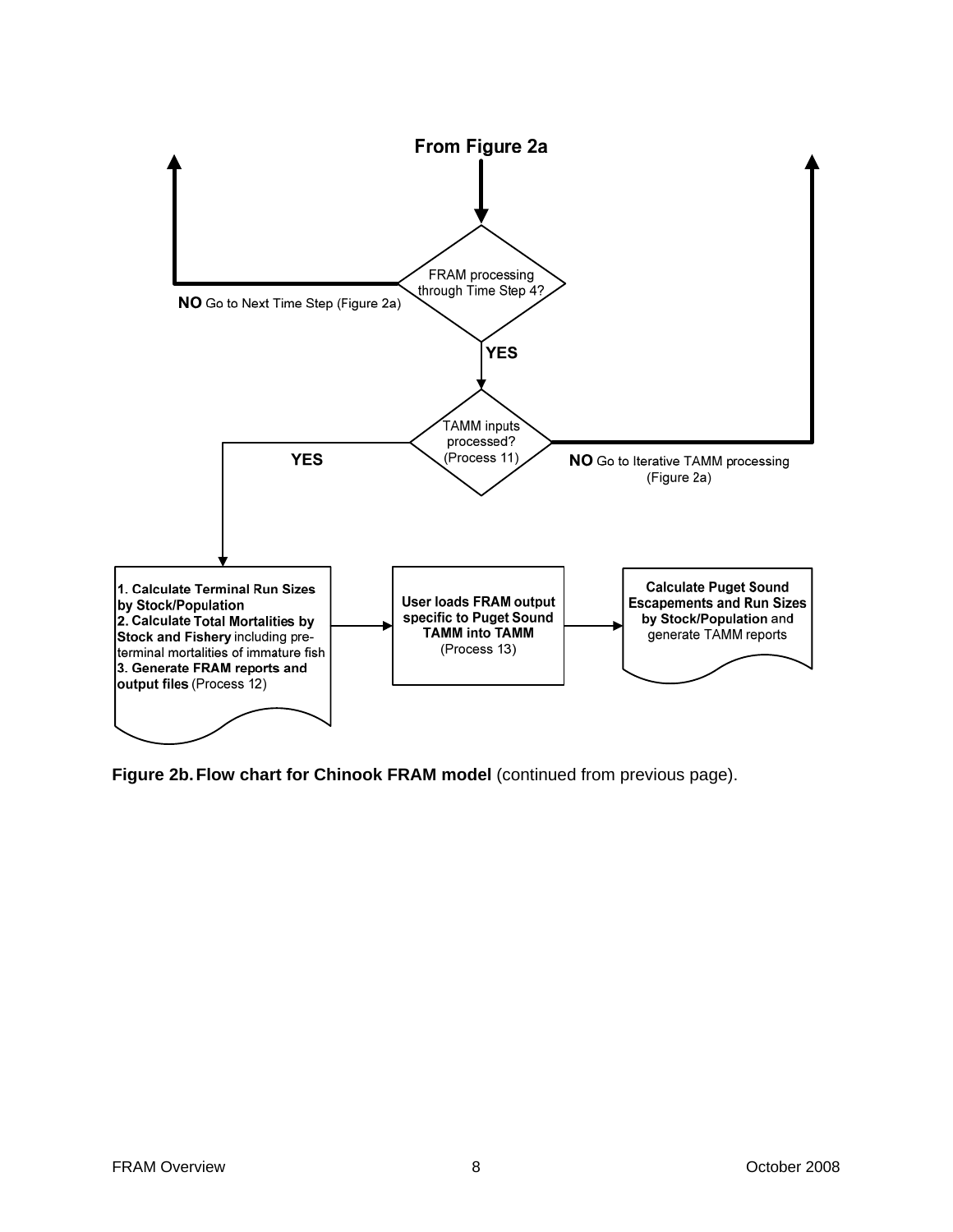### *6.1 Explanation of Flow Charts*

This section briefly describes the flow charts which explain FRAM for coho (Figure 1) and Chinook (Figures 2a and 2b). See MEW (2006a, 2006b, 2006c) for a more detailed description of all input data, processes, and algorithms used in FRAM.

#### Scale Cohort to Base Period (Process 1)

The starting cohort size for each stock in the model is expressed as a product of the average cohort size for stock *s* at age *a* during the base period (*BPCohorts,a*) and an age-specific stock scalar (*StockScalars,a*). *StockScalar<sub>s,a</sub>* is estimated externally to the model and is an annual input to the model.

**(Process 1)**  $\textit{Cohort}_{s,a,1} = \textit{BPCohort}_{s,a} \times \textit{StockScalar}_{s,a}$ 

For coho, the starting cohort size is the projected number of age-3 fish in January of the fishing year for each stock. For Chinook, separate cohort sizes for the first time step (October to April) preceding the beginning of the fishery year are required for age-2, age-3, age-4, and age-5 fish in each stock.

#### Time Step Loop

During each time step, the stock (coho) or stock-age (Chinook) cohort size at the start of the time step is decreased to account for natural mortality:

 $(Process 2) *Color*<sub>*sat*</sub> = *Color*<sub>*sat*</sub> x (1 - M<sub>*at*</sub>).$ 

where  $M_{a,t}$  is the natural mortality rate for age *a* fish during time step *t* (see Appendix Table 5-5 for specific rates used for coho and Chinook).

The remaining cohort is then subjected to removals by proposed fisheries; both landed catch and nonlanded mortalities associated with each proposed fishery are calculated. FRAM simulates fishery mortalities using different processes depending upon the type of fishery: retention fishery, species nonretention fishery, or mark-selective fishery.

If all fish can be retained regardless of mark status, the following general equation is used:

**(Process 3)**  $\text{Catch}_{s,a,f,t} = \text{Cohort}_{s,a,t} \times \text{BPER}_{s,a,f,t} \times \text{Scalar}_{f,t}$ .

where *BPERs,a,f,t* is the average base period exploitation rate for stock *s*, at age *a*, in fishery *f*, during time step *t* and *Scalar<sub>ft</sub>* relates expected catch (or effort) in the model year back to average catch (or effort) during the base period<sup>1</sup>.

**(Process 4)** Drop-out mortalities (in commercial net fisheries) and drop-off mortalities (in recreational and commercial hook-and-line fisheries) are estimated by simply multiplying the calculated landed catch for a retention fishery by a user-specified mortality rate (see "Other" Mortality column in Appendix Tables 5-2 and 5-3). Sub-legal shaker mortalities are not estimated for coho since most minimum size limits - if they exist - apply to age-2 fish that are not represented in the coho FRAM. Chinook FRAM calculates sub-legal sized shaker mortalities based upon the minimum size limit for the fishery and von Bertalanffy growth equations for stocks that contribute to the fishery. The procedure constructs a normalized length distribution for the stock at each time step based upon the parameters of the von

l

<sup>&</sup>lt;sup>1</sup> The parameter *Scalar<sub>tt*</sub> is the foundation for FRAM's fishery simulation algorithms. FRAM can evaluate two general types of fisheries: catch-based or effort-based. For catch-based fisheries, *Scalar<sub>f,t</sub>* is computed automatically to obtain a userspecified catch level. For effort-based fisheries, the parameter  $Scalar<sub>tr</sub>$  is specified by the user to reflect expected effort during the model year relative to the average effort observed during the base period.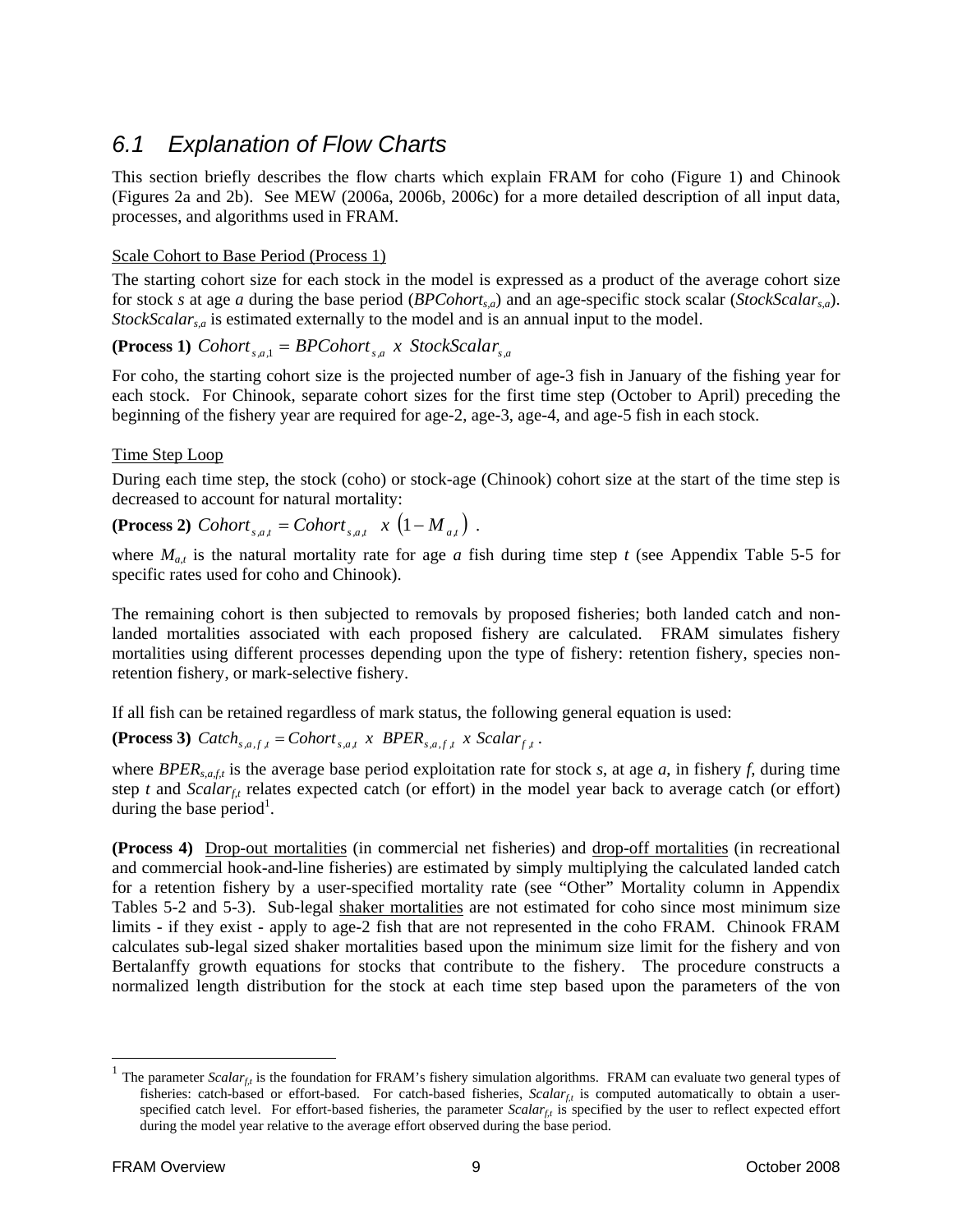Bertalanffy growth equation<sup>2</sup>. The number of sub-legal encounters is then calculated by comparing the projected length distribution to the minimum size limit. Chinook non-retention mortalities are then calculated with management approved "shaker" and "adult" release mortality rates (Appendix Table 5-3).

**(Process 5)** There is one method for calculating mortalities in species non-retention fisheries (CNR fisheries) for coho and three different methods for Chinook. The method for coho is simply an externalto-the-model estimate of total coho mortalities in a fishery based upon historical observations. Chinook non-retention mortalities are model estimates from inputs that are based upon either: the level of open versus non-retention effort within each time step; external to the model estimates of legal and sub-legal encounters; or external to the model estimates of total encounters. Chinook non-retention mortalities are calculated using "shaker" and release mortality rates (Appendix Table 5-3) and external-to-the model estimates of adult encounters (with some adjustments).

**(Process 6)** Mark-selective fishery regulations require additional computations to calculate both the landed catch of marked fish and the mortalities due to the release of unmarked fish. Landed catch is calculated using an equation similar to that specified in Process 3 except that there is an additional term in the equation used to calculate the landed catch. For marked fish, the additional term accounts for markrecognition error (the release of a marked fish) and is fishery specific (*mref*):

$$
Catch_{s,a,f,t} = Cohort_{s,a,t} \times BPER_{s,a,f,t} \times Scalar_{f,t} \times (1-mre_f).
$$

For unmarked fish, the additional term accounts for unmarked retention error (retaining an unmarked fish in a selective fishery) and is fishery specific (*uref*):

$$
Catch_{s,a,f,t} = Cohort_{s,a,t} \times BPER_{s,a,f,t} \times Scalar_{f,t} \times ure_{f}.
$$

**(Process 7)** Similarly, the equations used to calculate release mortalities in mark-selective fisheries must account for marked recognition and unmarked retention error. Computations for Chinook mark-selective fisheries must also account for sub-legal mortality, which does not differ between marked and unmarked components. Drop-off mortalities in mark-selective fisheries are calculated with the methods similar to those used for retention fisheries (Process 4).

**(Process 8)** All fishery mortalities for a cohort (stock) are totaled (*TotMort*) and the size of the cohort is reduced accordingly. For coho, all fisheries are assumed to operate on the mature cohort and the summing of fishery mortalities occurs only once in each time step. For Chinook, because there are preterminal fisheries operating on the immature cohort and terminal fisheries operating on the mature portion of the remaining cohort, the summing of fisheries mortalities potentially occurs twice (Figure 2a) in each time step.

$$
TotMort_{s,a,t} = \sum_{f} (\mathit{Catch}_{s,a,f,t} + \mathit{Dropoff}_{s,a,f,t} + \mathit{Dropout}_{s,a,ft} + \mathit{Shakers}_{s,a,f,t} + \mathit{LegalShakers}_{s,a,f,t} + \mathit{CNR}_{s,a,f,t})
$$

Shaker mortalities are not calculated for coho.

The remaining cohort (after fishery mortalities) is then calculated as:

**(Process 9)** *Cohort<sub>s,a,t+1</sub> (for coho) or Cohort<sub>s,a,t</sub> (for Chinook) = Cohort<sub>s,a,t</sub> – TotMort<sub>s,a,t</sub>.* 

Coho: If the time step is less than 5, *Cohort<sub>s,a,t+1</sub>* is passed to the beginning of the time step loop and the next time step begun. After FRAM has processed all steps in the time step loop (time step  $= 5$ ), the program checks for the presence of an optional Terminal Area Management Module (TAMM). If the model user has not specified a TAMM input file for additional processing, computations are complete and final escapements are calculated. If a TAMM has been specified, then FRAM will begin an iterative

l

 $2$  The von Bertalanffy growth parameters are estimated during the model calibration process from stock-specific CWT recovery data.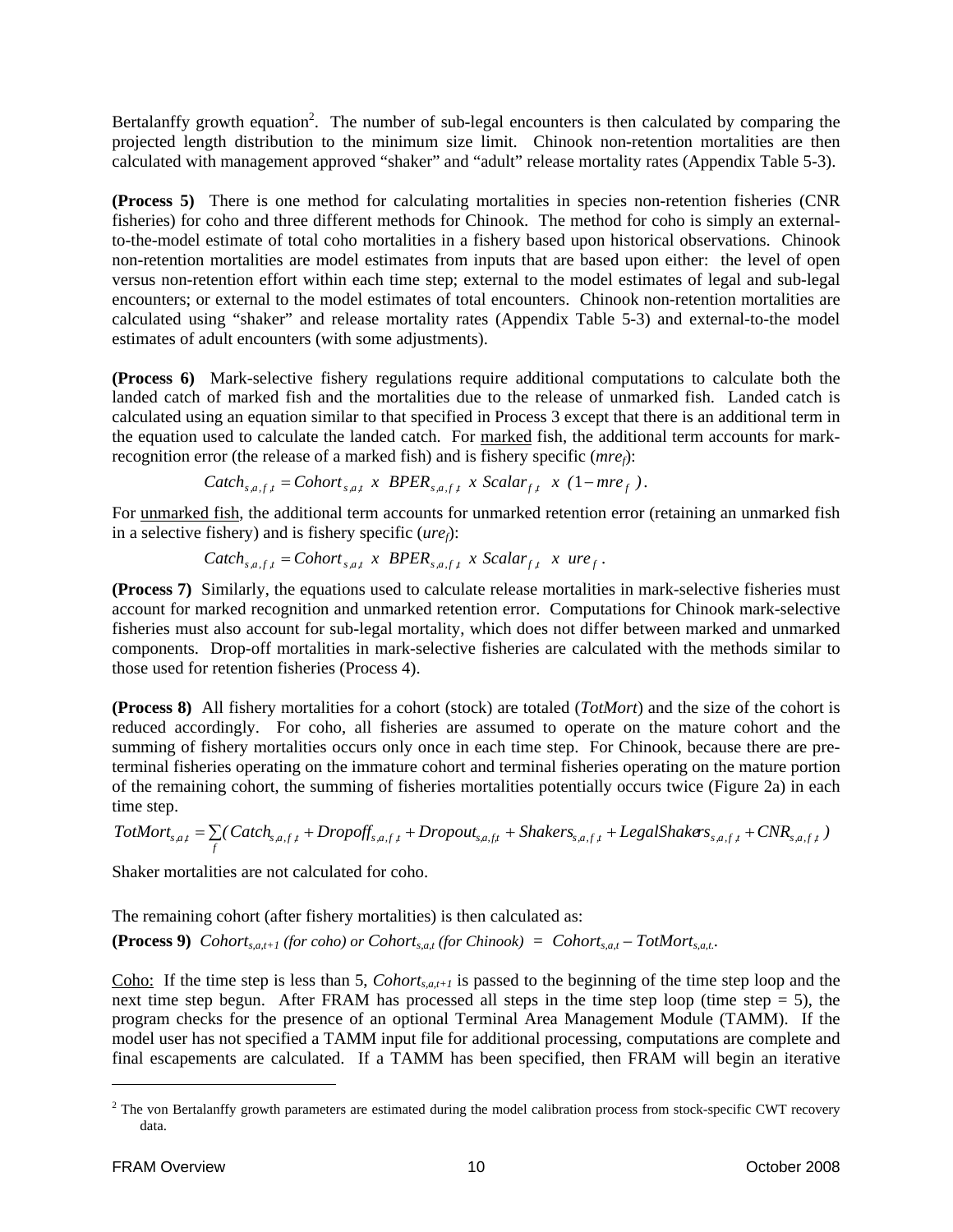procedure to process the terminal fishery inputs and repeat the time step loops before calculating final escapements. Section 7 of this report provides additional details on the TAMM process.

Chinook: Because of the multiple age groups for Chinook, and the presence of both immature and mature fish, the process for Chinook involves additional steps and processes. The total harvest by pre-terminal fisheries of immature fish is calculated first following processes 3 to 9 similar to coho. Then a stock, age, and time step specific maturation rate that is calculated from the base period data is applied to the cohort remaining after the pre-terminal fishery removals **(Process 10)**. The mature portion of the cohort is then available to those fisheries, during the same time step, that have been designated as harvesting only mature fish (terminal fisheries) while the immature portion of the cohort is used to initiate the next time step.

If the time step is not the last step for a species (5 for coho or 4 for Chinook), the next step in the time step loop is initiated with updated cohort sizes for each stock (and stock-age group for Chinook). If the last time step had been completed, FRAM checks to see if there are TAMM inputs and whether or not they have been processed. If the TAMM inputs have not been processed, an iterative procedure (**Process 11**) is begun which loops back through the fishery procedures (processes 3 to 9) to make adjustments to terminal area catches and provide final estimates of escapements (coho) and terminal run sizes.

**(Process 12)** For coho, FRAM creates output files with the escapement by stock and total mortalities by fishery, stock, and time step. Escapement is defined as any fish from the mature cohort that do not die from fishery-related mortality in the terminal-area fisheries and is assumed to equal spawning escapement ("pre-spawning" mortality after the last fishery has been prosecuted is assumed negligible). For Chinook, FRAM creates output files with the terminal run size by stock and age and total mortalities by fishery, stock, age, and time step. Chinook fisheries in FRAM are designated as pre-terminal or terminal in the base period data. The terminal fisheries only harvest fish from the mature cohort thus simulating a migration pattern from the pre-terminal mixed stock areas.

**(Process 13)** For coho, the user loads the appropriate FRAM output files and reports into TAMM to produce additional TAMM reports commonly used during the pre-season fishery planning process. Similarly for Puget Sound Chinook stocks, the user loads the appropriate FRAM output files and reports into TAMM to produce additional TAMM reports for examining Puget Sound stocks and fisheries at a higher level of resolution than provided by FRAM. See the FRAM user manual (MEW 2006d) for more details on reports.

## **7. TERMINAL AREA MANAGEMENT MODULE (TAMM)**

The FRAM program interacts with two species-specific (Chinook and coho) EXCEL spreadsheets that allow users to specify terminal fishery impacts on a finer time-area level of resolution than FRAM provides. The TAMM spreadsheets began with separate sections for each of the six Puget Sound terminal areas (Table 7-1) that are defined in the Puget Sound Salmon Management Plan (1985) for the State of Washington and the Treaty Tribes of Puget Sound. This structure has supported development of unique regional management goals and allows managers the flexibility to analyze and report FRAM model output according to their needs. The Chinook TAMM contains the original Puget Sound sections, while the coho TAMM has been expanded to allow report generation for many non-Puget Sound stock groups.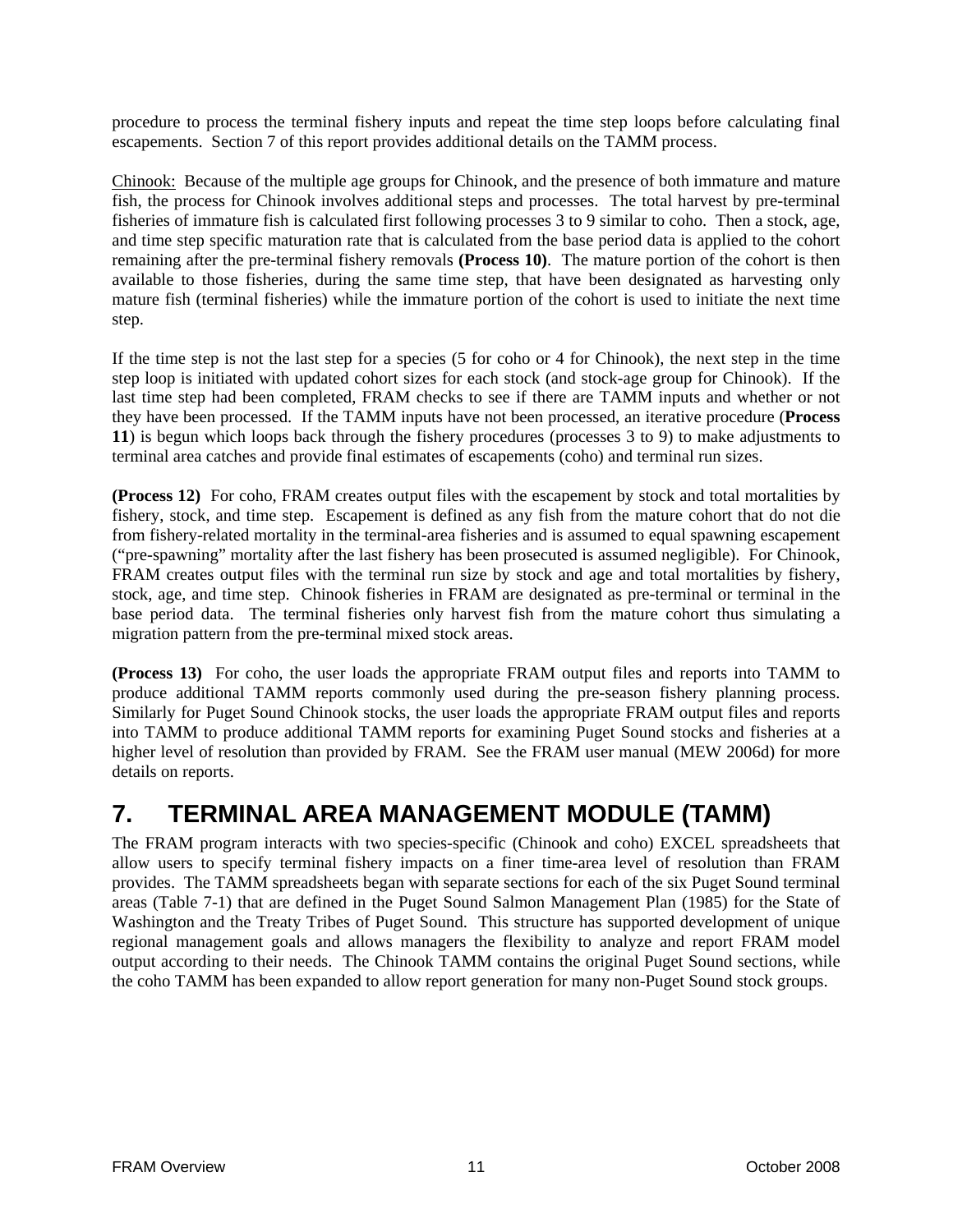| Table 7-1. | Puget Sound terminal management regions. |
|------------|------------------------------------------|

| Nooksack-Samish         | Skagit                 |
|-------------------------|------------------------|
| Stillaguamish-Snohomish | South Sound            |
| Hood Canal              | Strait of Juan de Fuca |

Historically, managers used TAMMs to analyze fishery impacts on individual stock components of the larger FRAM stock groupings. The relatively new 1986-1991 base period for coho now includes individual Puget Sound populations (61 stocks) at the management level of resolution. Similarly, the current set of coho fisheries defined for Puget Sound in Coho FRAM are comprehensive; thus coho TAMMs now serve more as recipients of FRAM output for customized report generation.

In contrast, Chinook TAMM remains a critical element of pre-season modeling for Puget Sound stocks as many populations of management focus need to be "extracted" from the aggregated FRAM stock groupings. The current Chinook base period data aggregates terminal area fisheries for FRAM modeling at a higher level than is needed by management. The Chinook TAMM provides the ability to model individual marine and freshwater net fisheries in Puget Sound by the smaller time intervals associated with fisheries directed at Chinook, pink, coho, chum, or steelhead. In addition, test fisheries and fisheries in sub-areas can be specified. Similarly, the Chinook TAMM allows individual freshwater sport fisheries in Puget Sound to be modeled. The abundance of every hatchery and natural population of Chinook in Puget Sound is entered into the TAMM, as are harvest impacts from all Puget Sound fisheries, to allow fishery-specific impact analyses on all the populations of interest. The appropriate Chinook TAMM fishery impacts are summed into the terminal fishery definitions used by FRAM to calculate the FRAM fishery scalar inputs.

An iterative FRAM process for TAMM fishery inputs was developed to solve the problem of a stock being harvested in more than one terminal area during a time step. This often results in large differences between the impacts to a stock specified in a TAMM compared to those projected by FRAM during its initial pre-TAMM calculations. The FRAM program re-runs the terminal fishery time steps until the difference between the TAMM-specified expected fishery impacts and FRAM estimates (calculated from base period exploitation rates) are within  $\pm 0.1\%$  of the expected value or the difference is less than four fish. During each iteration, the FRAM fishery scalars are adjusted by a proportion that is calculated as the expected value divided by the FRAM estimate for each terminal fishery. See MEW (2006a) for a more detailed description of the FRAM/TAMM iterative process.

## **8. PRE-SEASON MODEL INPUT DEVELOPMENT**

The process for developing the FRAM model inputs used to assess upcoming fishing season options begins with the forecasting of hatchery and wild stock abundances and the proportions of each that are marked with an adipose fin clip. Fishery inputs for FRAM are generally developed later in the pre-season process beginning with the PFMC meeting in early March. Fishery-related mortality parameters such as release mortality rates, drop-off, drop-out, and mark-selective fishery parameters are reviewed and confirmed at the start of annual management cycle. Many of these rates do not change from year to year; some are the result of manager agreements made in previous years based on research study results. In the cases where research study results may be lacking such as marked recognition error in mark-selective fisheries, *ad hoc* values are established following technical staff discussions and manager agreement.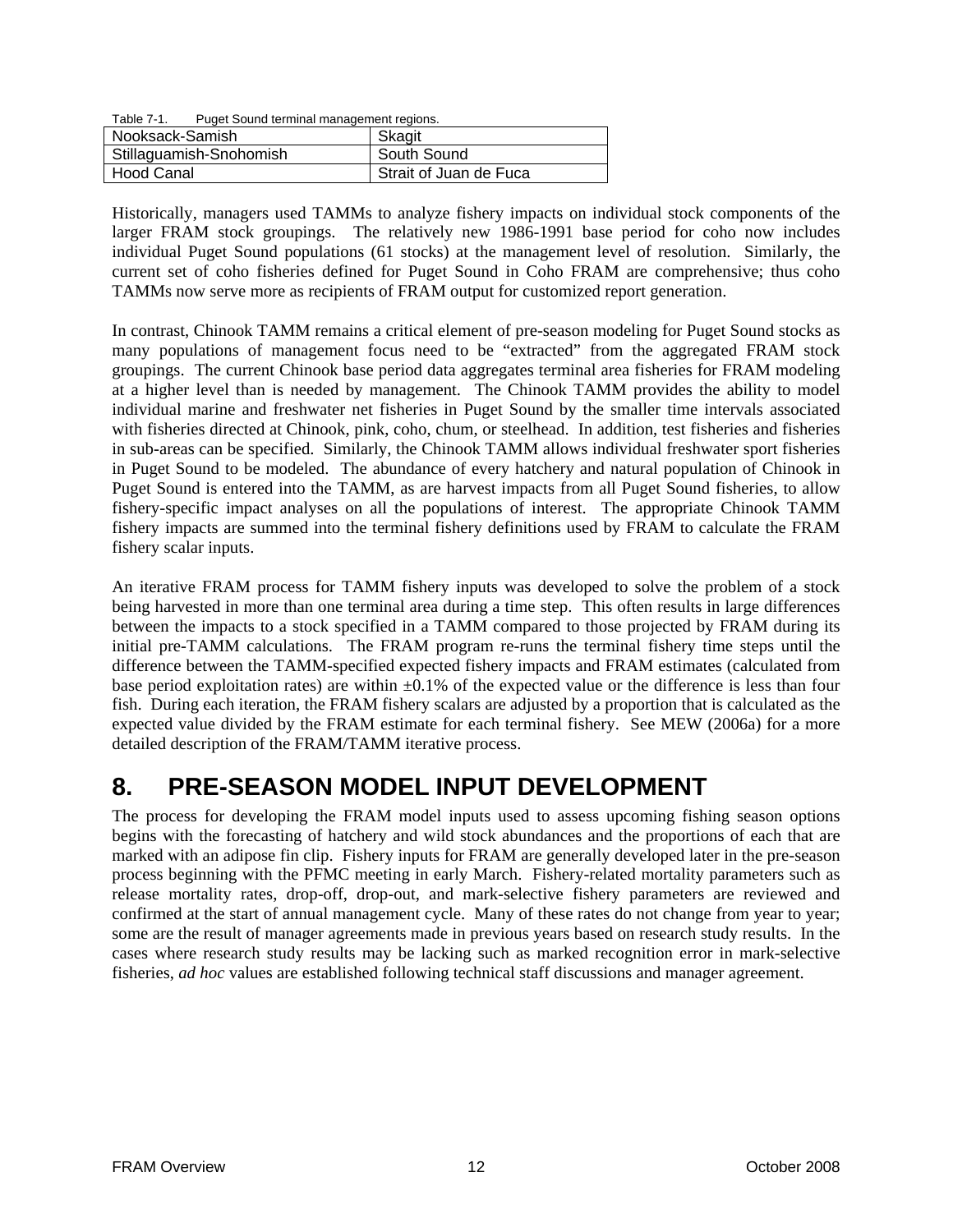### *8.1 Stock Abundance*

A variety of methods are used to forecast abundances of coho and Chinook. These forecasts are usually developed by local/regional technical staff during one or more technical meetings where relevant forecasting information is exchanged. The abundance forecasts vary in units of measure. For example, there are forecasts of salmon returning to a terminal area (which implies some accounting for pre-terminal fishery levels), forecasts of ocean abundance (which is commonly landed catch plus escapement), and forecasts of abundances prior to any fishing impacts (which includes natural mortality and non-landed fishery related mortality). The forecasts that are based on expectations of fish returning to the terminal area need to account for pre-terminal fishing impacts or impacts that occurred in previous seasons in the case of Chinook. Each of these different types of forecasts need to be converted to the "unit of measure" used by FRAM, which is the abundance at age of each stock prior to fishing vulnerability and natural mortality. For both coho and Chinook, the FRAM stock abundances are input as a scalar where the forecasted number of fish prior to fishing is divided by the FRAM base period average abundance for each stock at each age.

### **8.1.1 Coho**

The coho forecasts supplied by the local/regional technical staff vary in methods and units of measure (Appendix Table 5-6). Common forecasting methods include jack-to-adult relationships using the previous year's jack returns (age-2 fish) to estimate age-3 adult return (e.g., Oregon Production Index) or smolt production estimates for hatchery or wild-origin fish expanded by an average marine survival rate. Forecasts can be in terms of ocean abundance (i.e., all catch and escapement), return to a terminal area, or production index relative to the 1986-91 base period from a representative population within a region. These too must be converted to FRAM units of measure, which for coho is the number of age-3 fish in January of the fishing year. Most of the coho forecasts are now produced in terms of ocean abundance that is expanded by 1.232 to account for natural mortality and provide an estimate of the abundance of age-3 fish in January of the fishing year. Any non-landed fishery related mortality that occurs is ignored in this ocean abundance-to-total abundance FRAM conversion step.

### **8.1.2 Chinook**

The methods used to convert the forecasts made by the local/regional technical staff to FRAM inputs vary depending on the type of forecast (Appendix Table 5-7). Forecasts for Columbia River stocks are usually in terms of age-specific returns to the river mouth using brood year sibling relationships with the number of age-specific Chinook that returned the previous season. Puget Sound stock forecasts are commonly recent year averages of Chinook returning to terminal net fisheries and escapement areas east of the western end of the Strait of Juan de Fuca (called "4B" run size). The Puget Sound forecasts are a mixture of age-specific forecasts and forecasts that assume all fish caught are four-years old (e.g., South Puget Sound Hatchery fall Chinook yearlings). Forecasts of Snohomish, Stillaguamish, and Tulalip Hatchery Chinook are made in terms of age-specific abundances prior to fishing that can be directly converted to FRAM abundance scalars.

### *8.2 Fisheries*

Fisheries are modeled using FRAM input methods that usually do not vary between yearly pre-season model runs. Generally, Council managed fisheries North of Cape Falcon are modeled as landed catch quotas and fisheries South of Cape Falcon are modeled as landed catch quotas (coho) or exploitation rate scalars (Chinook). Fisheries outside of Council jurisdiction are modeled using a variety of the FRAM methods available except "ceiling", which has not been used in recent years.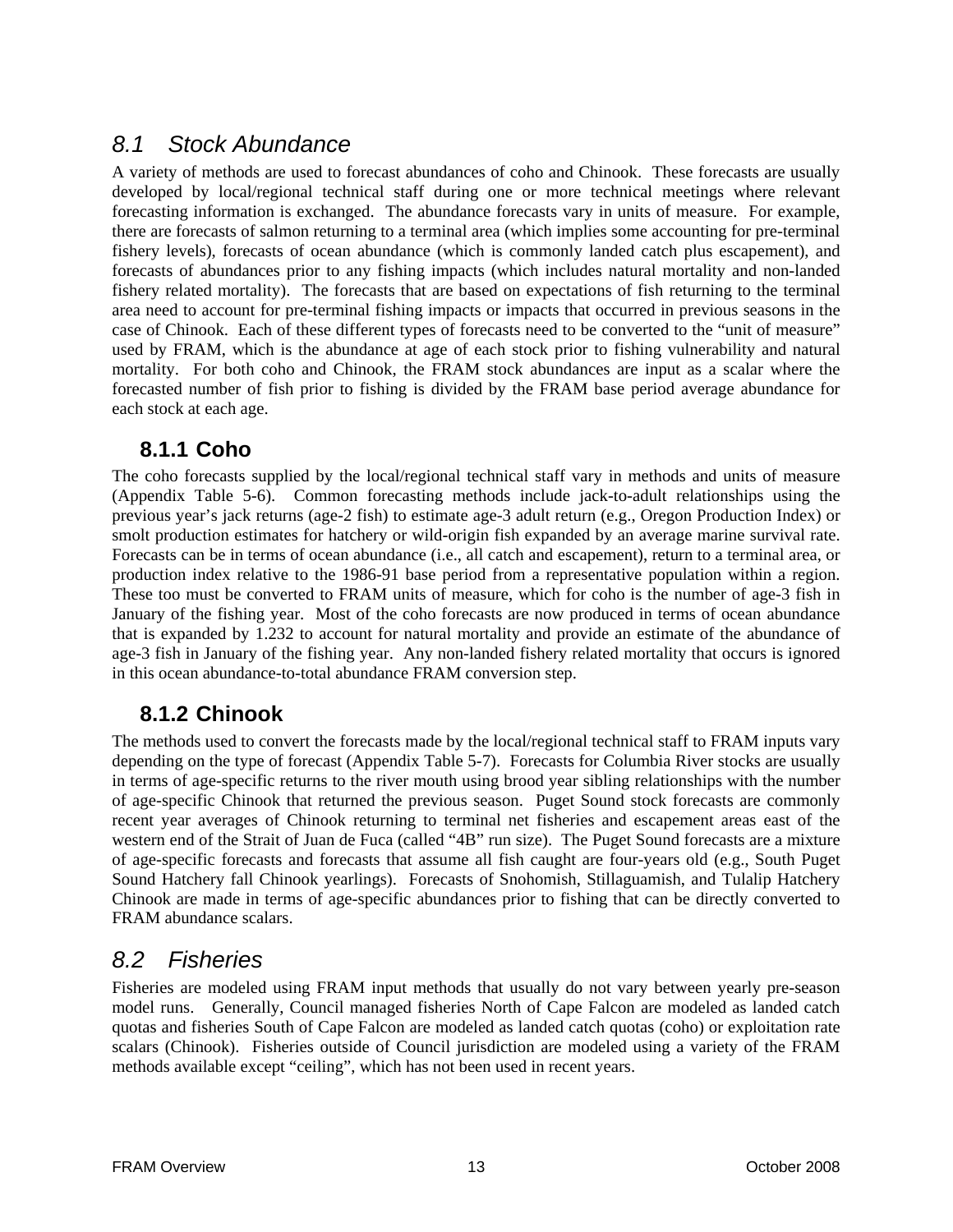## **8.2.1 Coho**

Council-managed coho retention fisheries are modeled as landed fish quotas (Appendix Table 5-8). Inside fisheries are modeled as quotas managed as a landed catch expectation, as catch (or occasionally effort) scalars, or as terminal area harvest rates used during TAMM processing.

Council-managed coho non-retention fisheries are modeled using external estimates of mortalities generated from historical coho to Chinook ratios of landings when retention of both species was allowed. In some fisheries, like the troll fisheries South of Cape Falcon, these external mortality estimates are adjusted downward to account for shifts in effort away from the species that cannot be retained.

### **8.2.2 Chinook**

Input methods used for Chinook retention fisheries during recent year's pre-season runs are shown in Appendix Table 5-9. Generally, effort or exploitation rate scalars are used for those fisheries that have relatively low Chinook stock representation in FRAM, such as in Alaska, Northern Canada, Central Oregon, and California. For fisheries with a high proportion of catches from FRAM stocks, any of the FRAM input methods can be used. Input type can depend on the management regime such as for PFMC fisheries North of Cape Falcon which are managed for a Total Allowable Catch (i.e., quota). Chinook FRAM relies on exploitation rate scalars derived from the PSC Chinook model as inputs for Alaskan and most Canadian fisheries. The PSC model has better stock representation in these northern fisheries and consequently is assumed to provide a better representation of fishing effort changes relative to the base period, which is common to both models. Usually fishery inputs for the PSC model for the current year are not available until late in the Council management cycle. Until the new inputs are available, very preliminary values or values from the previous year must be used which creates greater uncertainty during the annual assessment process.

For Council managed fisheries South of Cape Falcon, exploitation rate scalars calculated from fishing effort data are used for inputs to the model. Effort scalars are calculated from the expected number of vessel fishing days for troll fisheries and the angler-trips for sport fisheries divided by 1979-81 base period average effort levels.

For "inside" fisheries that are not Council managed, including those in Puget Sound and in freshwater fisheries, FRAM fishery input methods for retention fisheries include quota (as a fixed catch), effort scalars (e.g., Puget Sound marine sport) or as terminal fishery harvest rates used during TAMM processing (e.g., Puget Sound terminal net).

Chinook non-retention fishery mortalities are primarily modeled using estimates of sub-legal and legal size encounters.

## **9. POSTSEASON MODEL USAGE**

Although FRAM is primarily used for preseason fishery impact assessment, FRAM is also used in a "postseason" mode. These postseason model runs can be used for two purposes; as a tool to validate/evaluate the model's performance by comparing model estimates to independently derived estimates and to evaluate the performance of the fishery management system towards meeting conservation objectives for key stocks.

Postseason FRAM runs contain actual catches (or effort scalars) and estimates of actual stock abundances. The postseason estimates of total abundances of each stock are the most difficult to derive. In most cases, this estimate of the number of fish available prior to any fishing are derived from expanding the number of fish returning to a terminal area by preterminal fishery expansion factors. These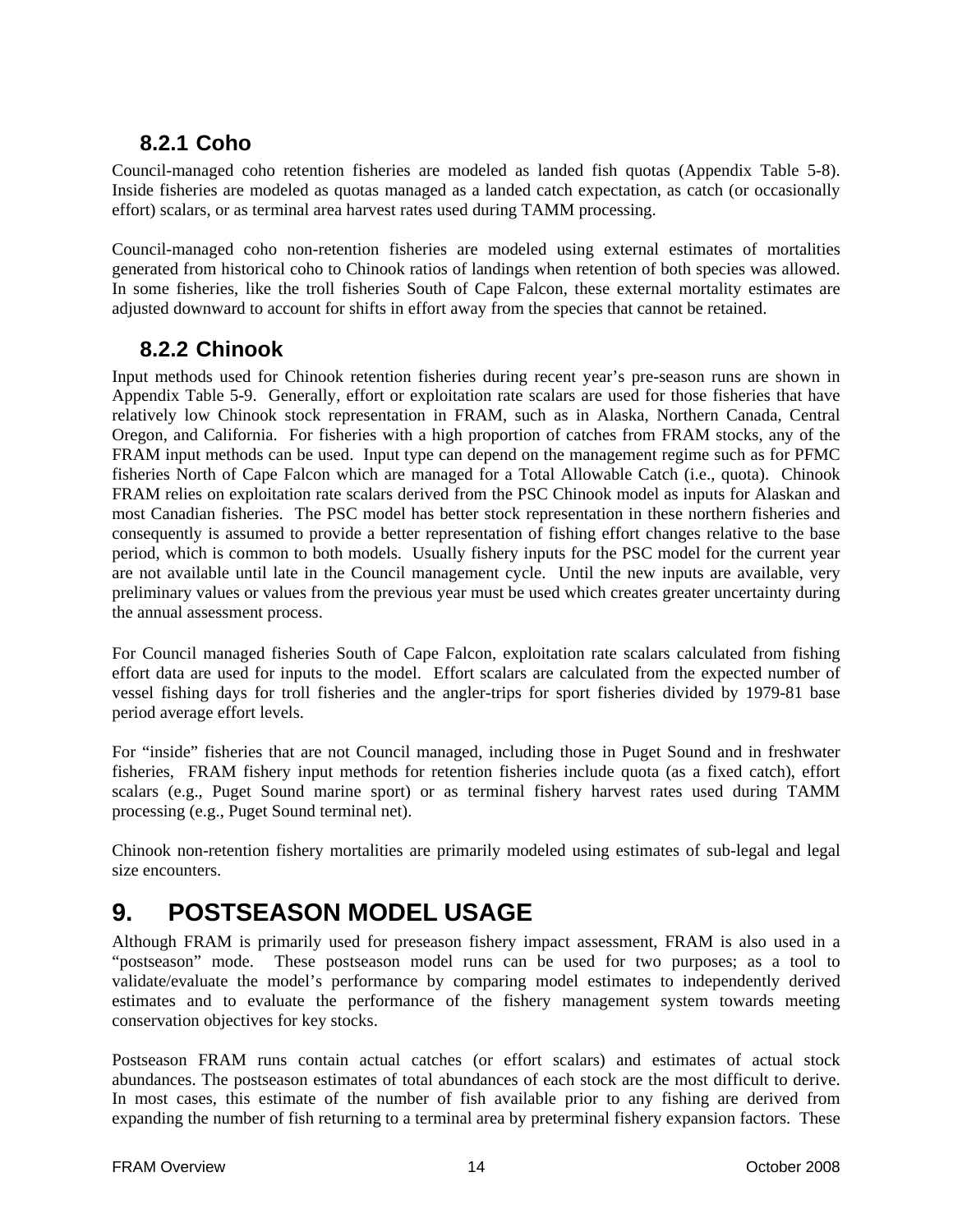preterminal fishery expansion factors are estimated from fishing-year CWT recovery data and/or from effort scalars derived from comparing effort during the base period to effort during the fishing year for each FRAM fishery strata. For Chinook FRAM, the postseason model runs, which are called "validation" runs, are developed during the model calibration process (See Chinook FRAM Base Data Development for details). For Coho FRAM, a "Backwards" FRAM subroutine was developed that uses iterations of FRAM to derive initial stock abundances. Basically, the procedure involves estimation of the set of stock abundance scalars that best explains observed escapements and reported catches through an iterative process involving modification of stock abundance scalars specified in a FRAM command file The Backwards FRAM subroutine can also be used to derive hypothetical CWT recoveries for FRAM stock units that were not tagged for specific fishing year (See Section 13 in Coho FRAM Base Data Development for details).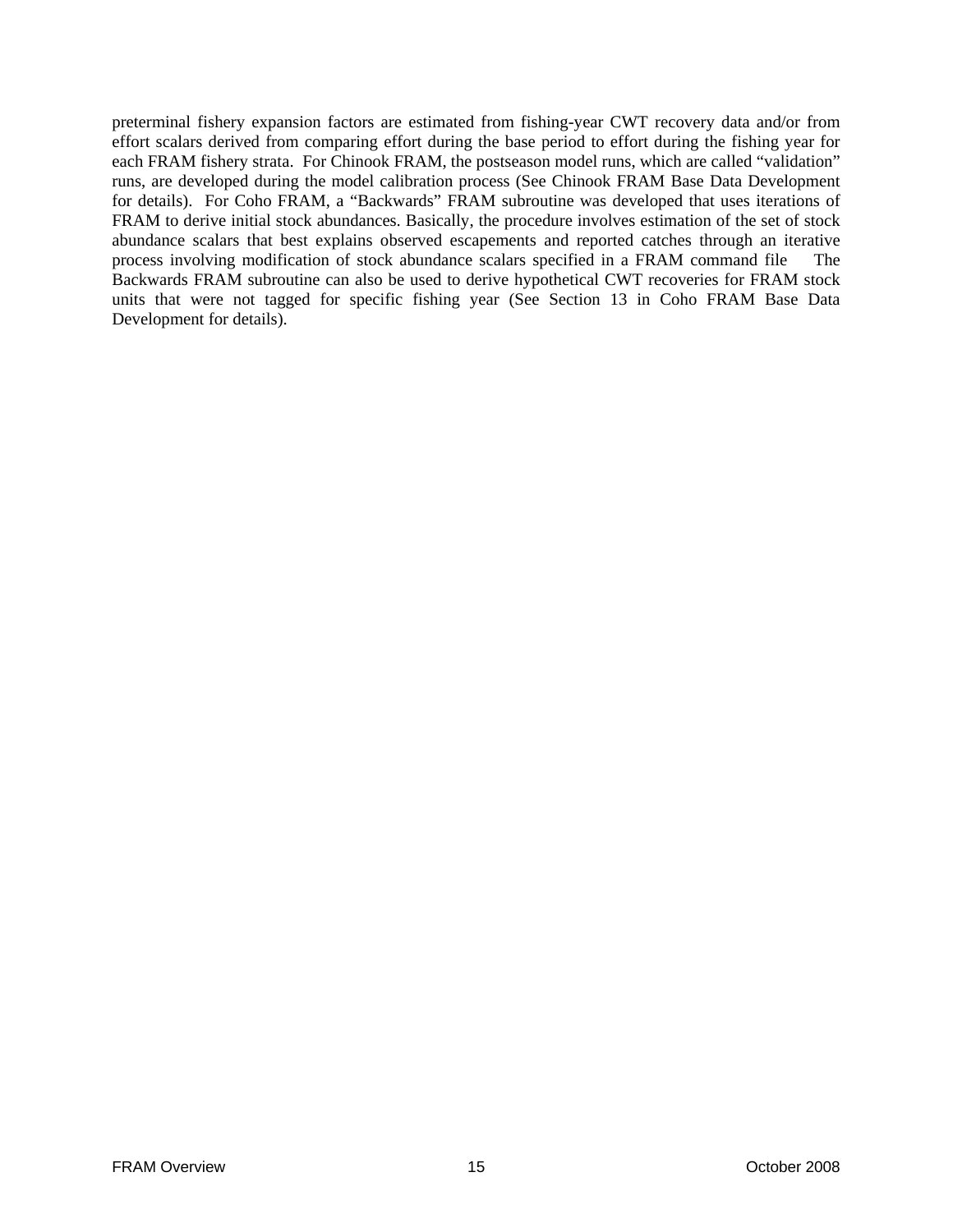## **10. LITERATURE CITED**

- Model Evaluation Workgroup (MEW). 2007a. Fishery Regulation Assessment Model (FRAM) Technical Documentation for Chinook and Coho (Document prepared for the Council and its advisory entities). Pacific Fishery Management Council, 7700 NE Ambassador Place, Suite 101, Portland, Oregon 97220-1384.
- MEW. 2007b. Chinook FRAM Base Data Development (Document prepared for the Council and its advisory entities). Pacific Fishery Management Council, 7700 NE Ambassador Place, Suite 101, Portland, Oregon 97220-1384.
- MEW. 2007c. Coho FRAM Base Data Development (Document prepared for the Council and its advisory entities). Pacific Fishery Management Council, 7700 NE Ambassador Place, Suite 101, Portland, Oregon 97220-1384.
- MEW. 2007d. FRAM User Manual Fishery Regulation Assessment Model (FRAM) for Chinook and Coho (Document prepared for the Council and its advisory entities). Pacific Fishery Management Council, 7700 NE Ambassador Place, Suite 101, Portland, Oregon 97220-1384.
- Morishima, G. S., and Henry, K. A. 2000. The History and Status of Pacific Northwest Chinook and Coho Salmon Ocean Fisheries and Prospects for Sustainability. Pages 219-235 *in* E. E. Knudsen, C. R. Stewart, D. D. MacDonald, J. E. Williams, and D. W. Reiser, editors. Sustainable Fisheries Management, Pacific Salmon. Lewis Publishers, New York.

Puget Sound Salmon Management Plan. 1985. *U. S. v. Washington* No. 9213 Phase I (sub no. 85-2).

- Salmon Technical Team (STT). 2000. STT Recommendations for hooking mortality rates in 2000 recreational ocean chinook and coho fisheries. STT Report B.2 to the March 2000 meeting of the Pacific Fishery Management Council. Pacific Fishery Management Council. Portland, Oregon.
- Washington Dept of Fisheries, Puget Sound Treaty Indian Tribes, and Northwest Indian Fisheries Commission. 1993. A review of recent studies of hooking mortality for Chinook and coho salmon with recommendations for fishery management and future research. Northwest Indian Fisheries Commission. Olympia, Washington.

#### *10.1 Other Background Material Relevant to FRAM*

- Chinook Model Work Group (CMWG). 1989. Chinook model specifications. Unpublished draft report, August 8, 1989. Chinook Model Work Group. 12 pages.
- CMWG. 1990a. Description and preliminary documentation for a model of Chinook fisheries. Unpublished draft report, October 19, 1990. Chinook Model Work Group. 45 pages.
- CMWG. 1990b. Supplemental documentation for Chinook model. Unpublished draft report, November 14, 1990. Chinook Model Work Group. 13 pages.
- CMWG. 1991. Chinook model status report. Unpublished draft report for PFMC Scientific and Statistical Committee, February 21, 1991. Chinook Model Work Group. 9 pages
- CMWG. 1992. Chinook model status report. Unpublished draft report for PFMC Scientific and Statistical Committee, November 24, 1992. Chinook Model Work Group. 12 pages.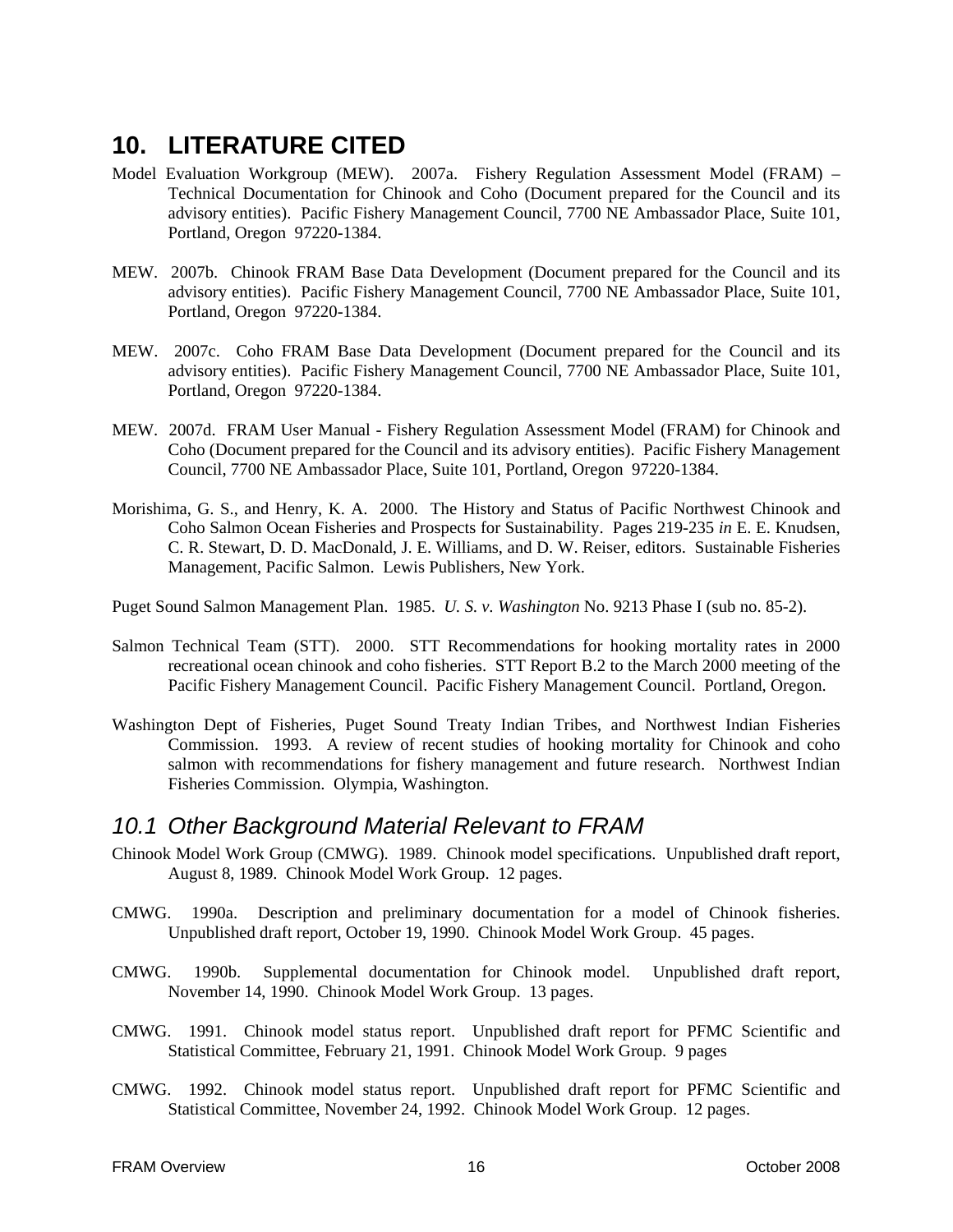- CMWG. 1996. Chinook model validation and management system evaluation. Unpublished draft report, May, 1996. Chinook Model Work Group. 26 pages.
- Chinook Technical Committee. 1992. Long-term research plans for coast-wide pacific Chinook stocks. Pacific Salmon Commission, Report TCCHINOOK (92)-3. Vancouver, British Columbia.
- Hunter, M. A. 1985. The 1976-1978 brood coho model. Progress Report 222. Washington Department of Fisheries. Olympia, Washington.
- Johnson, F. C. 1975. A model for salmon fishery regulatory analysis: second interim report. NBS Report 75745. National Bureau of Standards. Washington, DC.
- Packer, J. 1994. Memo to CAM Working Group Re: New Coho Assessment Model Program. January 10, 1994. Washington Department of Fish and Wildlife. Olympia, Washington.
- Policy Work Group on Net Dropout Rates. 1989. Recommendation of the policy work group on net dropout rates. July 25, 1989. 2 pages.
- Scott, Jr., J. B. 1988. Coho Fishery Management Assessment Model User's Manual. Northwest Indian Fisheries Commission. Olympia, Washington. 181 pages.
- Washington Department of Fisheries. 1981. The WDF/NBS Catch Regulation Analysis Model: A Contemporary Salmon Management Tool. 10 pages.
- Washington Department of Fish and Wildlife. 1997. Coho FRAM Changes for Mass Marking and Selective Fisheries. 16 pages.
- Washington Department of Fish and Wildlife and Northwest Indian Fisheries Commission. 1995. Users manual for the fishery regulation assessment model (FRAM) for Chinook and coho. Draft report, Dec. 3, 1995. Washington Department of Fish and Wildlife and Northwest Indian Fisheries Commission. 88 pages.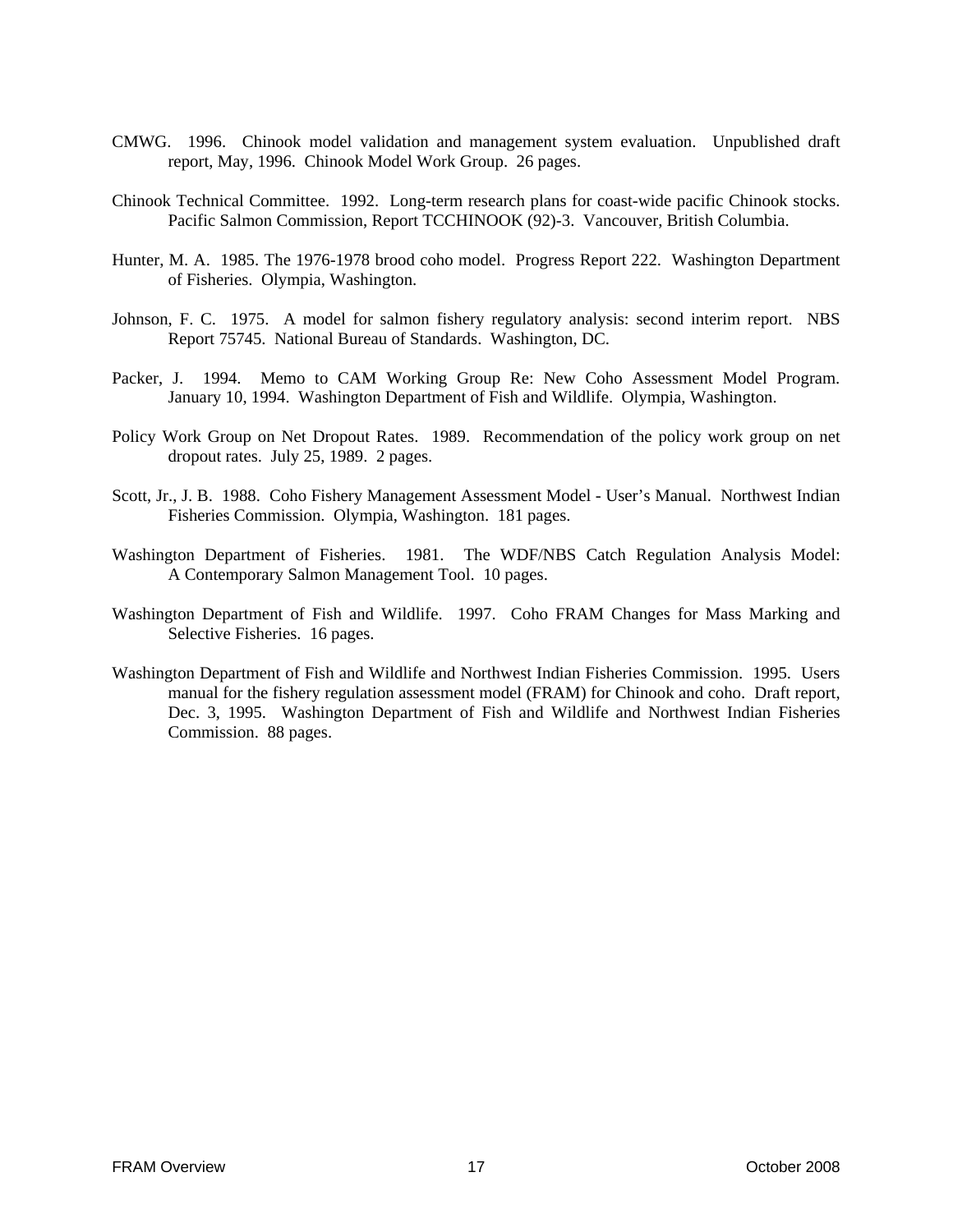## **11. GLOSSARY**

**Adult Equivalent (AEQ)** - The potential for a fish of a given age to contribute to the mature run (spawning escapement) in the absence of fishing. Because of natural mortality and unaccounted losses, not all unharvested fish contribute to spawning escapement. For example, a two-year-old Chinook has a lower probability of surviving to spawn, in the absence of fishing, than does a five-year-old, and these two age classes have different "adult equivalents".

**Base Period** - A set of brood years from which CWT data are used to estimate exploitation rates, maturation rates, and stock abundances. The years used for the base period differ by species and stock. Brood years are chosen based on consistent coded-wire tagging of stocks, consistent CWT sampling of fisheries, and the relatively consistent execution of fisheries during the return years. Some Chinook stocks in the model were not tagged during the base period; recoveries of these stocks (called "out-ofbase" stocks) are adjusted to account for changes in exploitation rates relative to the base period.

**Catch Ceiling** - A fishery catch limitation expressed in numbers of fish. A ceiling fishery is managed so as not to exceed the ceiling; actual catch is expected to fall somewhere below the ceiling.

**Catch Quota** - A fishery catch allocation expressed in numbers of fish. A quota fishery is managed to catch the quota; actual catch is expected to be slightly above or below the quota.

**Chinook/Coho Non-retention** (CNR) - Time periods when salmon fishing is allowed, but the retention of Chinook (or coho) salmon is prohibited.

**Cohort Analysis** - A sequential population analysis technique that is used during model calibration to reconstruct the exploited life history of coded-wire tag groups.

**Cohort Size (initial)** - The total number of fish of a given age and stock at the beginning of the fishing season.

**Coded-Wire-Tag (CWT)** - Coded micro-wire tags that are implanted in juvenile salmon prior to release. Historically, a tagged fish usually had the adipose fin removed to signal tag presence. Fisheries and escapements are sampled for tagged fish. When recovered, the binary code on the tag provides specific information about the tag group (e.g., location and timing of release, special hatchery treatments, etc.).

**Drop-off Mortality** - Mortality of salmon that "drop-off" sport or troll fishing gear before they are landed and die from their injuries prior to harvest or spawning.

**Drop-out Mortality** - Mortality of salmon that die in a fishing net and "drop-out" prior to harvest or salmon that disentangle from a net while it is in the water and die from their injuries prior to harvest or spawning.

**Exploitation Rate (ER)** - Total fishing mortality rate in a fishery expressed as the sum of all fisheryrelated mortalities divided by that sum plus escapement.

**Exploitation Rate Scalar** - A multiplier, typically based on expected effort relative to base period effort, used to estimate fishery impacts by adjusting the base period exploitation rates. Exploitation rate scalars can be stock and fishery specific, but generally they are applied to all stocks in a fishery.

**FRAM** - The Fishery Regulation Assessment Model is a simulation model developed for fishery management and used to estimate the impacts of proposed Pacific Coast salmon fisheries on Chinook and coho stocks of interest to fishery managers.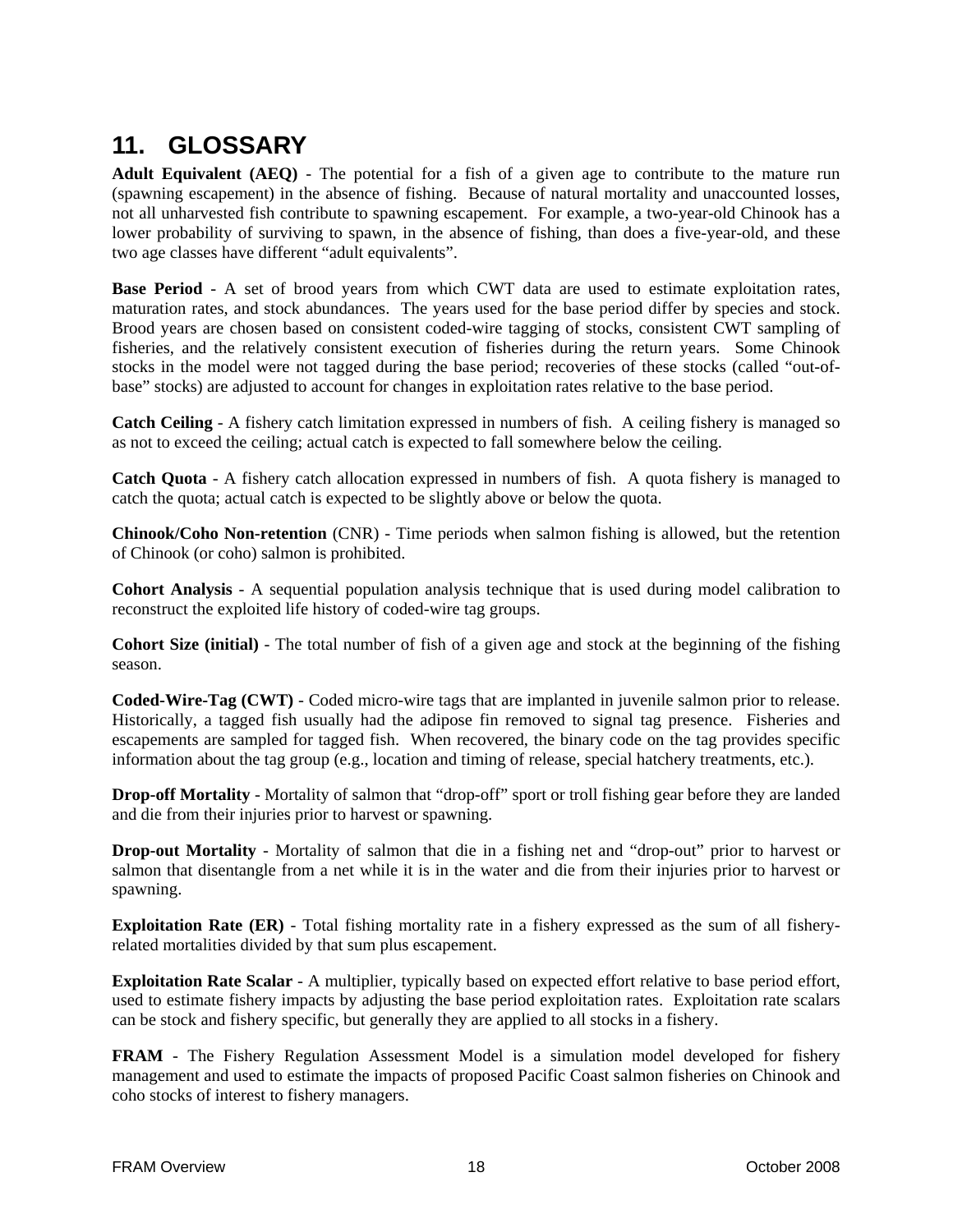**Harvest Rate (HR)** - Catch or total fishing mortality in a fishery expressed as a proportion of the total fish abundance available in a given fishing area at the start of a time period.

**Hooking Mortality** - Mortality of salmon that are caught and released by sport or troll hook-and-line gear and die from their injuries prior to harvest or spawning.

**Marked Recognition Error** - The probability that a marked fish will be inadvertently released.

**Model Calibration** - Model process involving base period data which (1) scales the coded-wire tag recoveries to represent a stock, (2) allocates non-landed catch mortality to stocks, and (3) reconstructs the cohort in order to compute exploitation rates, maturation rates, and stock abundance.

**Model Simulation** - Use of the model to vary the calibrated fish population abundance and fishing rates to portray the effects, on the stocks and fisheries, of different sets of proposed sport and commercial fishery regulations.

**Non-landed Mortality** - This category of fishery-related mortality includes hook-and-line drop-off, net gear drop-out, and hook-and-release mortality.

**Non-treaty Fisheries** - Fisheries conducted by fishers who are not members of the twenty-four Belloni or Boldt Case Area Tribes.

**Pre-terminal** - In FRAM, a "pre-terminal" fishery is one that operates on immature fish.

**Shaker Mortality – "Shakers"** - This term is synonymous with hooking mortality and represents fish that are released from recreational and troll hook-and-line fisheries, either because they are outside of the regulatory size limits or because the species is not allowed to be kept.

**Terminal** - In FRAM, a "terminal" fishery is one that operates only on mature fish. These fisheries tend to be adjacent to a stock's stream of origin and harvest returning adult fish.

**Terminal Area Management Modules (TAMM)** - Spreadsheets external to but integrated with FRAM that are used to: (1) provide input for FRAM simulations regarding projected Puget Sound terminal area catches or stock-specific impacts; (2) compute mortality and escapements of individual stock components of the larger Puget Sound FRAM stock aggregates; and (3) create output reports that summarize simulated regulations, stock exploitation rates, allocation accounting, and escapement estimates.

**Treaty Fisheries** - Fisheries conducted by members of the twenty-four Belloni or Boldt Case Area Tribes.

**Unmarked Retention Error (or Retention Error Rate)** - The probability that an unmarked fish will be retained inappropriately in a selective fishery (e.g., the fisher fails to identify the mark or the fisher fails to comply with release requirement).

**Validation** - An evaluation of how well the model predicts variables of interest (e.g., terminal runs, catch by stock, and stock composition) when post-season estimates of stock abundance and fishery catches are used as input data. Validation is intended to evaluate performance of the model. In other words, does the model yield correct stock-specific impacts using, as inputs, actual stock size and fishery catch information.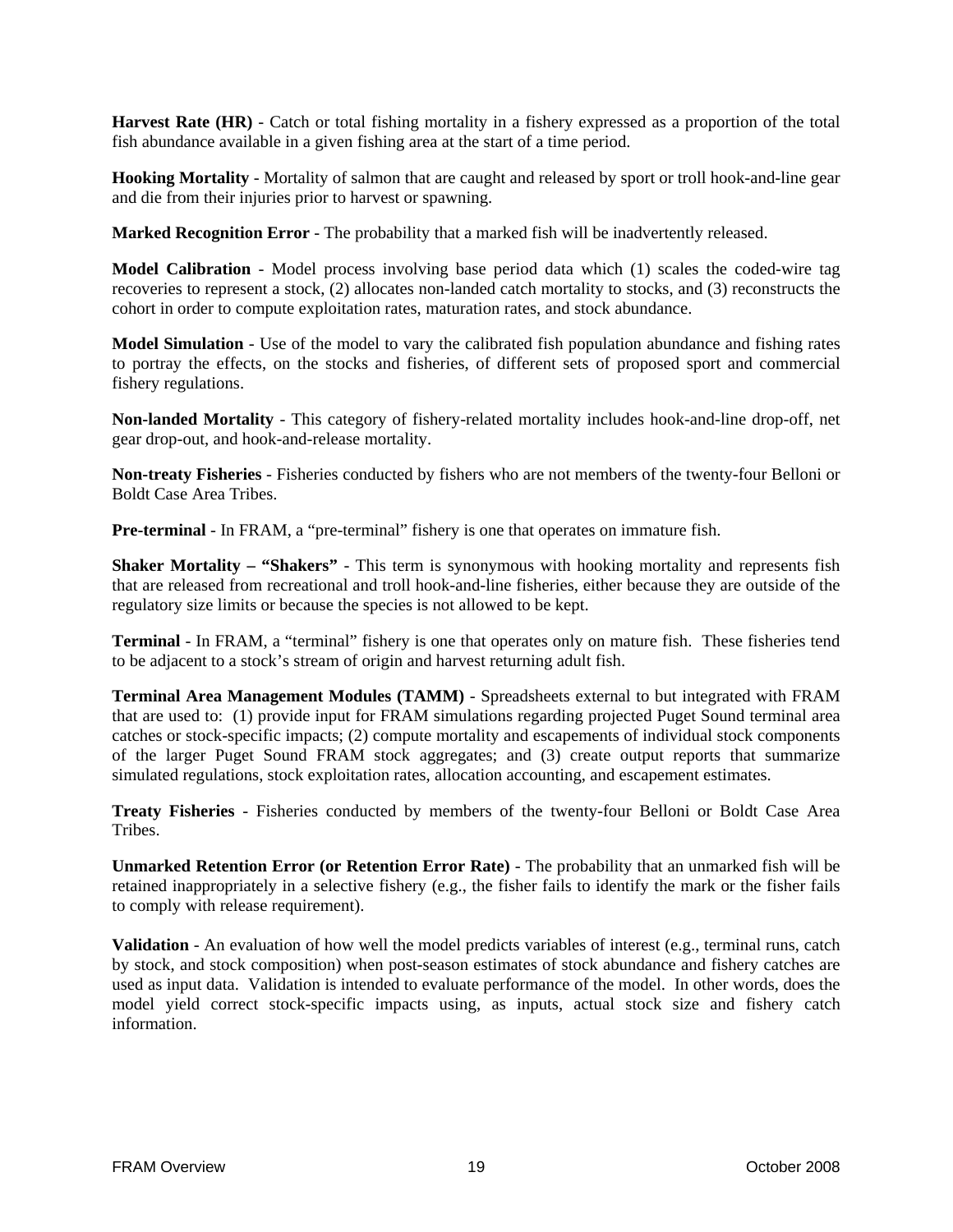# **12. APPENDICES**

| Appendix 1. |  |  |
|-------------|--|--|

*Appendix 1. Coho FRAM stocks.* 

| <b>Production</b><br>Region | <b>Unmarked</b><br>Stock # | <b>Abbreviated</b><br><b>Name</b> | <b>Coho Stock Name</b>          |
|-----------------------------|----------------------------|-----------------------------------|---------------------------------|
| <b>NOOKSM</b>               | 1                          | nkskrw                            | Nooksack River Wild             |
| <b>NOOKSM</b>               | 3                          | kendlh                            | Kendall Creek Hatchery          |
| <b>NOOKSM</b>               | 5                          | skokmh                            | <b>Skookum Creek Hatchery</b>   |
| <b>NOOKSM</b>               | $\overline{7}$             | lumpdh                            | Lummi Ponds Hatchery            |
| <b>NOOKSM</b>               | 9                          | bhambh                            | Bellingham Bay Net Pens         |
| <b>NOOKSM</b>               | 11                         | samshw                            | Samish River Wild               |
| <b>NOOKSM</b>               | 13                         | ar77aw                            | Area 7/7A Independent Wild      |
| <b>NOOKSM</b>               | 15                         | whatch                            | <b>Whatcom Creek Hatchery</b>   |
| <b>SKAGIT</b>               | 17                         | skagtw                            | <b>Skagit River Wild</b>        |
| <b>SKAGIT</b>               | 19                         | skagth                            | <b>Skagit River Hatchery</b>    |
| <b>SKAGIT</b>               | 21                         | skgbkh                            | Baker (Skagit) Hatchery         |
| <b>SKAGIT</b>               | 23                         | skgbkw                            | Baker (Skagit) Wild             |
| <b>SKAGIT</b>               | 25                         | swinch                            | Swinomish Channel Hatchery      |
| <b>SKAGIT</b>               | 27                         | oakhbh                            | Oak Harbor Net Pens             |
| <b>STILSN</b>               | 29                         | stillw                            | Stillaguamish River Wild        |
| <b>STILSN</b>               | 31                         | stillh                            | Stillaguamish River Hatchery    |
| <b>STILSN</b>               | 33                         | tuliph                            | <b>Tulalip Hatchery</b>         |
| <b>STILSN</b>               | 35                         | snohow                            | Snohomish River Wild            |
| <b>STILSN</b>               | 37                         | snohoh                            | Snohomish River Hatchery        |
| <b>STILSN</b>               | 39                         | ar <sub>8</sub> anh               | Area 8A Net Pens                |
| <b>HOODCL</b>               | 41                         | ptgamh                            | Port Gamble Net Pens            |
| <b>HOODCL</b>               | 43                         | ptgamw                            | Port Gamble Bay Wild            |
| <b>HOODCL</b>               | 45                         | ar12bw                            | Area 12/12B Wild                |
| <b>HOODCL</b>               | 47                         | qlcnbh                            | Quilcene Hatchery               |
| <b>HOODCL</b>               | 49                         | glcenh                            | Quilcene Bay Net Pens           |
| <b>HOODCL</b>               | 51                         | ar12aw                            | Area 12A Wild                   |
| <b>HOODCL</b>               | 53                         | hoodsh                            | <b>Hoodsport Hatchery</b>       |
| <b>HOODCL</b>               | 55                         | ar12dw                            | Area 12C/12D Wild               |
| <b>HOODCL</b>               | 57                         | gadamh                            | George Adams Hatchery           |
| <b>HOODCL</b>               | 59                         | skokrw                            | Skokomish River Wild            |
| <b>SPGSND</b>               | 61                         | ar13bw                            | Area 13B Misc. Wild             |
| <b>SPGSND</b>               | 63                         | deschw                            | Deschutes R. (WA) Wild          |
| <b>SPGSND</b>               | 65                         | ssdnph                            | South Puget Sound Net Pens      |
| <b>SPGSND</b>               | 67                         | nisqlh                            | <b>Nisqually River Hatchery</b> |
| <b>SPGSND</b>               | 69                         | nisqlw                            | Nisqually River Wild            |
| <b>SPGSND</b>               | 71                         | foxish                            | Fox Island Net Pens             |
| <b>SPGSND</b>               | 73                         | mintch                            | Minter Creek Hatchery           |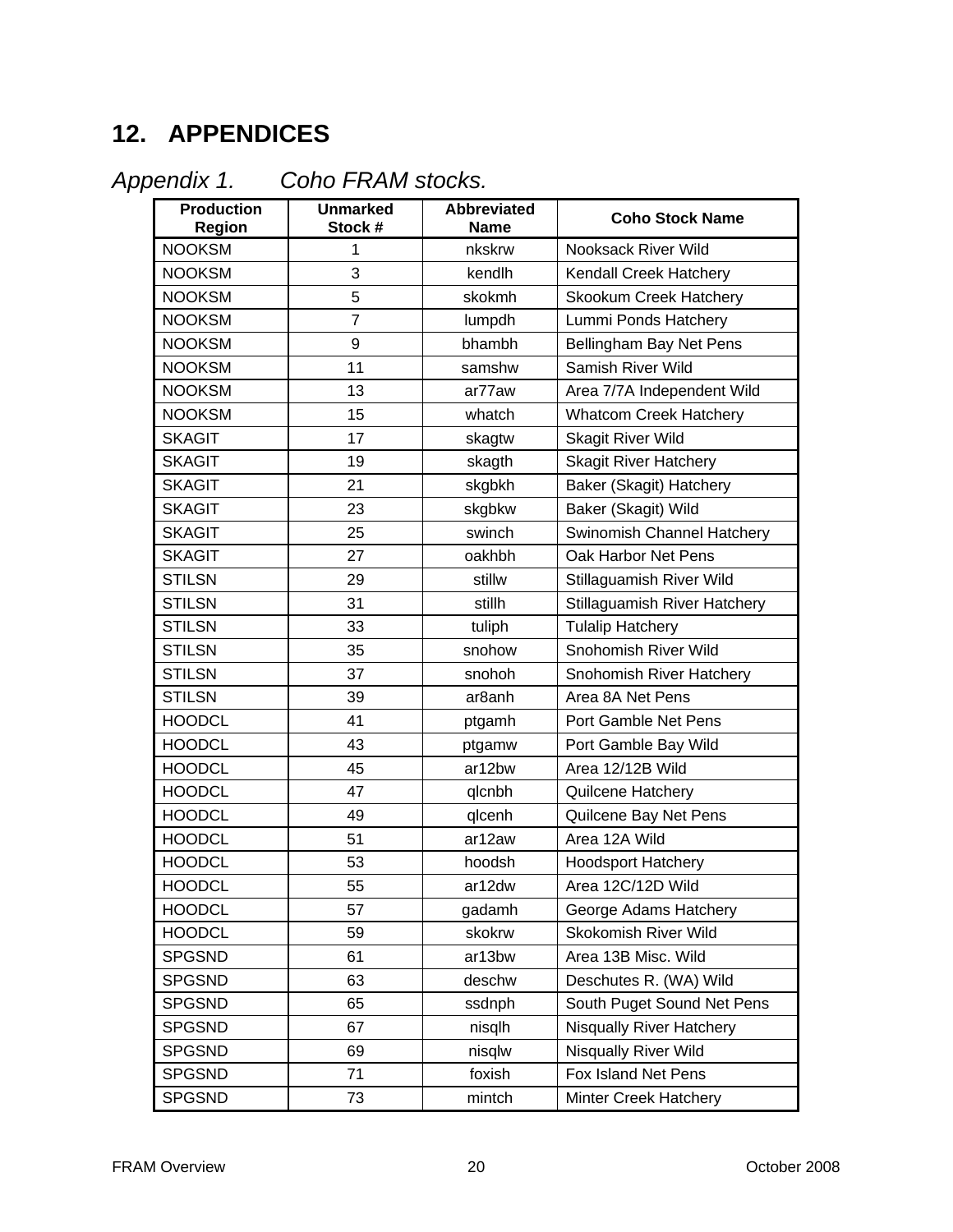# *Appendix 1. Coho FRAM stocks (continued).*

| <b>Production</b><br><b>Region</b> | <b>Unmarked</b><br>Stock # | <b>Abbreviated</b><br><b>Name</b> | <b>Coho Stock Name</b>             |  |
|------------------------------------|----------------------------|-----------------------------------|------------------------------------|--|
| <b>SPGSND</b>                      | 75                         | ar13mw                            | Area 13 Miscellaneous Wild         |  |
| <b>SPGSND</b>                      | 77                         | chambh                            | <b>Chambers Creek Hatchery</b>     |  |
| <b>SPGSND</b>                      | 79                         | ar13mh                            | Area 13 Misc. Hatchery             |  |
| <b>SPGSND</b>                      | 81                         | ar13aw                            | Area 13A Miscellaneous Wild        |  |
| <b>SPGSND</b>                      | 83                         | puyalh                            | <b>Puyallup River Hatchery</b>     |  |
| <b>SPGSND</b>                      | 85                         | puyalw                            | <b>Puyallup River Wild</b>         |  |
| <b>SPGSND</b>                      | 87                         | are11h                            | Area 11 Hatchery                   |  |
| <b>SPGSND</b>                      | 89                         | ar11mw                            | Area 11 Miscellaneous Wild         |  |
| <b>SPGSND</b>                      | 91                         | ar10eh                            | Area 10E Hatchery                  |  |
| <b>SPGSND</b>                      | 93                         | ar10ew                            | Area 10E Miscellaneous Wild        |  |
| <b>SPGSND</b>                      | 95                         | greenh                            | <b>Green River Hatchery</b>        |  |
| <b>SPGSND</b>                      | 97                         | greenw                            | <b>Green River Wild</b>            |  |
| <b>SPGSND</b>                      | 99                         | lakwah                            | Lake Washington Hatchery           |  |
| <b>SPGSND</b>                      | 101                        | lakwaw                            | Lake Washington Wild               |  |
| <b>SPGSND</b>                      | 103                        | are10h                            | Area 10 H inc. Ebay, SeaAq NP      |  |
| <b>SPGSND</b>                      | 105                        | ar10mw                            | Area 10 Miscellaneous Wild         |  |
| <b>SJDFCA</b>                      | 107                        | dungew                            | Dungeness River Wild               |  |
| <b>SJDFCA</b>                      | 109                        | dungeh                            | <b>Dungeness Hatchery</b>          |  |
| <b>SJDFCA</b>                      | 111                        | elwhaw                            | Elwha River Wild                   |  |
| <b>SJDFCA</b>                      | 113                        | elwhah                            | <b>Elwha Hatchery</b>              |  |
| <b>SJDFCA</b>                      | 115                        | ejdfmw                            | East JDF Miscellaneous Wild        |  |
| <b>SJDFCA</b>                      | 117                        | wjdfmw                            | West JDF Miscellaneous Wild        |  |
| <b>SJDFCA</b>                      | 119                        | ptangh                            | Port Angeles Net Pens              |  |
| <b>SJDFCA</b>                      | 121                        | area9w                            | Area 9 Miscellaneous Wild          |  |
| <b>MAKAHC</b>                      | 123                        | makahw                            | <b>Makah Coastal Wild</b>          |  |
| <b>MAKAHC</b>                      | 125                        | makahh                            | Makah Coastal Hatchery             |  |
| QUILUT                             | 127                        | quilsw                            | Quillayute R Summer Natural        |  |
| <b>QUILUT</b>                      | 129                        | quilsh                            | Quillayute R Summer Hatchery       |  |
| QUILUT                             | 131                        | quilfw                            | Quillayute River Fall Natural      |  |
| QUILUT                             | 133                        | quilfh                            | Quillayute River Fall Hatchery     |  |
| <b>HOHRIV</b>                      | 135                        | hohrvw                            | Hoh River Wild                     |  |
| <b>HOHRIV</b>                      | 137                        | hohrvh                            | <b>Hoh River Hatchery</b>          |  |
| <b>QUEETS</b>                      | 139                        | quetfw                            | <b>Queets River Fall Natural</b>   |  |
| <b>QUEETS</b>                      | 141                        | quetfh                            | Queets River Fall Hatchery         |  |
| <b>QUEETS</b>                      | 143                        | quetph                            | Queets R Supplemental Hat.         |  |
| QUINLT                             | 145                        | quinfw                            | <b>Quinault River Fall Natural</b> |  |
| QUINLT                             | 147                        | quinfh                            | Quinault River Fall Hatchery       |  |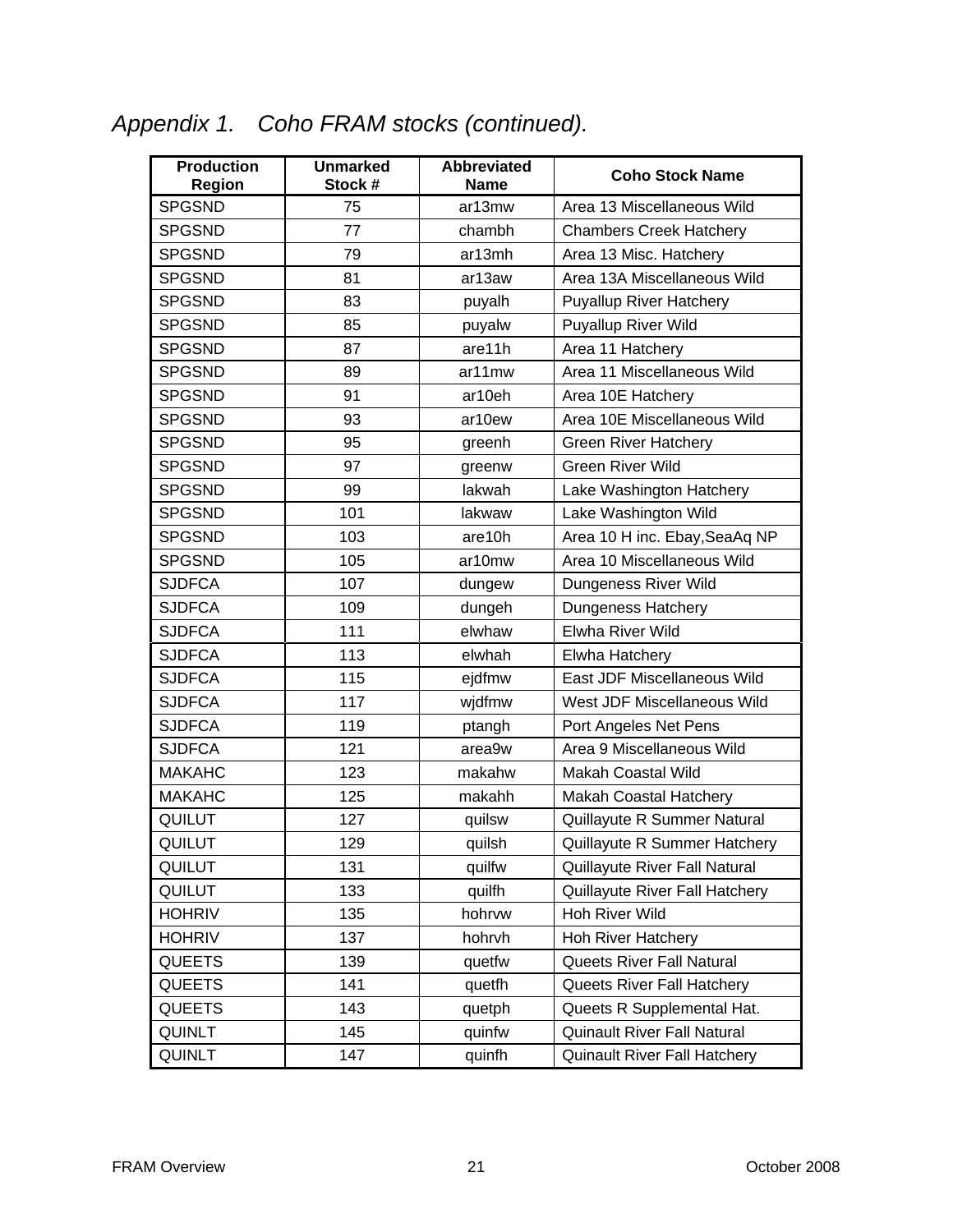# *Appendix 1. Coho FRAM stocks (continued).*

| <b>Production</b><br>Region | <b>Unmarked</b><br>Stock # | <b>Abbreviated</b><br><b>Name</b> | <b>Coho Stock Name</b>           |
|-----------------------------|----------------------------|-----------------------------------|----------------------------------|
| <b>GRAYHB</b>               | 149                        | chehlw                            | <b>Chehalis River Wild</b>       |
| <b>GRAYHB</b>               | 151                        | chehlh                            | Chehalis River (Bingham) Hat.    |
| <b>GRAYHB</b>               | 153                        | humptw                            | <b>Humptulips River Wild</b>     |
| <b>GRAYHB</b>               | 155                        | humpth                            | <b>Humptulips River Hatchery</b> |
| <b>GRAYHB</b>               | 157                        | gryhmw                            | Grays Harbor Misc. Wild          |
| <b>GRAYHB</b>               | 159                        | gryhbh                            | <b>Grays Harbor Net Pens</b>     |
| <b>WILLAPA</b>              | 161                        | willaw                            | Willapa Bay Natural              |
| <b>WILLAPA</b>              | 163                        | willah                            | Willapa Bay Hatchery             |
| <b>COLRIV</b>               | 165                        | colreh                            | Columbia River Early Hatchery    |
| <b>COLRIV</b>               | 167                        | youngh                            | Youngs Bay Hatchery              |
| <b>COLRIV</b>               | 169                        | crorew                            | Lower Col Oregon Wild            |
| <b>COLRIV</b>               | 171                        | washew                            | <b>Washington Early Wild</b>     |
| <b>COLRIV</b>               | 173                        | washlw                            | Washington LateLate Wild         |
| <b>COLRIV</b>               | 175                        | colrlh                            | Columbia River Late Hatchery     |
| <b>OREGON</b>               | 177                        | orenoh                            | Oregon North Coastal Hat.        |
| <b>OREGON</b>               | 179                        | orenow                            | Oregon North Coastal Wild        |
| <b>OREGON</b>               | 181                        | orenmh                            | Oregon No. Mid Coastal Hat.      |
| <b>OREGON</b>               | 183                        | orenmw                            | Oregon No. Mid Coastal Wild      |
| <b>OREGON</b>               | 185                        | oresmh                            | Oregon So. Mid Coastal Hat.      |
| <b>OREGON</b>               | 187                        | oresmw                            | Oregon So. Mid Coastal Wild      |
| <b>OREGON</b>               | 189                        | oranah                            | Oregon Anadromous Hatchery       |
| <b>OREGON</b>               | 191                        | oragah                            | Oregon Aqua-Foods Hatchery       |
| <b>ORECAL</b>               | 193                        | oresoh                            | Oregon South Coastal Hat.        |
| ORECAL                      | 195                        | oresow                            | Oregon South Coastal Wild        |
| <b>ORECAL</b>               | 197                        | calnoh                            | California North Coastal Hatch   |
| ORECAL                      | 199                        | calnow                            | California North Coastal Wild    |
| <b>ORECAL</b>               | 201                        | calcnh                            | California Central Coastal Hat.  |
| <b>ORECAL</b>               | 203                        | calcnw                            | California Central Coastal Wild  |
| <b>GSMLND</b>               | 205                        | gsmndh                            | Georgia Strait Mainland Hat.     |
| <b>GSMLND</b>               | 207                        | gsmndw                            | Georgia Strait Mainland Wild     |
| <b>GSVNCI</b>               | 209                        | gsvcih                            | Georgia Strait Vanc. Is. Hat.    |
| <b>GSVNCI</b>               | 211                        | gsvciw                            | Georgia Strait Vanc. Is. Wild    |
| <b>JNSTRT</b>               | 213                        | jnstrh                            | Johnstone Strait Hatchery        |
| <b>JNSTRT</b>               | 215                        | jnstrw                            | Johnstone Strait Wild            |
| <b>SWVNCI</b>               | 217                        | swycih                            | SW Vancouver Island Hat.         |
| <b>SWVNCI</b>               | 219                        | swyciw                            | SW Vancouver Island Wild         |
| <b>NWVNCI</b>               | 221                        | nwvcih                            | NW Vancouver Island Hatchery     |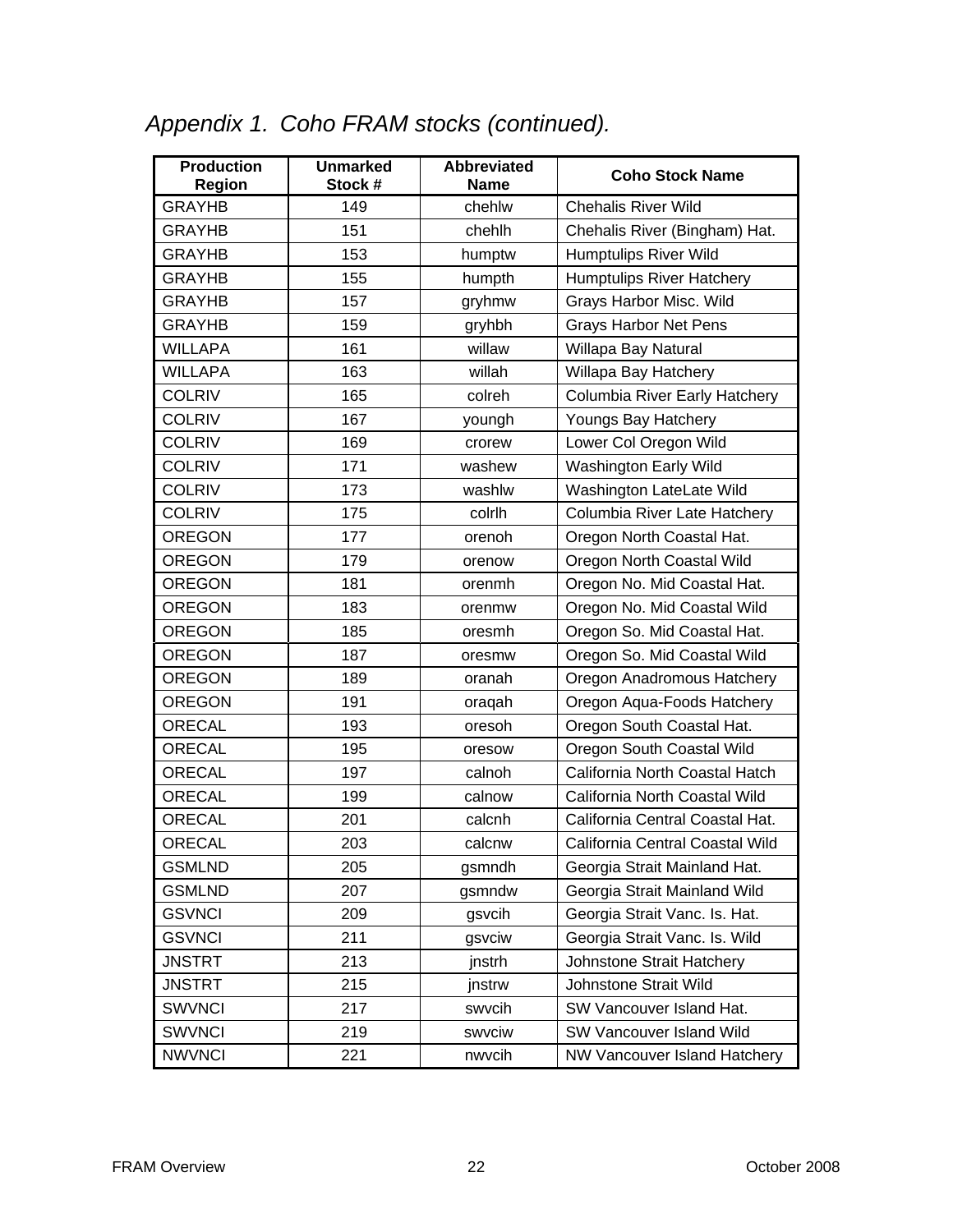| <b>Production</b><br><b>Region</b> | <b>Unmarked</b><br>Stock # | <b>Abbreviated</b><br><b>Name</b> | <b>Coho Stock Name</b>              |
|------------------------------------|----------------------------|-----------------------------------|-------------------------------------|
| <b>NWVNCI</b>                      | 223                        | nwvciw                            | NW Vancouver Island Wild            |
| <b>FRSLOW</b>                      | 225                        | frslwh                            | Lower Fraser River Hatchery         |
| <b>FRSLOW</b>                      | 227                        | frslww                            | Lower Fraser River Wild             |
| <b>FRSUPP</b>                      | 229                        | frsuph                            | <b>Upper Fraser River Hatchery</b>  |
| <b>FRSUPP</b>                      | 231                        | frsupw                            | <b>Upper Fraser River Wild</b>      |
| <b>BCCNTL</b>                      | 233                        | bccnhw                            | <b>BC Central Coast Hat./Wild</b>   |
| <b>BCNCST</b>                      | 235                        | bcnchw                            | <b>BC North Coast Hatchery/Wild</b> |
| TRANAC                             | 237                        | tranhw                            | <b>Trans Boundary Hatchery/Wild</b> |
| <b>NIASKA</b>                      | 239                        | niakhw                            | Alaska No. Inside Hat./Wild         |
| <b>NOASKA</b>                      | 241                        | noakhw                            | Alaska No. Outside Hat./Wild        |
| <b>SIASKA</b>                      | 243                        | siakhw                            | Alaska So. Inside Hat./Wild         |
| <b>SOASKA</b>                      | 245                        | soakhw                            | Alaska So. Outside Hat./Wild        |

# *Appendix 1. Coho FRAM stocks (continued).*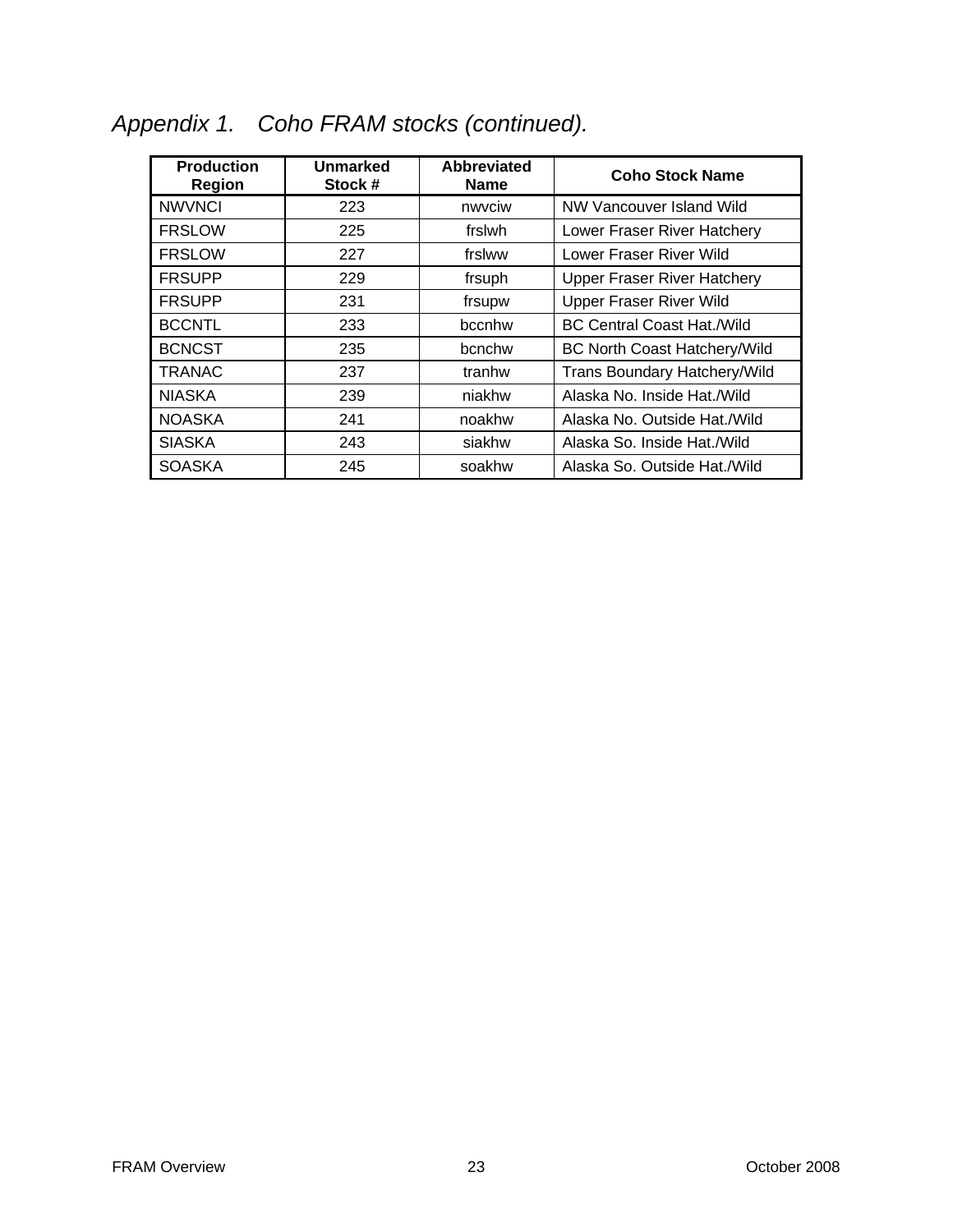*Appendix 2. Chinook FRAM stocks and CWT brood years used for base period data sets.* 

| <b>Unmarked</b><br>Stock # | <b>Stock Name</b>                    | <b>Abbreviated</b><br><b>Name</b> | <b>CWT Broods Included*</b> |
|----------------------------|--------------------------------------|-----------------------------------|-----------------------------|
| 1                          | Nooksack-Samish summer/fall          | NkSm FIFi                         | 77, 79                      |
| 3                          | North Fork Nooksack early (spring)   | <b>NFNK Sprg</b>                  | OOB - 84, 88 (N. Fk.)       |
| 5                          | South Fork Nooksack early (spring)   | <b>SFNK Sprg</b>                  | OOB - 84, 88 (N. Fk.)       |
| $\overline{7}$             | Skagit summer/fall fingerling        | Skag FIFi                         | 76, 77                      |
| $\boldsymbol{9}$           | Skagit summer/fall yearling          | Skag FIYr                         | 76                          |
| 11                         | Skagit spring yearling               | Skag SpYr                         | OOB - 85, 86, 87, 90        |
| 13                         | Snohomish summer/fall fingerling     | Snoh FIFi                         | OOB - 86, 87, 88            |
| 15                         | Snohomish summer/fall yearling       | Snoh FIYr                         | 76                          |
| 17                         | Stillaguamish summer/fall fingerling | Stil FIFi                         | OOB - 86, 87, 88-90         |
| 19                         | Tulalip summer/fall fingerling       | Tula FIFi                         | OOB - 86, 87, 88            |
| 21                         | Mid S. Puget Sound fall fingerling   | <b>USPS FIFi</b>                  | 78,79                       |
| 23                         | UW Accelerated fall fingerling       | UW-A FIFi                         | 77-79                       |
| 25                         | Deep S. Puget Sound fall fingerling  | <b>DSPS FIFI</b>                  | 78,79                       |
| 27                         | South Puget Sound fall yearling      | SPSo FlYr                         | 78,79                       |
| 29                         | White River spring fingerling        | Whte SpFi                         | $OOB - 91-93$               |
| 31                         | Hood Canal fall fingerling           | <b>HdCl FIFi</b>                  | 78,79                       |
| 33                         | Hood Canal fall yearling             | <b>HdCl FIYr</b>                  | 78,79                       |
| 35                         | Juan de Fuca Tribs. fall fingerling  | <b>SJDF FIFi</b>                  | 78,79                       |
| 37                         | Oregon Lower Columbia River Hatchery | Oregn LRH                         | 78,79                       |
| 39                         | Wash. Lower Columbia River Hatchery  | Washn LRH                         | 77,79                       |
| 41                         | Lower Columbia River Wild            | Low CR Wi                         | 77-78                       |
| 43                         | Bonneville Pool Hatchery tule        | BP H Tule                         | 76-79                       |
| 45                         | Columbia Upriver summer              | Upp CR Su                         | 76,77                       |
| 47                         | Columbia Upriver bright              | Col R Brt                         | 75-77                       |
| 49                         | Washington Lower River spring        | <b>WaLR Sprg</b>                  | 77                          |
| 51                         | Willamette spring                    | Will Sprg                         | 76-78                       |
| 53                         | Snake River fall                     | SnakeR FI                         | OOB - 84, 85, 86            |
| 55                         | Oregon North Migrating fall          | Ore No Fl                         | 76-78                       |
| 57                         | West Coast Vancouver Island Total    | <b>WCVI Totl</b>                  | 74-77                       |
| 59                         | Fraser Late                          | Fraser Lt                         | OOB - 81, 82, 83            |
| 61                         | <b>Fraser Early</b>                  | Fraser Er                         | 78,79, OOB -, 86            |
| 63                         | Lower Georgia Strait fall            | Lwr Geo St                        | 77,78                       |
| 65                         | White River spring yearling          | Whte SpYr                         | $OOB - 91-93$               |
| 67                         | Lower Columbia Natural Tule          | LwrColN                           | 77-79                       |
| 69                         | Central Valley-Sacramento River      | CtrVal                            | OOB - 98-99                 |
| 71                         | <b>Washington North Coast</b>        | WA N Cst                          | 77-78                       |
| 73                         | Willapa Bay                          | Wilpa                             | $OOB - 83-85$               |
| 75                         | Hoko                                 | Hoko                              | $OOB - 85-87$               |

 $*OOB = Out-of-base stock.$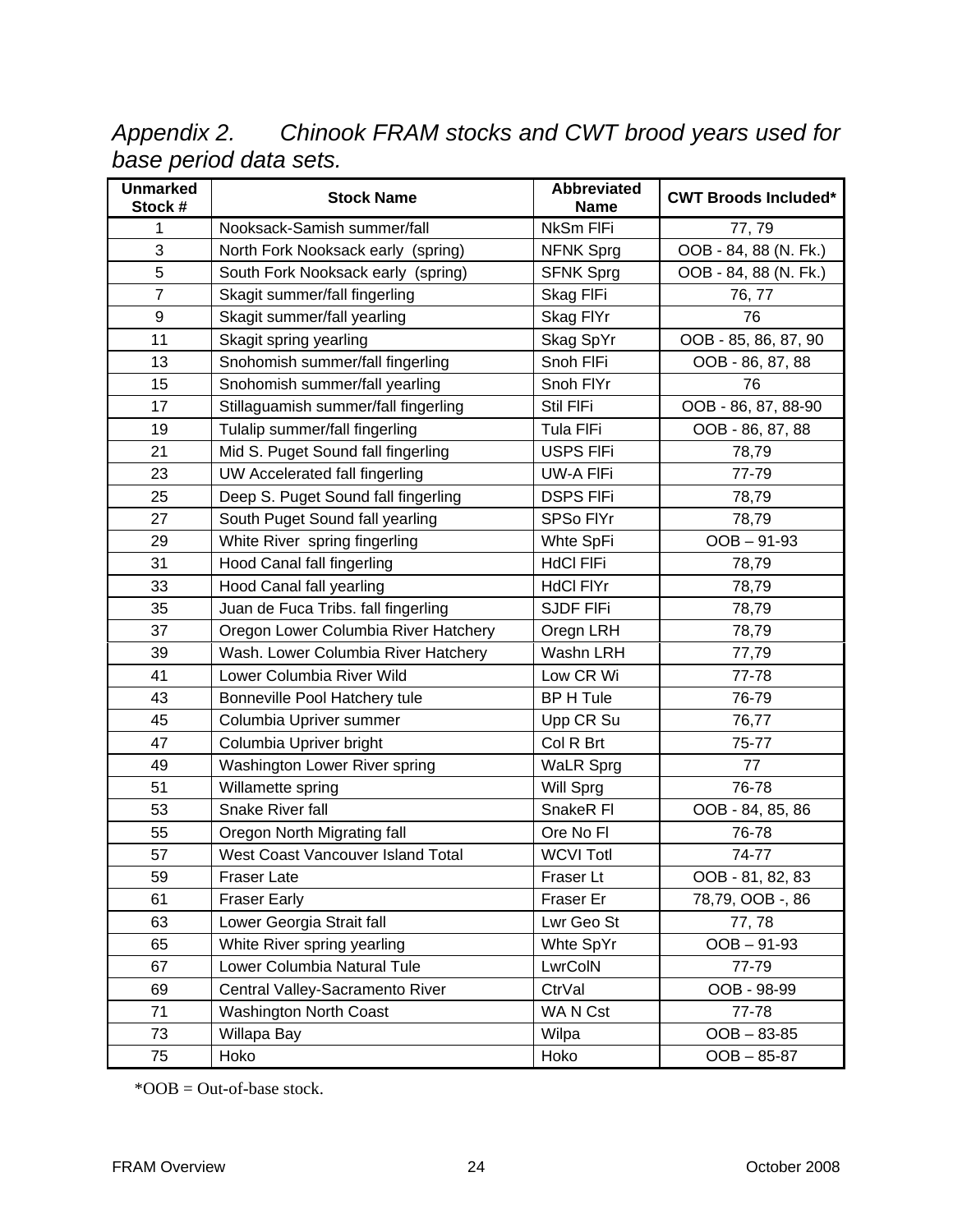| <b>Fishery</b><br><b>Abbreviation</b> | <b>Fishery</b><br><b>Number</b> | <b>Coho FRAM Fishery Long Name</b>          |
|---------------------------------------|---------------------------------|---------------------------------------------|
| No Cal Trm                            | 1                               | North California Coast Terminal Catch       |
| Cn Cal Trm                            | $\overline{2}$                  | Central California Coast Terminal Catch     |
| Ft Brg Spt                            | 3                               | Fort Bragg Sport                            |
| Ft Brg Trl                            | 4                               | Fort Bragg Troll                            |
| Ca KMZ Spt                            | 5                               | KMZ Sport (Klamath Management Zone)         |
| Ca KMZ Trl                            | 6                               | KMZ Troll (Klamath Management Zone)         |
| So Cal Spt                            | $\overline{7}$                  | Southern California Sport                   |
| So Cal Trl                            | 8                               | Southern California Troll                   |
| So Ore Trm                            | 9                               | South Oregon Coast Terminal Catch           |
| Or Prv Trm                            | 10                              | Oregon Private Hatchery Terminal Catch      |
| SMi Or Trm                            | 11                              | South-Mid Oregon Coast Terminal Catch       |
| NMi Or Trm                            | 12                              | North-Mid Oregon Coast Terminal Catch       |
| No Ore Trm                            | 13                              | North Oregon Coast Terminal Catch           |
| Or Cst Trm                            | 14                              | Mid-North Oregon Coast Terminal Catch       |
| <b>Brkngs Spt</b>                     | 15                              | <b>Brookings Sport</b>                      |
| <b>Brkngs Trl</b>                     | 16                              | <b>Brookings Troll</b>                      |
| Newprt Spt                            | 17                              | Newport Sport                               |
| Newprt Trl                            | 18                              | <b>Newport Troll</b>                        |
| Coos B Spt                            | 19                              | Coos Bay Sport                              |
| Coos B Trl                            | 20                              | Coos Bay Troll                              |
| <b>Tillmk Spt</b>                     | 21                              | <b>Tillamook Sport</b>                      |
| <b>Tillmk Trl</b>                     | 22                              | <b>Tillamook Troll</b>                      |
| Buoy10 Spt                            | 23                              | Buoy 10 Sport (Columbia River Estuary)      |
| L ColR Spt                            | 24                              | Lower Columbia River Mainstem Sport         |
| L ColR Net                            | 25                              | Lower Columbia River Net (Excl Youngs Bay)  |
| Yngs B Net                            | 26                              | Youngs Bay Net                              |
| <b>LCROrT Spt</b>                     | 27                              | Below Bonneville Oregon Tributary Sport     |
| Clackm Spt                            | 28                              | <b>Clackamas River Sport</b>                |
| SandyR Spt                            | 29                              | Sandy River Sport                           |
| <b>LCRWaT Spt</b>                     | 30                              | Below Bonneville Washington Tributary Sport |
| <b>UpCoIR Spt</b>                     | 31                              | Above Bonneville Sport                      |
| <b>UpCoIR Net</b>                     | 32                              | Above Bonneville Net                        |
| A1-Ast Spt                            | 33                              | Area 1 (Illwaco) & Astoria Sport            |
| A1-Ast Trl                            | 34                              | Area 1 (Illwaco) & Astoria Troll            |
| Area2TrlNT                            | 35                              | Area 2 Troll Non-treaty (Westport)          |
| Area2TrlTR                            | 36                              | Area 2 Troll Treaty (Westport)              |

# *Appendix 3. Coho FRAM fisheries.*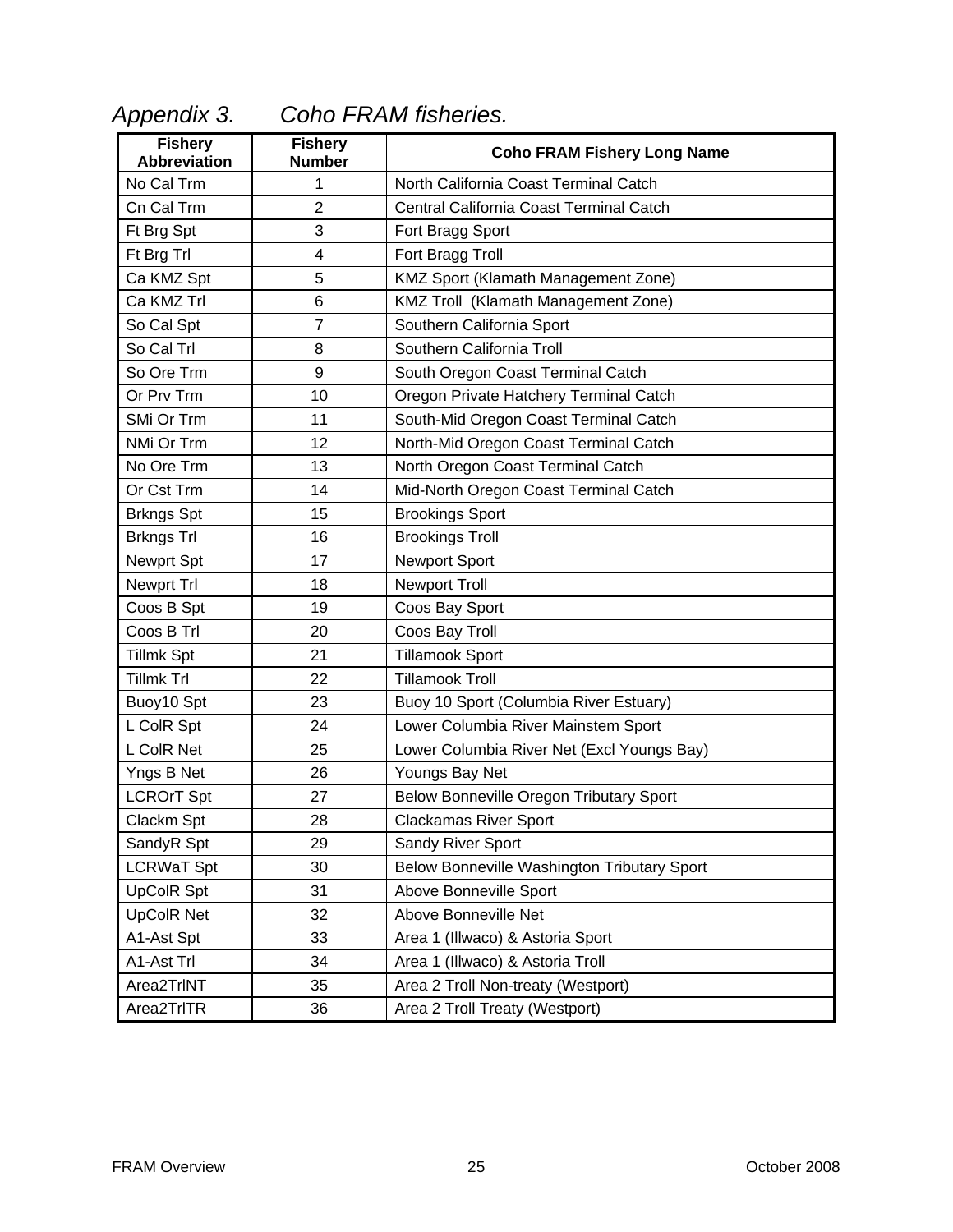| <b>Fishery</b><br><b>Abbreviation</b> | <b>Fishery</b><br><b>Number</b> | <b>Coho FRAM Fishery Long Name</b>                 |
|---------------------------------------|---------------------------------|----------------------------------------------------|
| Area 2 Spt                            | 37                              | Area 2 Sport (Westport)                            |
| Area3TrlNT                            | 38                              | Area 3 Troll Non-treaty (LaPush)                   |
| Area3TrITR                            | 39                              | Area 3 Troll Treaty (LaPush)                       |
| Area 3 Spt                            | 40                              | Area 3 Sport (LaPush)                              |
| Area 4 Spt                            | 41                              | Area 4 Sport (Neah Bay)                            |
| A4/4BTrINT                            | 42                              | Area 4/4B (Neah Bay PFMC Regs) Troll Non-treaty    |
| A4/4BTrITR                            | 43                              | Area 4/4B (Neah Bay PFMC Regs) Troll Treaty        |
| A 5-6C Trl                            | 44                              | Area 5, 6, 6C Troll (Strait of Juan de Fuca)       |
| Willpa Spt                            | 45                              | Willapa Bay (Area 2.1) Sport                       |
| Wlp Tb Spt                            | 46                              | <b>Willapa Tributary Sport</b>                     |
| <b>WIpaBT Net</b>                     | 47                              | Willapa Bay & FW Trib Net                          |
| GryHbr Spt                            | 48                              | Grays Harbor (Area 2.2) Sport                      |
| SGryHb Spt                            | 49                              | South Grays Harbor Sport (Westport Boat Basin)     |
| GryHbr Net                            | 50                              | <b>Grays Harbor Estuary Net</b>                    |
| Hump R Spt                            | 51                              | <b>Humptulips River Sport</b>                      |
| <b>LwCheh Net</b>                     | 52                              | Lower Chehalis River Net                           |
| Hump R C&S                            | 53                              | Humptulips River Ceremonial & Subsistence          |
| Chehal Spt                            | 54                              | <b>Chehalis River Sport</b>                        |
| Hump R Net                            | 55                              | <b>Humptulips River Net</b>                        |
| <b>UpCheh Net</b>                     | 56                              | <b>Upper Chehalis River Net</b>                    |
| Chehal C&S                            | 57                              | <b>Chehalis River Ceremonial &amp; Subsistence</b> |
| Wynoch Spt                            | 58                              | Wynochee River Sport                               |
| Hoquam Spt                            | 59                              | <b>Hoquiam River Sport</b>                         |
| Wishkh Spt                            | 60                              | Wishkah River Sport                                |
| Satsop Spt                            | 61                              | Satsop River Sport                                 |
| Quin R Spt                            | 62                              | <b>Quinault River Sport</b>                        |
| Quin R Net                            | 63                              | <b>Quinault River Net</b>                          |
| Quin R C&S                            | 64                              | Quinault River Ceremonial & Subsistence            |
| Queets Spt                            | 65                              | Queets River Sport                                 |
| Clrwtr Spt                            | 66                              | <b>Clearwater River Sport</b>                      |
| Salm R Spt                            | 67                              | Salmon River (Queets) Sport                        |
| Queets Net                            | 68                              | Queets River Net                                   |
| Queets C&S                            | 69                              | Queets River Ceremonial & Subsistence              |
| Quilly Spt                            | 70                              | Quillayute River Sport                             |
| <b>Quilly Net</b>                     | 71                              | Quillayute River Net                               |
| Quilly C&S                            | 72                              | Quillayute River Ceremonial & Subsistence          |
| Hoh R Spt                             | 73                              | Hoh River Sport                                    |
| Hoh R Net                             | 74                              | Hoh River Net                                      |
| Hoh R C&S                             | 75                              | Hoh River Ceremonial & Subsistence                 |

*Appendix 3. Coho FRAM fisheries (continued).*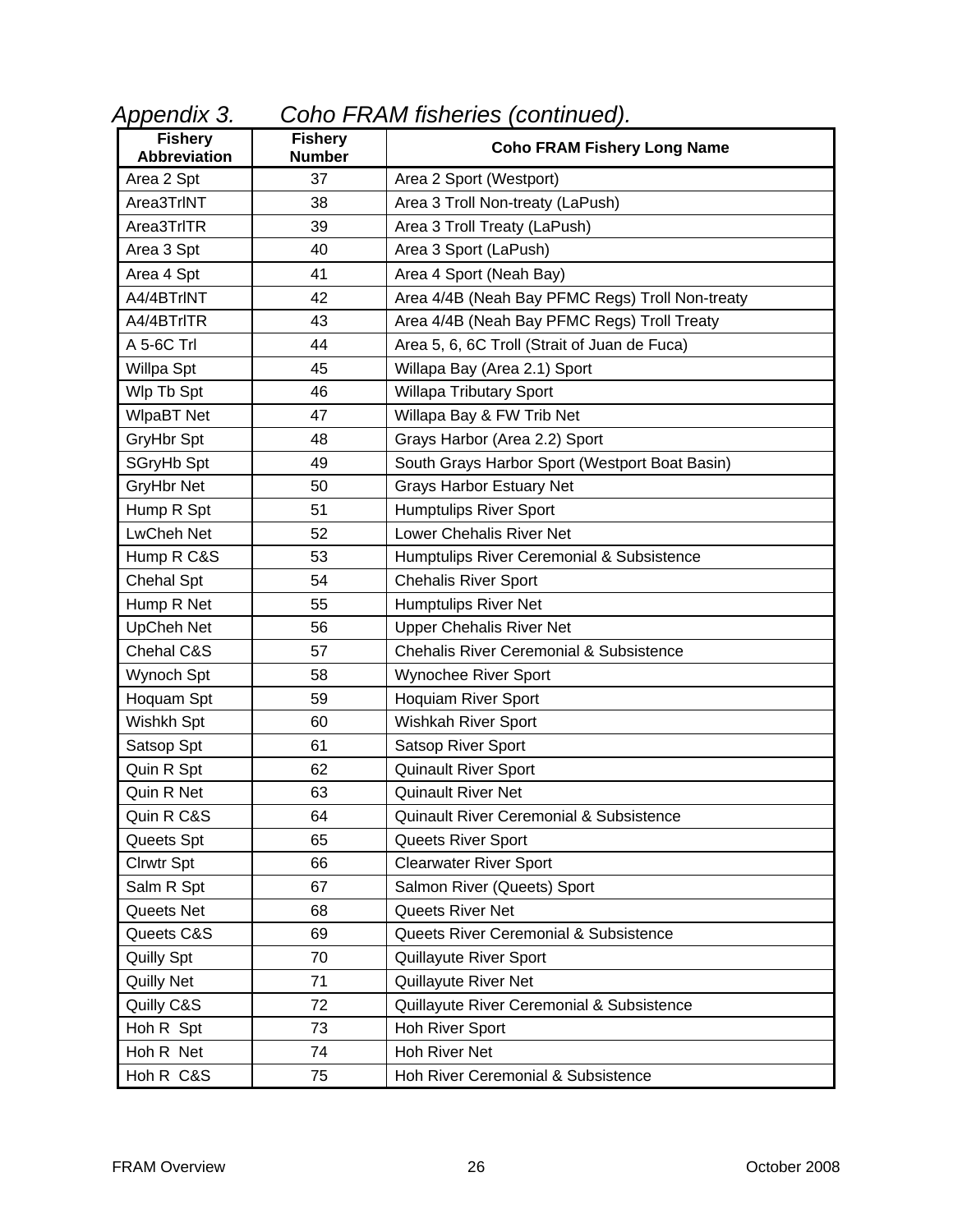| Appendix 3. | Coho FRAM fisheries (continued). |  |  |
|-------------|----------------------------------|--|--|
|-------------|----------------------------------|--|--|

| <b>Fishery</b><br><b>Abbreviation</b> | <b>Fishery</b><br><b>Number</b> | <b>Coho FRAM Fishery Long Name</b>            |
|---------------------------------------|---------------------------------|-----------------------------------------------|
| Mak FW Spt                            | 76                              | <b>Makah Tributary Sport</b>                  |
| Mak FW Net                            | 77                              | Makah Freshwater Net                          |
| Makah C&S                             | 78                              | Makah Ceremonial & Subsistence                |
| A 4-4A Net                            | 79                              | Area 4, 4A Net (Neah Bay)                     |
| A4B6CNetNT                            | 80                              | Area 4B, 5, 6C Net Nontreaty (Strait of JDF)  |
| A4B6CNetTR                            | 81                              | Area 4B, 5, 6C Net Treaty (Strait of JDF)     |
| Ar6D NetNT                            | 82                              | Area 6D Dungeness Bay/River Net Nontreaty     |
| Ar6D NetTR                            | 83                              | Area 6D Dungeness Bay/River Net Treaty        |
| Elwha Net                             | 84                              | <b>Elwha River Net</b>                        |
| <b>WJDF T Net</b>                     | 85                              | West JDF Straits Tributary Net                |
| EJDF T Net                            | 86                              | East JDF Straits Tributary Net                |
| A6-7ANetNT                            | 87                              | Area 7, 7A Net Nontreaty (San Juan Islands)   |
| A6-7ANetTR                            | 88                              | Area 7, 7A Net Treaty (San Juan Islands)      |
| <b>EJDF FWSpt</b>                     | 89                              | East JDF Straits Tributary Sport              |
| <b>WJDF FWSpt</b>                     | 90                              | West JDF Straits Tributary Sport              |
| Area 5 Spt                            | 91                              | Area 5 Marine Sport (Sekiu)                   |
| Area 6 Spt                            | 92                              | Area 6 Marine Sport (Port Angeles)            |
| Area 7 Spt                            | 93                              | Area 7 Marine Sport (San Juan Islands)        |
| Dung R Spt                            | 94                              | Dungeness River Sport                         |
| ElwhaR Spt                            | 95                              | <b>Elwha River Sport</b>                      |
| A7BCDNetNT                            | 96                              | Area 7B-7C-7D Net Nontreaty (Bellingham Bay)  |
| A7BCDNetTR                            | 97                              | Area 7B-7C-7D Net Treaty (Bellingham Bay)     |
| Nook R Net                            | 98                              | <b>Nooksack River Net</b>                     |
| Nook R Spt                            | 99                              | Nooksack River Sport                          |
| Samh R Spt                            | 100                             | Samish River Sport                            |
| Ar 8 NetNT                            | 101                             | Area 8 Skagit Marine Net Nontreaty            |
| Ar 8 NetTR                            | 102                             | Area 8 Skagit Marine Net Treaty               |
| Skag R Net                            | 103                             | <b>Skagit River Net</b>                       |
| <b>SkgR TsNet</b>                     | 104                             | <b>Skagit River Test Net</b>                  |
| SwinCh Net                            | 105                             | Swinomish Channel Net                         |
| Ar 8-1 Spt                            | 106                             | Area 8.1 Marine Sport                         |
| Area 9 Spt                            | 107                             | Area 9 Marine Sport (Admiralty Inlet)         |
| Skag R Spt                            | 108                             | <b>Skagit River Sport</b>                     |
| Ar8A NetNT                            | 109                             | Area 8A Stillaguamish/Snohomish Net Nontreaty |
| Ar8A NetTR                            | 110                             | Area 8A Stillaguamish/Snohomish Net Treaty    |
| Ar8D NetNT                            | 111                             | Area 8D Tulalip Bay Net Nontreaty             |
| Ar8D NetTR                            | 112                             | Area 8D Tulalip Bay Net Treaty                |
| Stil R Net                            | 113                             | <b>Stillaguamish River Net</b>                |
| Snoh R Net                            | 114                             | Snohomish River Net                           |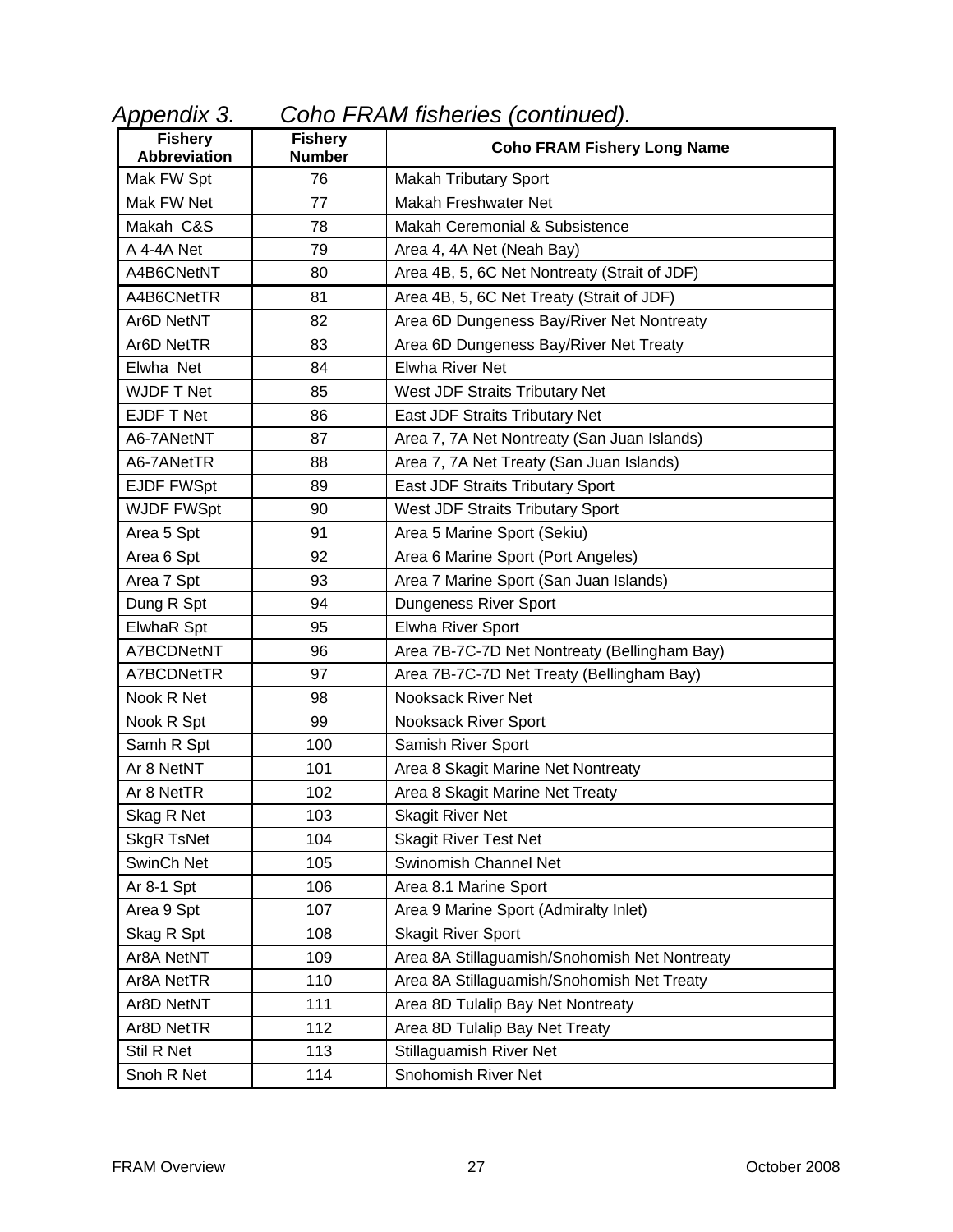| <b>Fishery</b><br><b>Abbreviation</b> | <b>Fishery</b><br><b>Number</b> | <b>Coho FRAM Fishery Long Name</b>               |
|---------------------------------------|---------------------------------|--------------------------------------------------|
| Ar 8-2 Spt                            | 115                             | Area 8.2 Marine Sport                            |
| Stil R Spt                            | 116                             | Stillaguamish River Sport                        |
| Snoh R Spt                            | 117                             | Snohomish River Sport                            |
| Ar 10 Spt                             | 118                             | Area 10 Marine Sport (Seattle)                   |
| Ar10 NetNT                            | 119                             | Area 10 Net Nontreaty (Seattle)                  |
| Ar10 NetTR                            | 120                             | Area 10 Net Treaty (Seattle)                     |
| Ar10ANetNT                            | 121                             | Area 10A Net Nontreaty (Elliott Bay)             |
| Ar10ANetTR                            | 122                             | Area 10A Net Treaty (Elliott Bay)                |
| Ar10ENetNT                            | 123                             | Area 10E Net Nontreaty (East Kitsap)             |
| Ar10EnetTR                            | 124                             | Area 10E Net Treaty (East Kitsap)                |
| 10F-G Net                             | 125                             | Area 10F-G Ship Canal/Lake Washington Net Treaty |
| Duwm R Net                            | 126                             | <b>Green/Duwamish River Net</b>                  |
| Duwm R Spt                            | 127                             | Green/Duwamish River Sport                       |
| L WaSm Spt                            | 128                             | Lake Washington-Lake Sammamish Tributary Sport   |
| Ar 11 Spt                             | 129                             | Area 11 Marine Sport (Tacoma)                    |
| Ar11 NetNT                            | 130                             | Area 11 Net Nontreaty (Tacoma)                   |
| Ar11 NetTR                            | 131                             | Area 11 Net Treaty (Tacoma)                      |
| Ar11ANetNT                            | 132                             | Area 11A Net Nontreaty (Commencement Bay)        |
| Ar11ANetTR                            | 133                             | Area 11A Net Treaty (Commencement Bay)           |
| Puyl R Net                            | 134                             | <b>Puyallup River Net</b>                        |
| Puyl R Spt                            | 135                             | <b>Puyallup River Sport</b>                      |
| Ar 13 Spt                             | 136                             | Area 13 Marine Sport (South Puget Sound)         |
| Ar13 NetNT                            | 137                             | Area 13 Net Nontreaty (South Puget Sound)        |
| Ar13 NetTR                            | 138                             | Area 13 Net Treaty (South Puget Sound)           |
| Ar13CNetNT                            | 139                             | Area 13C Net Nontreaty (Chambers Bay)            |
| Ar13CNetTR                            | 140                             | Area 13C Net Treaty (Chambers Bay)               |
| Ar13ANetNT                            | 141                             | Area 13A Net Nontreaty (Carr Inlet)              |
| Ar13ANetTR                            | 142                             | Area 13A Net Treaty (Carr Inlet)                 |
| Ar13DNetNT                            | 143                             | Area 13D Net Nontreaty (South Puget Sound)       |
| Ar13DNetTR                            | 144                             | Area 13D Net Treaty (South Puget Sound)          |
| A13FKNetNT                            | 145                             | Area 13F-13K Net Nontreaty (South PS Inlets)     |
| A13FKNetTR                            | 146                             | Area 13F-13K Net Treaty (South PS Inlets)        |
| Nisq R Net                            | 147                             | Nisqually River Net                              |
| <b>McAlls Net</b>                     | 148                             | <b>McAllister Creek Net</b>                      |
| 13D-K TSpt                            | 149                             | 13D-13K Tributary Sport (South PS Inlets)        |
| Nisq R Spt                            | 150                             | <b>Nisqually River Sport</b>                     |
| Desc R Spt                            | 151                             | Deschutes River Sport (Olympia)                  |
| Ar 12 Spt                             | 152                             | Area 12 Marine Sport (Hood Canal)                |
| 1212BNetNT                            | 153                             | Area 12-12B Net Nontreaty (Upper Hood Canal)     |

*Appendix 3. Coho FRAM fisheries (continued).*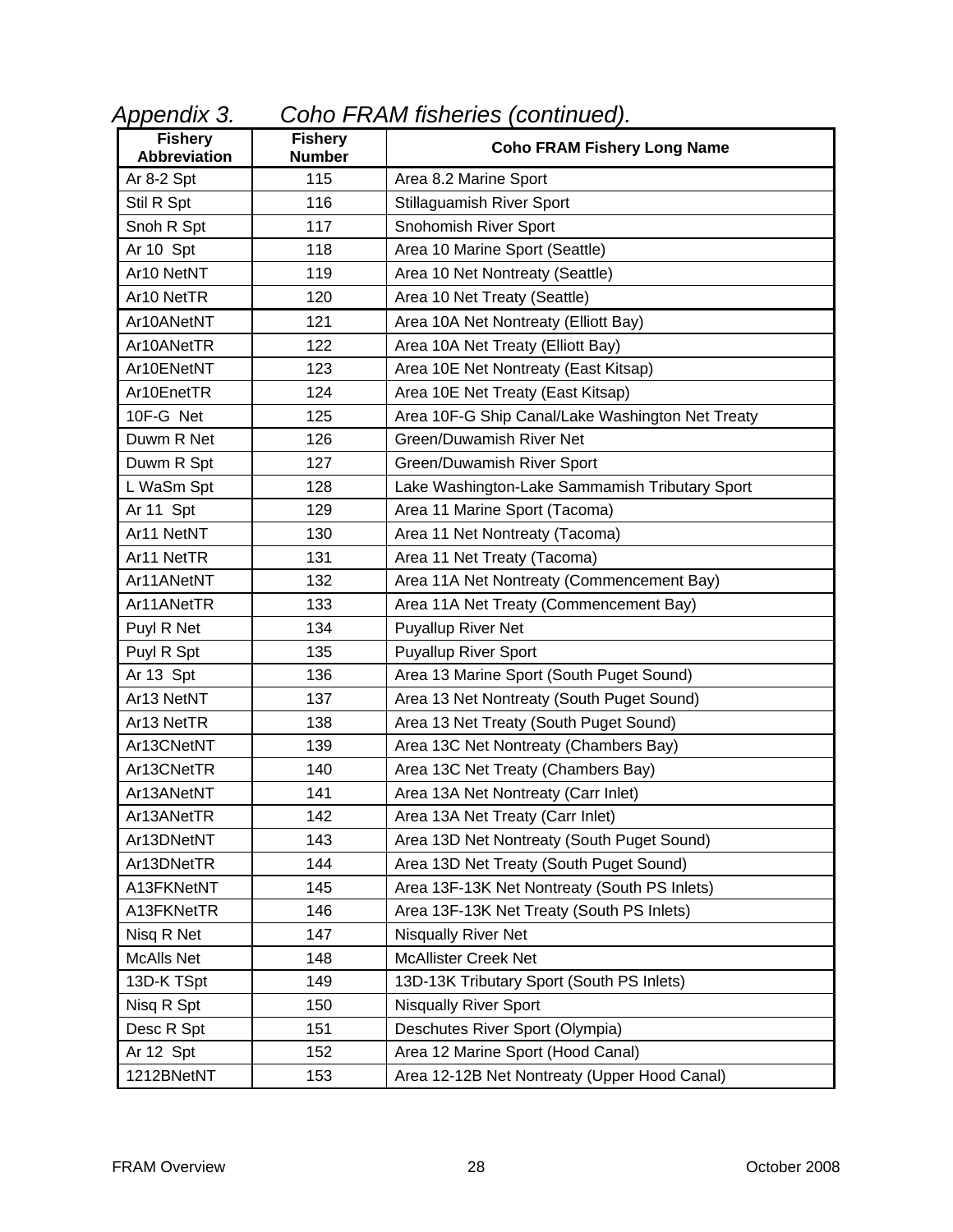| Appendix 3. | Coho FRAM fisheries (continued). |  |
|-------------|----------------------------------|--|
|-------------|----------------------------------|--|

| <b>Fishery</b><br><b>Abbreviation</b> | <b>Fishery</b><br><b>Number</b> | <b>Coho FRAM Fishery Long Name</b>                |
|---------------------------------------|---------------------------------|---------------------------------------------------|
| 1212BNetTR                            | 154                             | Area 12-12B Net Treaty (Upper Hood Canal)         |
| Ar9A NetNT                            | 155                             | Area 9A Net Nontreaty (Port Gamble)               |
| Ar9A NetTR                            | 156                             | Area 9-9A Net Treaty (Port Gamble/On Reservation) |
| Ar12ANetNT                            | 157                             | 12A Net Nontreaty (Quilcene Bay)                  |
| Ar12ANetTR                            | 158                             | 12A Net Treaty (Quilcene Bay)                     |
| A12CDNetNT                            | 159                             | 12C-12D Net Nontreaty (Lower Hood Canal)          |
| A12CDNetTR                            | 160                             | 12C-12D Net Treaty (Lower Hood Canal)             |
| Skok R Net                            | 161                             | <b>Skokomish River Net</b>                        |
| <b>Quilcn Net</b>                     | 162                             | <b>Quilcene River Net</b>                         |
| 1212B TSpt                            | 163                             | 12-12B Tributary FW Sport                         |
| Quilcn Spt                            | 164                             | 12A Tributary FW Sport (Quilcene River)           |
| 12C-D TSpt                            | 165                             | 12C-12D Tributary FW Sport                        |
| Skok R Spt                            | 166                             | <b>Skokomish River Sport</b>                      |
| <b>FRSLOW Trm</b>                     | 167                             | Lower Fraser River Stock Terminal Catch           |
| <b>FRSUPP Trm</b>                     | 168                             | Upper Fraser River Stock Terminal Catch           |
| <b>Fraser Spt</b>                     | 169                             | <b>Fraser River/Estuary Sport</b>                 |
| <b>JStrBC Trl</b>                     | 170                             | <b>Johnstone Straits Troll</b>                    |
| No BC Trl                             | 171                             | Northern British Columbia Troll                   |
| NoC BC Trl                            | 172                             | North Central British Columbia Troll              |
| SoC BC Trl                            | 173                             | South Central British Columbia Troll              |
| NW VI Trl                             | 174                             | <b>NW Vancouver Island Troll</b>                  |
| SW VI Trl                             | 175                             | <b>SW Vancouver Island Troll</b>                  |
| GeoStr Trl                            | 176                             | Georgia Straits Troll                             |
| <b>BC JDF Trl</b>                     | 177                             | British Columbia Juan de Fuca Troll               |
| No BC Net                             | 178                             | Northern British Columbia Net                     |
| Cen BC Net                            | 179                             | Central British Columbia Net                      |
| NW VI Net                             | 180                             | NW Vancouver Island Net                           |
| SW VI Net                             | 181                             | <b>SW Vancouver Island Net</b>                    |
| Johnst Net                            | 182                             | <b>Johnstone Straits Net</b>                      |
| GeoStr Net                            | 183                             | Georgia Straits Net                               |
| <b>Fraser Net</b>                     | 184                             | <b>Fraser River Gill Net</b>                      |
| <b>BC JDF Net</b>                     | 185                             | British Columbia Juan de Fuca Net                 |
| <b>JStrBC Spt</b>                     | 186                             | Johstone Strait Sport                             |
| No BC Spt                             | 187                             | Northern British Columbia Sport                   |
| Cen BC Spt                            | 188                             | Central British Columbia Sport                    |
| <b>BC JDF Spt</b>                     | 189                             | British Columbia Juan de Fuca Sport               |
| WC VI Spt                             | 190                             | West Coast Vancouver Island Sport                 |
| <b>NGaStr Spt</b>                     | 191                             | North Georgia Straits Sport                       |
| <b>SGaStr Spt</b>                     | 192                             | South Georgia Straits Sport                       |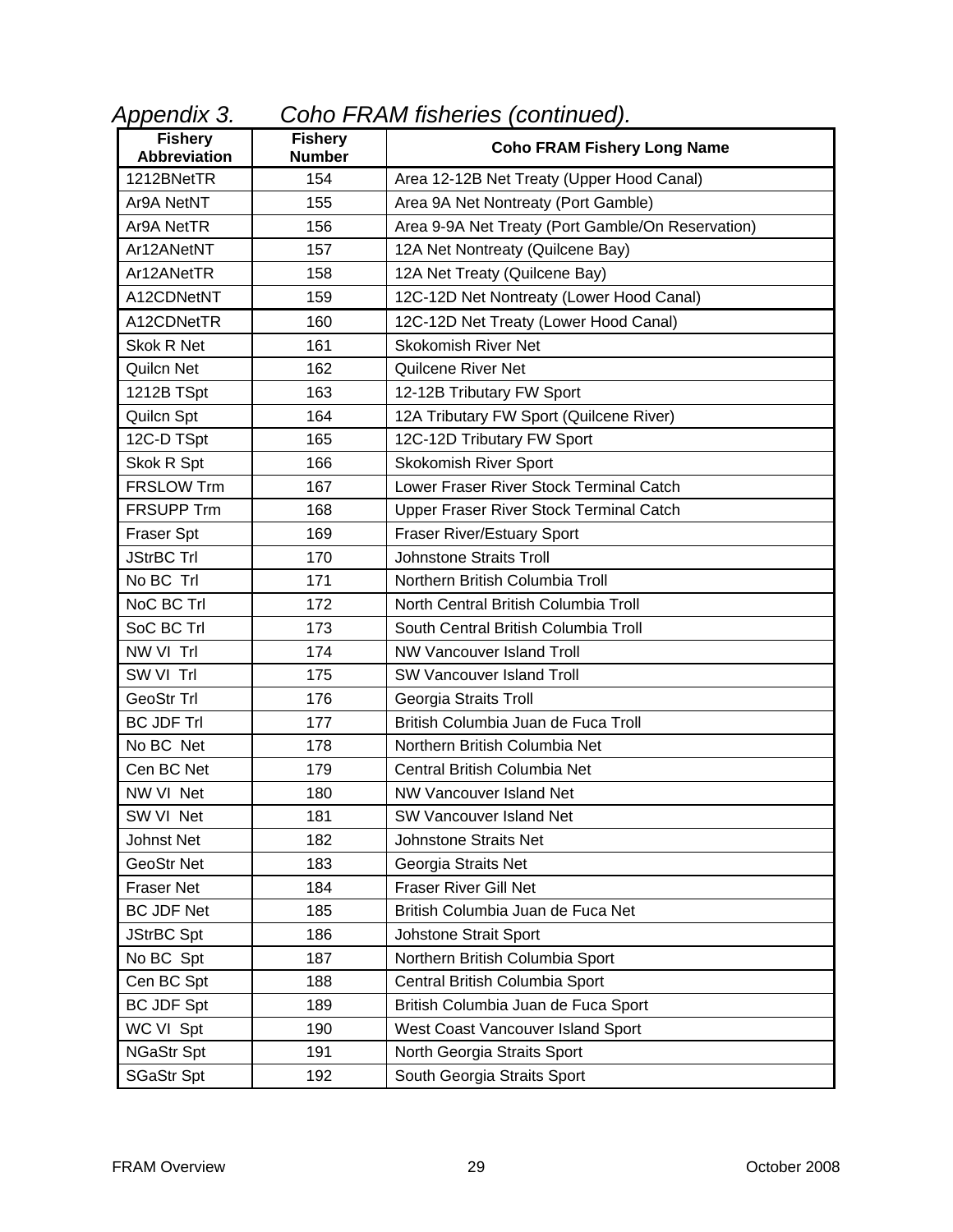| Albern Spt | 193 | Alberni Canal Sport                |
|------------|-----|------------------------------------|
| SW AK Trl  | 194 | Southwest Alaska Troll             |
| SE AK Trl  | 195 | Southeast Alaska Troll             |
| NW AK Trl  | 196 | Northwest Alaska Troll             |
| NE AK Trl  | 197 | Northeast Alaska Troll             |
| Alaska Net | 198 | Alaska Net (Areas 182:183:185:192) |

*Appendix 3. Coho FRAM fisheries (continued).*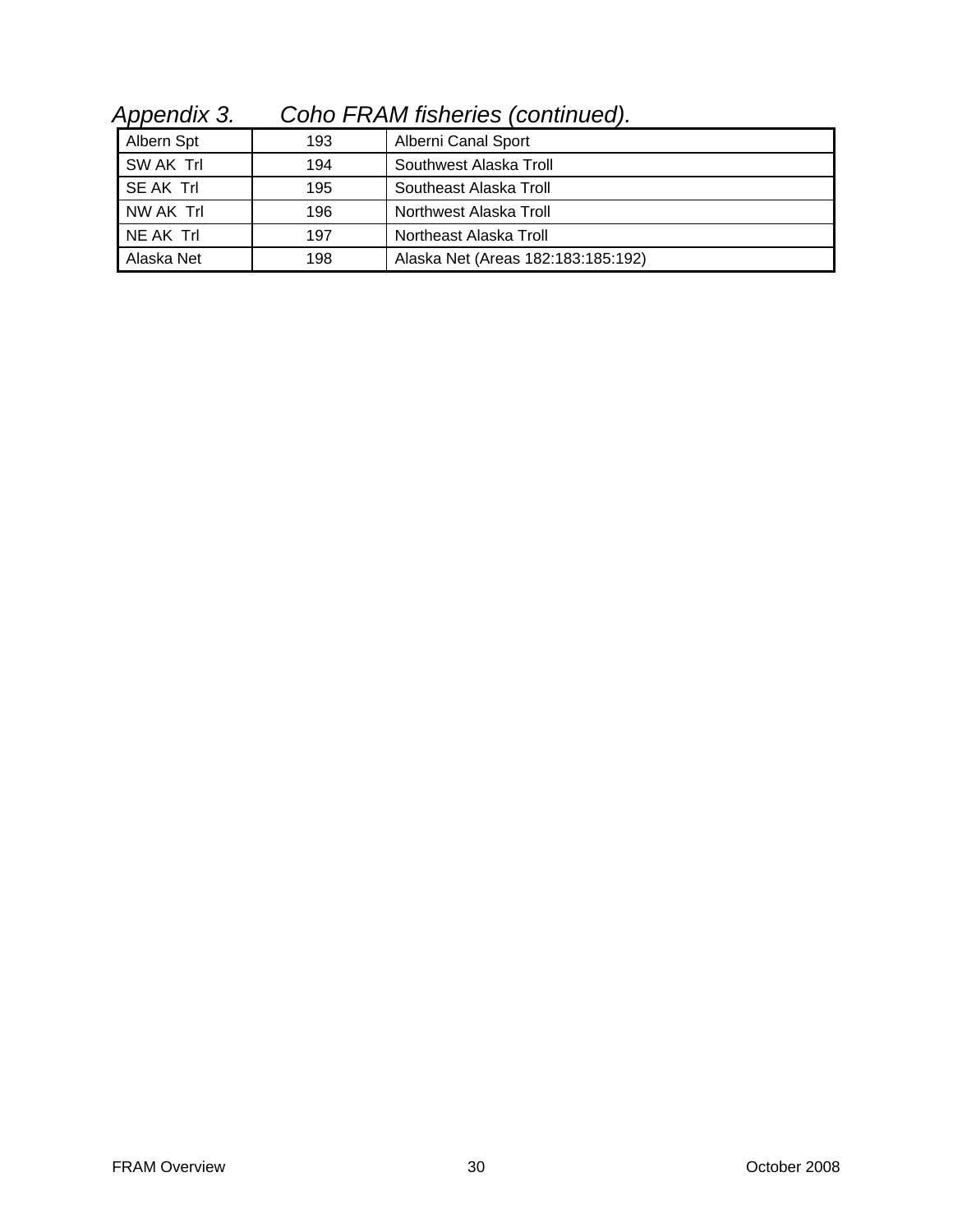*Appendix 4. Chinook FRAM fisheries and the proportion of catch attributed to FRAM modeled Chinook stocks from 2007 calibration.* 

| Fishery #               | <b>Fishery Name</b>                          | <b>FRAM Stock Portion</b><br><b>Of Modeled Catch</b> |
|-------------------------|----------------------------------------------|------------------------------------------------------|
| 1                       | Southeast Alaska Troll                       | 0.5790                                               |
| $\overline{2}$          | Southeast Alaska Net                         | 0.2410                                               |
| 3                       | Southeast Alaska Sport                       | 0.2720                                               |
| $\overline{\mathbf{4}}$ | North/Central British Columbia Net           | 0.5856                                               |
| 5                       | West Coast Vancouver Island Net              | 0.5489                                               |
| 6                       | <b>Strait of Georgia Net</b>                 | 0.6611                                               |
| $\overline{7}$          | Canada Juan de Fuca Net (Area 20)            | 0.9178                                               |
| 8                       | North/Central British Columbia Sport         | 0.8454                                               |
| 9                       | North/Central British Columbia Troll         | 0.6355                                               |
| 10                      | West Coast Vancouver Island Troll            | 0.9201                                               |
| 11                      | West Coast Vancouver Island Sport            | 1.0000                                               |
| 12                      | <b>Strait of Georgia Troll</b>               | 0.5319                                               |
| 13                      | North Strait of Georgia Sport                | 1.0000                                               |
| 14                      | South Strait of Georgia Sport                | 1.0000                                               |
| 15                      | BC Juan de Fuca Sport                        | 0.9967                                               |
| 16                      | NT Cape Flattery-Quillayute Troll (Area 3-4) | 0.9909                                               |
| 17                      | T Cape Flattery-Quillayute Troll (Area 3-4)  | 0.9618                                               |
| 18                      | Cape Flattery-Quillayute Sport (Area 3-4)    | 1.0000                                               |
| 19                      | Cape Flattery-Quillayute Net (Area 3-4)      | 1.0000                                               |
| 20                      | NT Grays Harbor Troll (Area 2)               | 1.0000                                               |
| 21                      | T Grays Harbor Troll (Area 2)                | 0.6776                                               |
| 22                      | Grays Harbor Sport (Area 2)                  | 0.8352                                               |
| 23                      | NT Grays Harbor Net                          | 0.1759                                               |
| 24                      | T Grays Harbor Net                           | 0.0418                                               |
| 25                      | Willapa Net                                  | 0.5572                                               |
| 26                      | NT Columbia River Troll (Area 1)             | 1.0000                                               |
| 27                      | Columbia River Sport (Area 1)                | 0.8842                                               |
| 28                      | <b>Columbia River Net</b>                    | 2.1063                                               |
| 29                      | Buoy 10 Sport                                | 1.0000                                               |
| 30                      | Orford Reef-Cape Falcon Troll (Central OR)   | 0.9289                                               |
| 31                      | Orford Reef-Cape Falcon Sport (Central OR)   | 0.9129                                               |
| 32                      | Horse Mountain-Orford Reef Troll (KMZ)       | 0.7365                                               |
| 33                      | Horse Mountain-Orford Reef Sport (KMZ)       | 1.0000                                               |
| 34                      | Southern California Troll                    | 0.9847                                               |
| 35                      | Southern California Sport                    | 1.0000                                               |
| 36                      | Area 7 Sport                                 | 1.0000                                               |
| 37                      | NT San Juan Net (Area 6A, 7, 7A)             | 1.0000                                               |
| 38                      | T San Juan Net (Area 6A, 7, 7A)              | 1.0000                                               |
| 39                      | NT Nooksack-Samish Net                       | 1.0000                                               |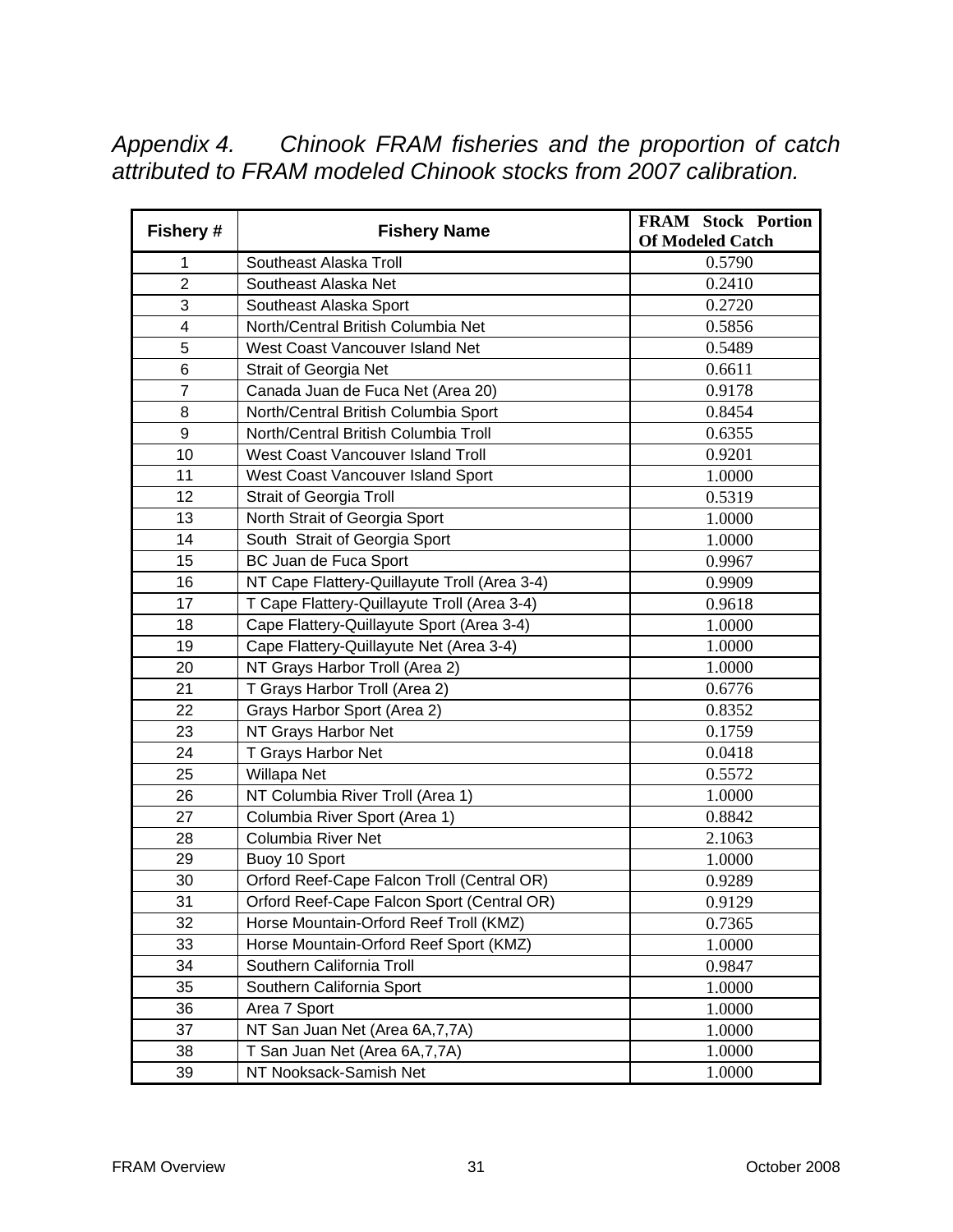*Appendix 4. Chinook FRAM fisheries and the proportion of catch attributed to FRAM modeled Chinook stocks from 2007 calibration (continued).* 

| Fishery # | <b>Fishery Name</b>                   | <b>FRAM Stock Portion</b><br><b>Of Modeled Catch</b> |
|-----------|---------------------------------------|------------------------------------------------------|
| 40        | T Nooksack-Samish Net                 | 1.0000                                               |
| 41        | T Juan de Fuca Troll (Area 5,6,7)     | 1.0000                                               |
| 42        | Area 5/6 Sport                        | 1.0000                                               |
| 43        | NT Juan de Fuca Net (Area 4B,5,6,6C)  | 1.0000                                               |
| 44        | T Juan de Fuca Net (Area 4B,5,6,6C)   | 1.0000                                               |
| 45        | Area 8 Sport <sup>a</sup>             | 1.0000                                               |
| 46        | NT Skagit Net (Area 8)                | 1.0000                                               |
| 47        | T Skagit Net (Area 8)                 | 1.0000                                               |
| 48        | Area 8D Sport                         | 1.0000                                               |
| 49        | NT Stilly-Snohomish Net (Area 8A)     | 1.0000                                               |
| 50        | T Stilly-Snohomish Net (Area 8A)      | 1.0000                                               |
| 51        | NT Tulalip Bay Net (Area 8D)          | 1.0000                                               |
| 52        | T Tulalip Bay Net (Area 8D)           | 1.0000                                               |
| 53        | Area 9 Sport                          | 1.0000                                               |
| 54        | NT Area 6B/9 Net                      | 1.0000                                               |
| 55        | T Area 6B/9 Net                       | 1.0000                                               |
| 56        | Area 10 Sport                         | 1.0000                                               |
| 57        | Area 11 Sport                         | 1.0000                                               |
| 58        | NT Area 10/11 Net                     | 1.0000                                               |
| 59        | T Area 10/11 Net                      | 1.0000                                               |
| 60        | NT Area 10A Net                       | 1.0000                                               |
| 61        | T Area 10A Net                        | 1.0000                                               |
| 62        | NT Area 10E Net                       | 1.0000                                               |
| 63        | T Area 10E Net                        | 1.0000                                               |
| 64        | Area 12 Sport                         | 1.0000                                               |
| 65        | NT Hood Canal Net (Area 12,12B,12C)   | 1.0000                                               |
| 66        | T Hood Canal Net (Area 12,12B,12C)    | 1.0000                                               |
| 67        | Area 13 Sport                         | 1.0000                                               |
| 68        | NT Deep S. Puget Sound Net (13,13D-K) | 1.0000                                               |
| 69        | T Deep S. Puget Sound Net (13,13D-K)  | 1.0000                                               |
| 70        | NT Area 13A Net                       | 1.0000                                               |
| 71        | T Area 13A Net                        | 1.0000                                               |
| 72        | <b>Freshwater Sport</b>               | 1.0000                                               |
| 73        | <b>Freshwater Net</b>                 | 1.0000                                               |

Notes:  $*$  (T = Treaty; NT = Non-treaty)

Sport areas 8-1 and 8-2 were combined and input into Fishery 45.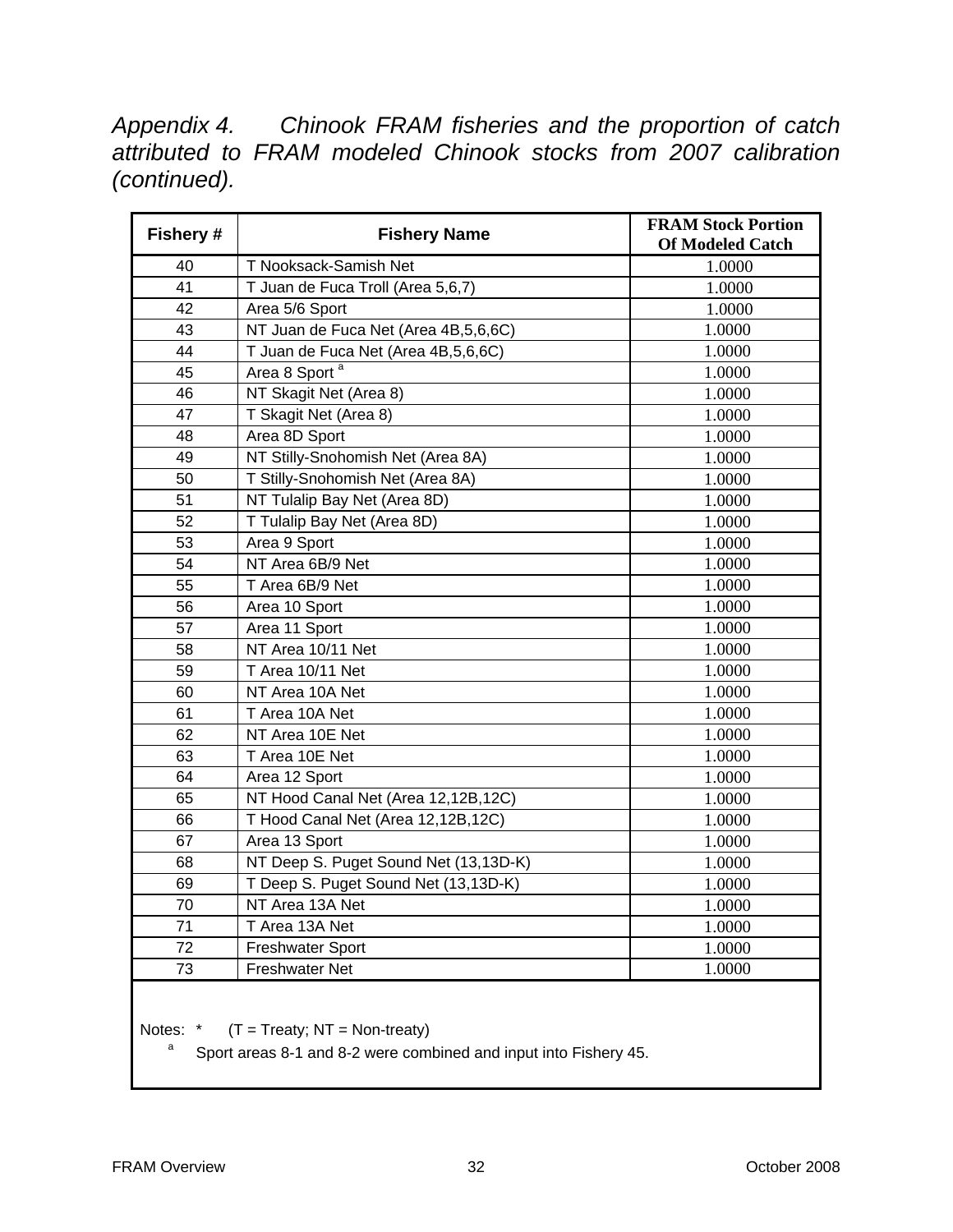## *Appendix 5. Tables of model inputs and methods used to develop model inputs for Coho and Chinook FRAM*

| Coho   |                    | <b>Chinook</b> |                         |  |
|--------|--------------------|----------------|-------------------------|--|
| Period | Months             | Period         | Months                  |  |
| Time 1 | January-June       | Time 1         | Preceding October-April |  |
| Time 2 | July               | Time 2         | May-June                |  |
| Time 3 | August             | Time 3         | July-September          |  |
| Time 4 | September          | Time 4         | October-April           |  |
| Time 5 | October - December |                |                         |  |

Appendix Table 5-1. FRAM time steps for coho and Chinook.

Appendix Table 5-2. FRAM/TAMM fishery-related mortality rates for coho salmon used for Southern U.S. fisheries in 2008.

| Fishery:<br>(designated by area, user group,<br>and/or gear type) | <b>Fishery</b><br><b>Type</b> | <b>Comments</b> | Release<br><b>Mortality</b> | "Other"<br><b>Mortality<sup>a</sup></b> |
|-------------------------------------------------------------------|-------------------------------|-----------------|-----------------------------|-----------------------------------------|
|                                                                   | <b>MSF</b>                    | barbless        | 14.0%                       | 5.0%                                    |
| PFMC Ocean Recreational <sup>d</sup>                              | Non-Retention                 | N. Pt. Arena    | 14.0% b                     | 5.0% $b$                                |
|                                                                   | Non-Retention                 | S. Pt. Arena    | 23.0% b                     | 5.0% $b$                                |
| <b>PFMC Ocean T-Troll</b>                                         | Retention                     |                 | n.a. <sup>c</sup>           | 5.0%                                    |
|                                                                   | Non-Retention                 |                 | 26.0% b                     | $5.0\%$ b                               |
| <b>PFMC Ocean NT-Troll</b>                                        | MSF                           | barbless        | 26.0%                       | 5.0%                                    |
| Area 5, 6C Troll                                                  | Retention                     |                 | n.a.                        | 5.0%                                    |
|                                                                   | Retention                     |                 | n.a.                        | 5.0%                                    |
| iget Sound Recreational <sup>e</sup>                              | <b>MSF</b>                    | barbless        | 7.0%                        | 5.0%                                    |
| <b>WA Coastal Recreational</b>                                    | Retention                     |                 | n.a.                        | 5.0%                                    |
| Buoy 10 Recreational                                              | <b>MSF</b>                    | barbed          | 16.0%                       | 5.0%                                    |
| <b>Gillnet and Setnet</b>                                         |                               |                 | n.a.                        | 2.0%                                    |
| <b>PS Purse Seine</b>                                             |                               |                 | 26.0% b                     | 2.0%                                    |
| PS Reef Net, Beach Seine,<br>Round Haul                           |                               |                 | n.a.                        | 2.0%                                    |
| <b>Freshwater Net</b>                                             |                               |                 | n.a.                        | 2.0%                                    |
| <b>Freshwater Recreational</b>                                    | Retention                     |                 | n.a.                        | 5.0%                                    |
|                                                                   | Non-Retention                 |                 | 10.0% $b$                   | $5.0\%$                                 |

<sup>a</sup> The "other" mortality rates (which include drop-out and drop-off) are applied to landed fish (retention fisheries), thus FRAM does not assess "drop-off" in non-retention fisheries. Drop-off (and release mortality) associated with CNR fisheries are estimated outside the model and used as inputs to the model. For mark-selective fisheries (MSF), "other" mortality rates are applied to encounters of marked and unmarked fish.

**b** Rate assessed externally to FRAM.

 $\degree$  None assessed.

<sup>d</sup> Source: Salmon Technical Team (2000).

<sup>e</sup> Source: WDF et al. (1993).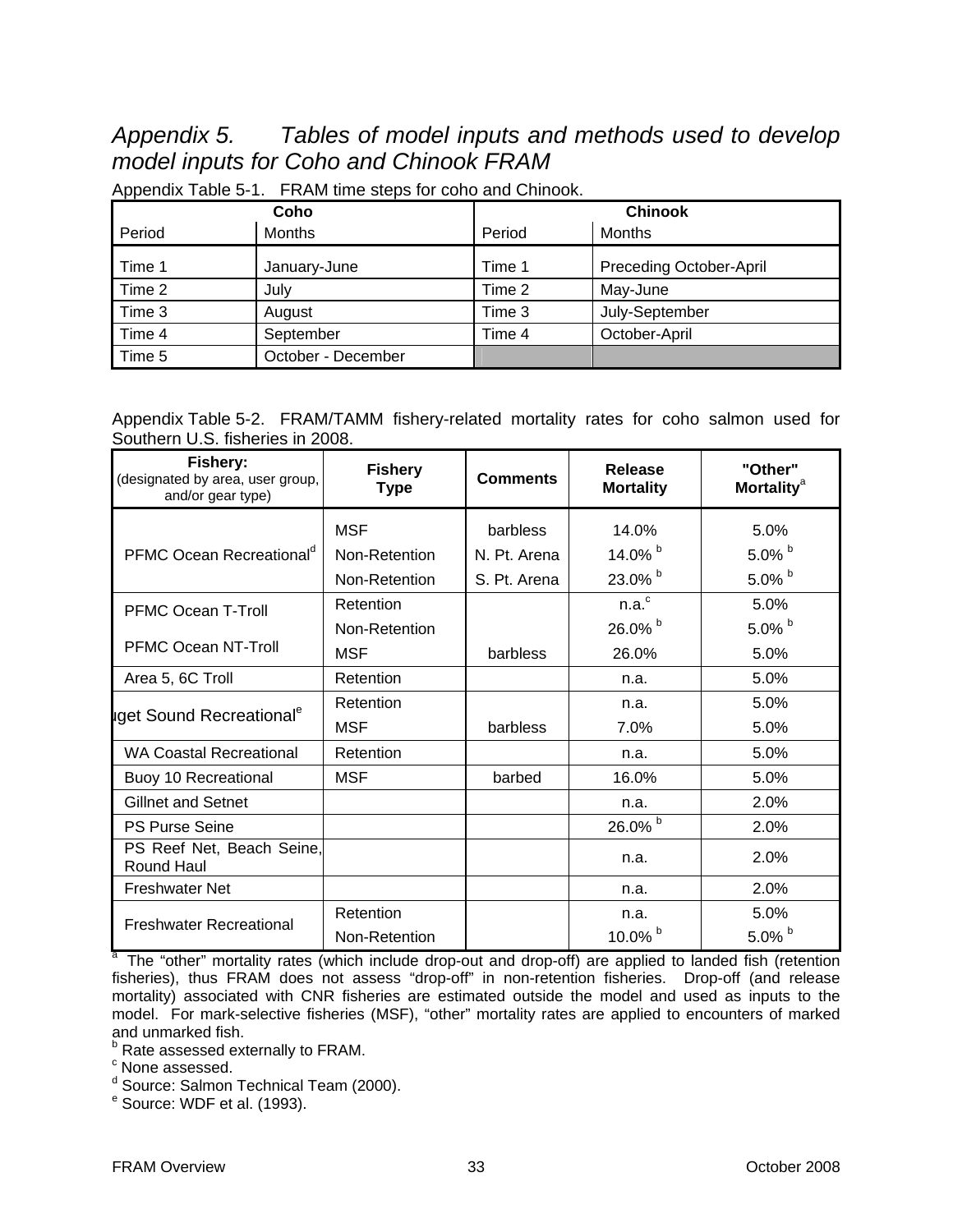Appendix Table 5-3. FRAM/TAMM fishery-related mortality rates for Chinook salmon used for Southern U.S. fisheries in 2008.

| Fishery:<br>(designated by area, user<br>group, and/or gear type) | <b>Fishery</b><br><b>Type</b>   | <b>Comments</b> | "Shaker"<br><b>Release</b><br><b>Mortality</b> | "Adult"<br><b>Release</b><br><b>Mortality</b> | "Other"<br><b>Mortality<sup>a</sup></b> |
|-------------------------------------------------------------------|---------------------------------|-----------------|------------------------------------------------|-----------------------------------------------|-----------------------------------------|
| PFMC Ocean                                                        | Retention                       | N Point Arena   | 14.0%                                          | n.a. <sup>c</sup>                             | 5.0%                                    |
| Recreational <sup>e</sup>                                         | Retention                       | S Point Arena   | 23.0%                                          | n.a.                                          | 5.0%                                    |
| <b>PFMC Ocean Troll</b>                                           | Retention                       | barbless        | 25.5%                                          | n.a.                                          | 5.0%                                    |
| Area 5,6,7 T-Troll                                                | Retention                       | barbless        | 25.5%                                          | n.a.                                          | 5.0%                                    |
|                                                                   | Retention                       | barbless        | 20.0%                                          | n.a.                                          | 5.0%                                    |
| Puget Sound (PS)<br>Recreational <sup>t</sup>                     | <b>MSF</b>                      | barbless        | 20.0%                                          | 10.0%                                         | 5.0%                                    |
|                                                                   | Non-Retention                   | barbless        | 20.0%                                          | 10.0% $b$                                     | $5.0\%$ <sup>b</sup>                    |
| Buoy 10 Recreational                                              | not modeled within FRAM         |                 | n.a.                                           | n.a.                                          | n.a.                                    |
| <b>Commercial Net</b>                                             |                                 |                 |                                                |                                               |                                         |
| PS Areas 4B,5,6,6C                                                | $PTd$ GN, SN                    |                 | n.a.                                           | n.a.                                          | 3.0%                                    |
| WA Coastal & Col R. Net                                           | $PTd$ GN, SN                    |                 | n.a.                                           | n.a.                                          | 3.0%                                    |
| PS Areas 6A, 7, 7A                                                | PT <sup>d</sup> GN, SN, Purse S |                 | n.a.                                           | n.a.                                          | 1.0%                                    |
| NT<br>PS<br>Areas:<br>6B, 9, 12, 12B, 12C                         | $PTd$ GN, SN, Purse S           |                 | n.a.                                           | n.a.                                          | 1.0%                                    |
| T PS Areas: 7B, 7C, 7D                                            | PT <sup>d</sup> GN, SN, Purse S |                 | n.a.                                           | n.a.                                          | 1.0%                                    |
| All other PS marine net                                           | Terminal GN, SN                 |                 | n.a.                                           | n.a.                                          | 2.0%                                    |
| PS Purse Seine                                                    | Non-Retention                   | immature        | n.a.                                           | 45.0% b                                       | 0.0%                                    |
|                                                                   | Non-Retention                   | mature          | n.a.                                           | 33.0% b                                       | 0.0%                                    |
| PS Reef Net, Beach Seine                                          | Non-Retention                   |                 | n.a.                                           | n.a.                                          | n.a.                                    |
| <b>Freshwater Net</b>                                             |                                 |                 | n.a.                                           | n.a.                                          | n.a.                                    |
|                                                                   | Retention                       |                 | n.a.                                           | n.a.                                          | n.a.                                    |
| Freshwater<br>Recreational                                        | <b>MSF</b>                      | <b>TAMM</b>     | n.a.                                           | 10.0% $^{\rm b}$                              | n.a.                                    |
|                                                                   | Non-Retention                   | <b>TAMM</b>     | n.a.                                           | 10.0% $b$                                     | n.a.                                    |

<sup>a</sup> The "other" mortality rates (which include drop-out and drop-off) are applied to landed fish (retention fisheries), thus FRAM does not assess "drop-off" in non-retention fisheries. Drop-off (and release mortality) associated with CNR fisheries are estimated outside the model and used as inputs to the model. For mark-selective fisheries (MSF), "other" mortality rates are applied to legal sized encounters of marked and unmarked fish. b

 $\frac{60.131}{20.131}$  Rate assessed externally to FRAM.

<sup>c</sup> None assessed.

<sup>d</sup> PT = Pre-terminal.

<sup>e</sup> Source: Salmon Technical Team (2000).

f Source: WDF et al. (1993).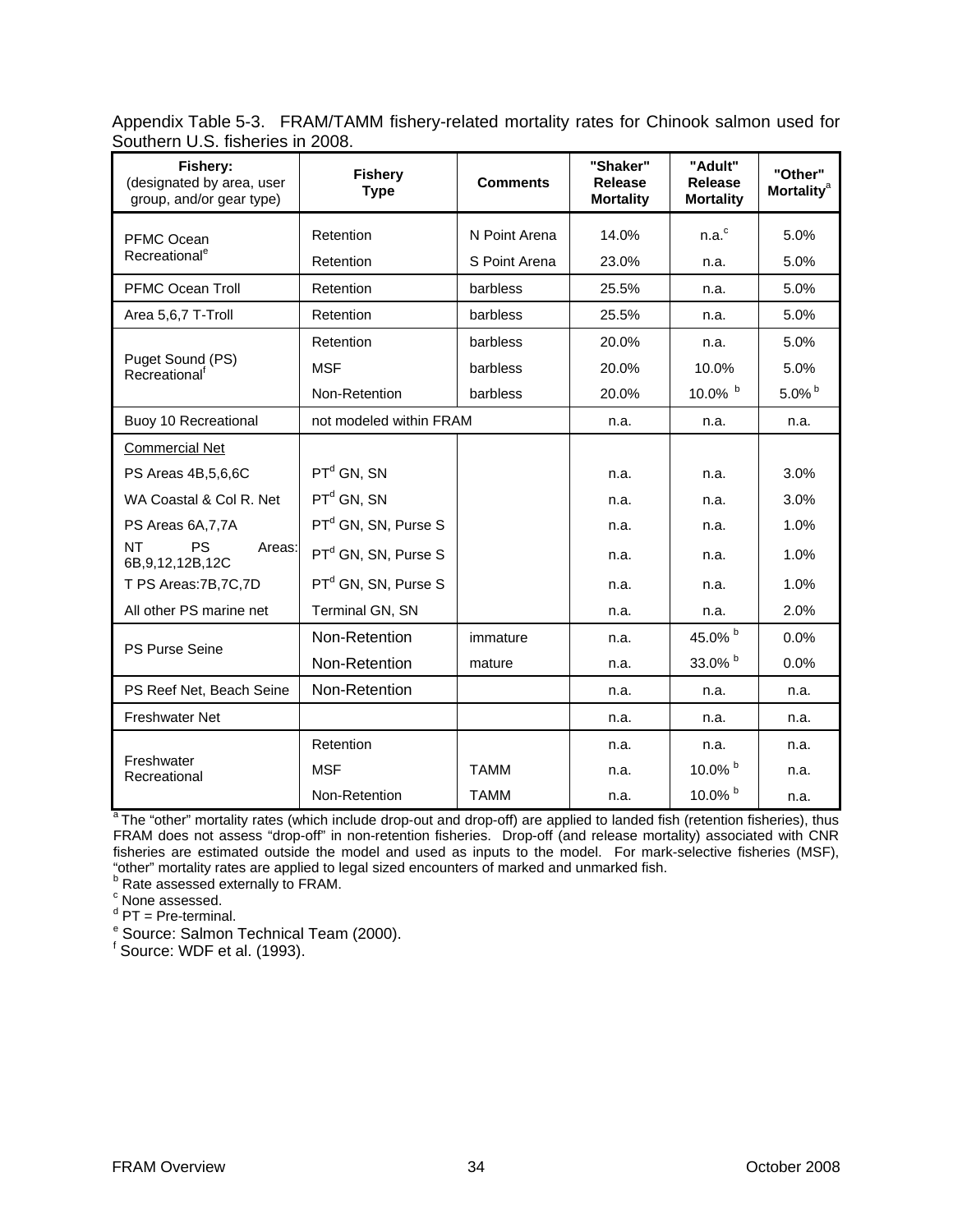| <b>Fishery and Years Used</b>                  | <b>Unmarked Retention</b><br><b>Error Rate</b><br>(% of unmarked fish retained) | <b>Mark Recognition</b><br><b>Error Rate</b><br>(% of marked fish released) |
|------------------------------------------------|---------------------------------------------------------------------------------|-----------------------------------------------------------------------------|
| NOF troll, sport                               | 2%                                                                              | 6%                                                                          |
| SOF sport                                      | 2%                                                                              | 6%                                                                          |
| Area 5,6 sport-2001 coho                       | 2%                                                                              | 34%                                                                         |
| Area 5,6 sport-2002-07 coho                    | 2%                                                                              | 38%                                                                         |
| Area 5,6 sport-2003-07Chinook                  | 8%                                                                              | 6%                                                                          |
| Area 5,6 sport-2008                            | 6%                                                                              | 6%                                                                          |
| Area 7 sport-2001 coho                         | 5%                                                                              | 6%                                                                          |
| Area 7 sport-2002-07 coho                      | 8%                                                                              | 9%                                                                          |
| Area 7 sport-2007-08 Chinook                   | 8%                                                                              | 6%                                                                          |
| $8 - 1, 2$<br>sport-2005-07<br>Area<br>Chinook | 8%                                                                              | 6%                                                                          |
| Area 8-1,2-2008 Chinook                        | 7%                                                                              | 10%                                                                         |
| Area 9 sport-2007 Chinook                      | 8%                                                                              | 6%                                                                          |
| Area 9 sport-2008 Chinook                      | 6%                                                                              | 6%                                                                          |
| Area 10 sport-2007 Chinook                     | 8%                                                                              | 6%                                                                          |
| Area 10 sport-2008 Chinook                     | 6%                                                                              | 6%                                                                          |
| Area 13 sport-2007-08 Chinook                  | 8%                                                                              | 6%                                                                          |

Appendix Table 5-4. Mark-selective fishery input values for Southern U.S. fisheries.

Appendix Table 5-5. Time period and age-specific rates used by FRAM to simulate Chinook and coho natural mortality.

| <b>Chinook</b> |                  | <b>Time Steps</b> |                  |                  |
|----------------|------------------|-------------------|------------------|------------------|
| Ages           | 1. Oct. to April | 2. May to June    | 3. July to Sept. | 4. Oct. to April |
|                | 0.2577           | 0.0816            | 0.1199           | 0.2577           |
| っ<br>د         | 0.1878           | 0.0577            | 0.0853           | 0.1878           |
| 4              | 0.1221           | 0.0365            | 0.0543           | 0.1221           |
| 5              | 0.0596           | 0.0174            | 0.0260           | 0.0596           |

| Coho |                 |          | <b>Time Steps</b> |          |                 |
|------|-----------------|----------|-------------------|----------|-----------------|
| Age  | 1. Jan. to June | 2. July  | 3. August         | 4. Sept. | 5. Oct. to Dec. |
|      | 0.117504        | 0.020618 | 0.020618          | 0.020618 | 0.020618        |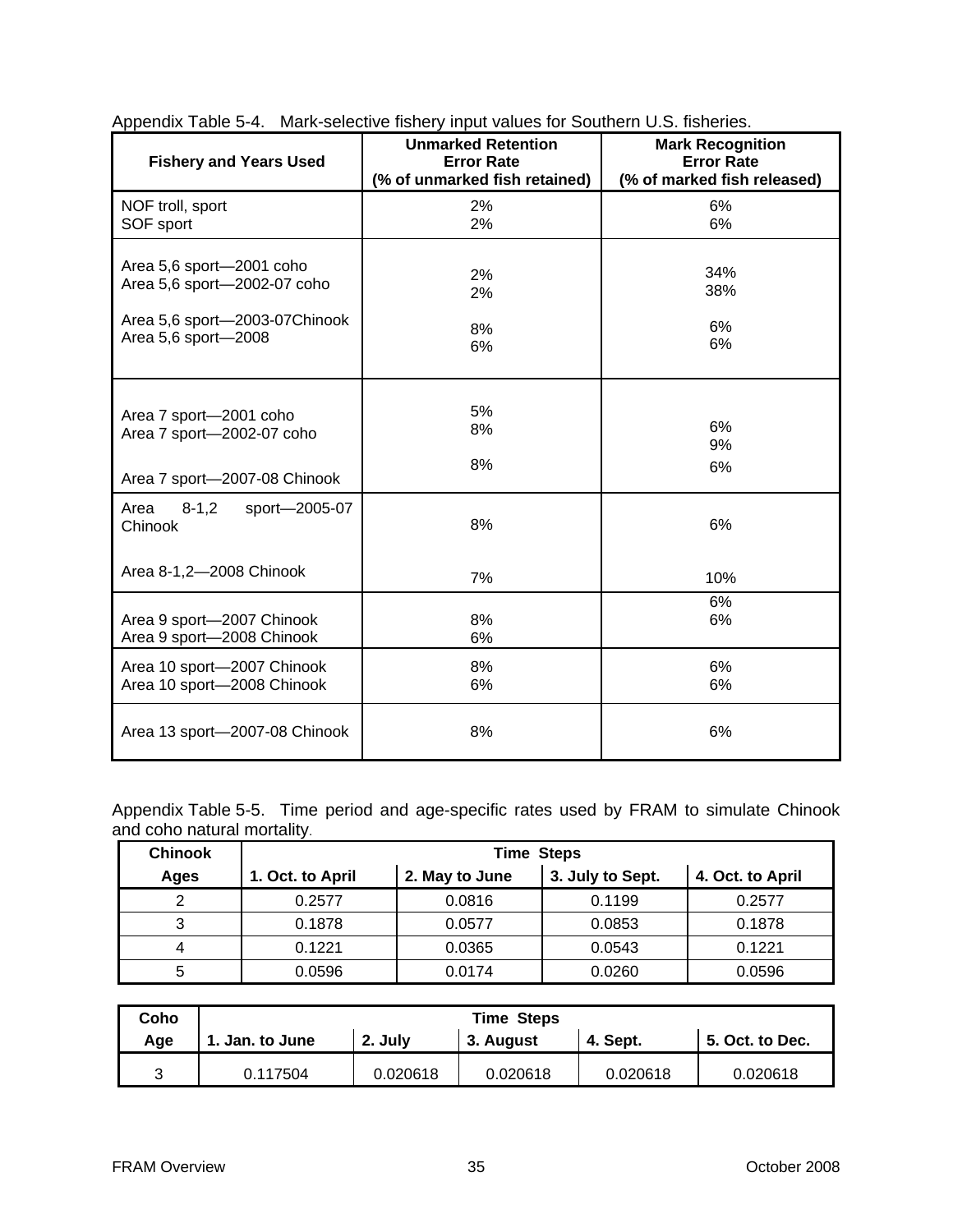Appendix Table 5-6. FRAM input abundance scalar development methods for coho abundance forecasts.

| <b>Production</b>   | <b>Forecast</b>                                                          | <b>Forecast</b>                                       | <b>FRAM Input StockScalar</b>                                                 |
|---------------------|--------------------------------------------------------------------------|-------------------------------------------------------|-------------------------------------------------------------------------------|
| Region              | <b>Method</b>                                                            | <b>Type</b>                                           | <b>Development Method</b>                                                     |
| Canada              | <b>Production Scalar X Sury Rt Scalar</b><br><b>Production X Sury Rt</b> | <b>Outlook Scalar from Base</b><br>Ocean Abundance    | Scalar as is<br>Ocean Abundance X 1.232                                       |
| Washington<br>Coast | Smolt X Ave. Marine Sury Rate<br>Ave. Term Run X Ave. PreTerm ER         | Ocean Abundance<br>Ocean Abundance                    | Ocean Abundance X 1.232<br>Ocean Abundance X 1.232                            |
| <b>Puget Sound</b>  | Ave. Return/Spawner<br>Smolt X Ave. Marine Sury Rt<br>Ave. Return        | Ocean Abundance<br>Ocean Abundance<br>Ocean Abundance | Ocean Abundance X 1.232<br>Ocean Abundance X 1.232<br>Ocean Abundance X 1.232 |
| Columbia River      | Oregon Production Index (OPI)                                            | Ocean Abundance                                       | Ocean Abundance X 1.232                                                       |
| Oregon Coast        | Oregon Production Index (OPI)                                            | Ocean Abundance                                       | Ocean Abundance X 1.232                                                       |
| CA/SoOR Coast       | Rogue/Kalmath Hatchery x Surv Rt                                         | Ocean Abundance                                       | Ocean Abundance X 1.232                                                       |

Appendix Table 5-7. FRAM input abundance scalar development methods for Chinook abundance forecasts.

| <b>Production</b><br><b>Region</b> | <b>Forecast</b><br><b>Method</b>                                              | <b>Forecast</b><br><b>Type</b>                                                         | <b>FRAM Input StockScalar</b><br><b>Development Method</b>  |
|------------------------------------|-------------------------------------------------------------------------------|----------------------------------------------------------------------------------------|-------------------------------------------------------------|
| Canada                             | Brood Year-Sibling                                                            | <b>Terminal Run</b>                                                                    | Method 3                                                    |
| <b>Puget Sound</b>                 | Ave. Return/Spawner<br>Ave. Return/Smolt Rel<br>Ave. Return<br>Cohort/Spawner | <b>Terminal Run</b><br><b>Terminal Run</b><br><b>Terminal Run</b><br>Prefishing cohort | Method 2 or 3<br>Method 2 or 3<br>Method 2 or 3<br>Method 1 |
| Columbia River                     | <b>Brood Year-Sibling</b>                                                     | <b>Terminal Run</b>                                                                    | Method 3                                                    |
| Oregon Coast                       | Ave. Return                                                                   | <b>Terminal Run</b>                                                                    | Method 3                                                    |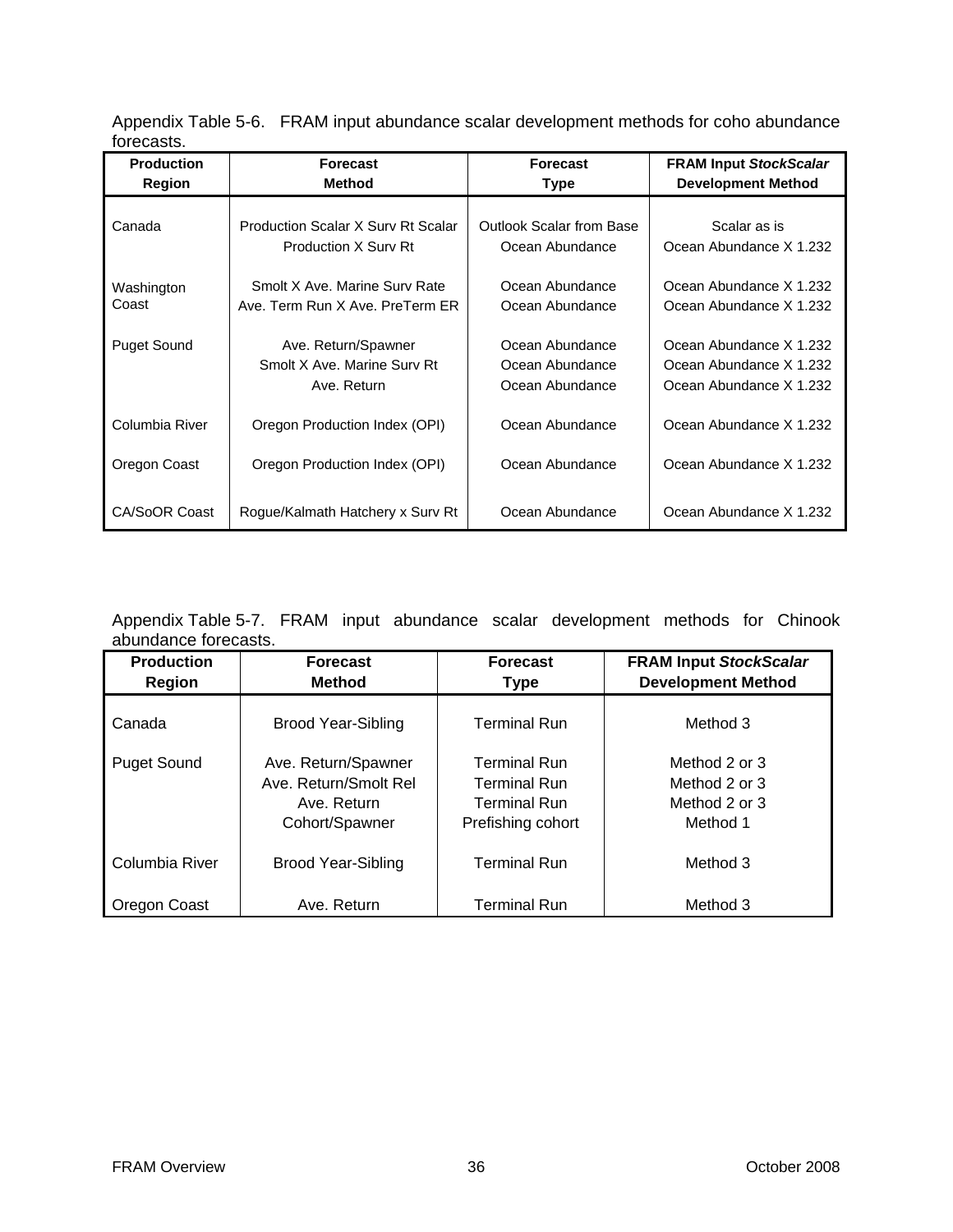| <b>Fishery</b><br><b>Region</b> | <b>Fishery Input</b><br><b>Type</b>                             | <b>Fishery Input</b><br>Origin |
|---------------------------------|-----------------------------------------------------------------|--------------------------------|
| Alaska                          | Scalar <sup>a</sup> or Quota                                    | PFMC-STT/No.Falcon Staff       |
| Canada                          |                                                                 |                                |
| Troll                           | Scalar or Quota                                                 | PFMC-STT/No.Falcon Staff       |
| <b>Net</b>                      | Scalar or Quota                                                 | PFMC-STT/No.Falcon Staff       |
| Sport                           | Scalar or Quota                                                 | PFMC-STT/No.Falcon Staff       |
| PFMC North of Cape Falcon       | Quota                                                           | PFMC-STT/No Falcon Staff       |
| PFMC South of Cape Falcon       | Quota                                                           | <b>PFMC/STT</b>                |
| <b>Puget Sound</b>              |                                                                 |                                |
| Troll                           | Quota                                                           | No. Falcon Staff               |
| Net                             | Pre-Terminal: Quota,<br>Terminal: Quota, Scalar or Harvest Rate | No. Falcon Staff               |
| Sport                           | Scalar or Quota                                                 | No. Falcon Staff               |
| WA Coast/Columbia R             | Scalar or Quota                                                 | No. Falcon Staff               |

Appendix Table 5-8. FRAM input methods for coho retention fisheries.

<sup>a</sup> Scalars are typically based on catch but may occasionally be based on effort.

| <b>Fishery</b><br><b>Region</b>                        | <b>Fishery Input</b><br><b>Type</b>                                                         | <b>Fishery Input</b><br>Origin                                                                          |
|--------------------------------------------------------|---------------------------------------------------------------------------------------------|---------------------------------------------------------------------------------------------------------|
| Alaska                                                 | Scalar                                                                                      | <b>PSC Chinook Model</b>                                                                                |
| Canada<br>Troll<br>Net<br>Sport                        | Scalar<br>Scalar<br>Effort North; Quota-South                                               | <b>PSC Chinook Model</b><br>PSC Chinook Model<br><b>PSC Chinook Model:</b><br>PFMC-STT/No. Falcon Staff |
| PFMC North of Cape Falcon<br>PFMC South of Cape Falcon | Quota<br>Scalar                                                                             | PFMC-STT/No. Falcon Staff<br>PFMC-STT (KOHM)                                                            |
| <b>Puget Sound</b><br>Troll<br>Net<br>Sport            | Quota<br>Pre-Terminal: Quota,<br>Terminal: Quota, Scalar or Harvest Rate<br>Quota or Scalar | No. Falcon Staff<br>No. Falcon Staff<br>No. Falcon Staff                                                |
| WA Coast/Columbia R                                    | Quota or Scalar                                                                             | No. Falcon Staff                                                                                        |

| Appendix Table 5-9. FRAM input methods for Chinook retention fisheries. |
|-------------------------------------------------------------------------|
|                                                                         |

<sup>a</sup> Scalars are typically based on catch but may occasionally be based on effort.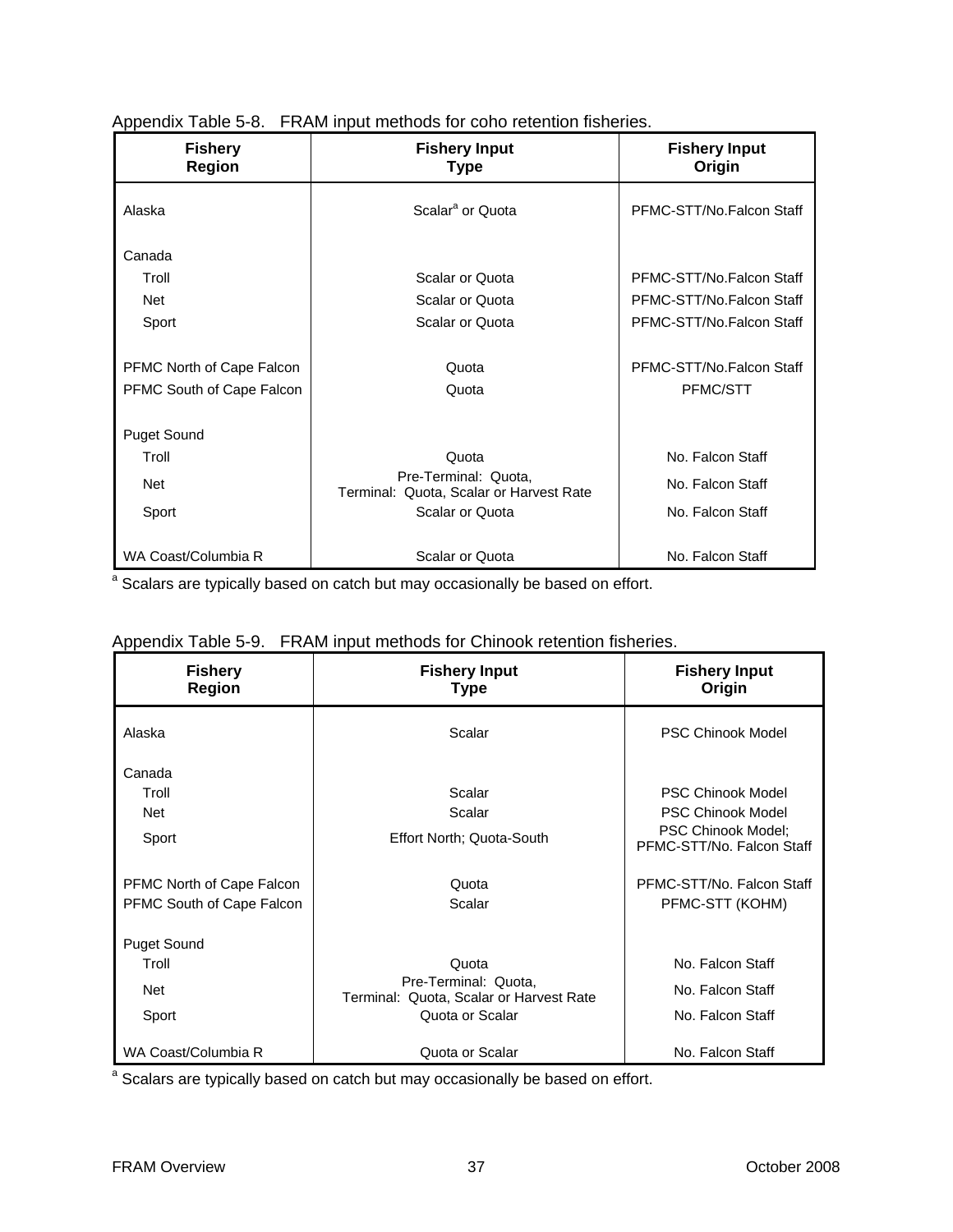| <b>FRAM Overview</b> | Table Name | Referenced<br>planning process<br><b>Stocks or Fisheries</b>                                                                                                                                                                                                                                                                                                       | or Statistic Source<br><b>FRAM Report Name</b>                                                         |
|----------------------|------------|--------------------------------------------------------------------------------------------------------------------------------------------------------------------------------------------------------------------------------------------------------------------------------------------------------------------------------------------------------------------|--------------------------------------------------------------------------------------------------------|
|                      |            | Table 5. Projected key stock escapements (thousands of fish) or management criteriopted by the Councilfor ocean fishery options.                                                                                                                                                                                                                                   |                                                                                                        |
|                      |            | Stock specific (Chinook) projected ocean escapement                                                                                                                                                                                                                                                                                                                | Terminal Run SizeReport                                                                                |
|                      |            | combiningFRAM output and freshwater impacts<br>Columbia Lower River Natural Tules<br>(E.R. from Coweeman.xls                                                                                                                                                                                                                                                       | Stock Catch by FisheryReport<br>Terminal Run Sze Report                                                |
|                      |            | (Index calculated inSRFI.xls spreadsheet, combining PSC model and FRAM model outputs)<br>Index (SRFI) for all ocean fisheries<br>Snake River Fall Chinook                                                                                                                                                                                                          | Exploitation Rate ComparisonReport                                                                     |
|                      |            | for table names withincoho TAMM)<br>Key coho stocks: ocean escapement or various E.R. estimates<br>(see Appendix Table 51)                                                                                                                                                                                                                                         | FRAM output reports as summarized within<br>coho TAMM                                                  |
| 38                   |            | Table 6 Preliminary projections of chinook and coho harvest impactor ocean salmon fishery management measurexlopted by the Council.<br>Regional ocean fisheries aggregates                                                                                                                                                                                         | Fishery Summary Report                                                                                 |
|                      |            | natural (LCN)Oregon coasta natural (OCN), Rogue/Klamath (RK) coho, and lower Columbia River<br>(LCR) natural tule Chinoolexploitationrates by fisheryfor ocean fisheries management measuresdopted by the Council. (seeAppendix Table 5<br>Regional ocean fisheries aggregates<br>Table 7. Expectedcoastwide lower Columbia<br>11 for table names within coho TAMM | FRAM output reports as summarized within coho TAMM<br>Coweeman.xls spreadsheet for LCR tule stock E.R. |
|                      |            | Table & Projected coho mark rates for fisheries under base period fishing patterns (%marked)<br>Regional fisheries fom Canada, Puget Sound, Washington, and Oregon                                                                                                                                                                                                 | Stock Catchby Fishery Report as summarizedn MarkRateTable.xls.                                         |
| October 2008         |            |                                                                                                                                                                                                                                                                                                                                                                    |                                                                                                        |